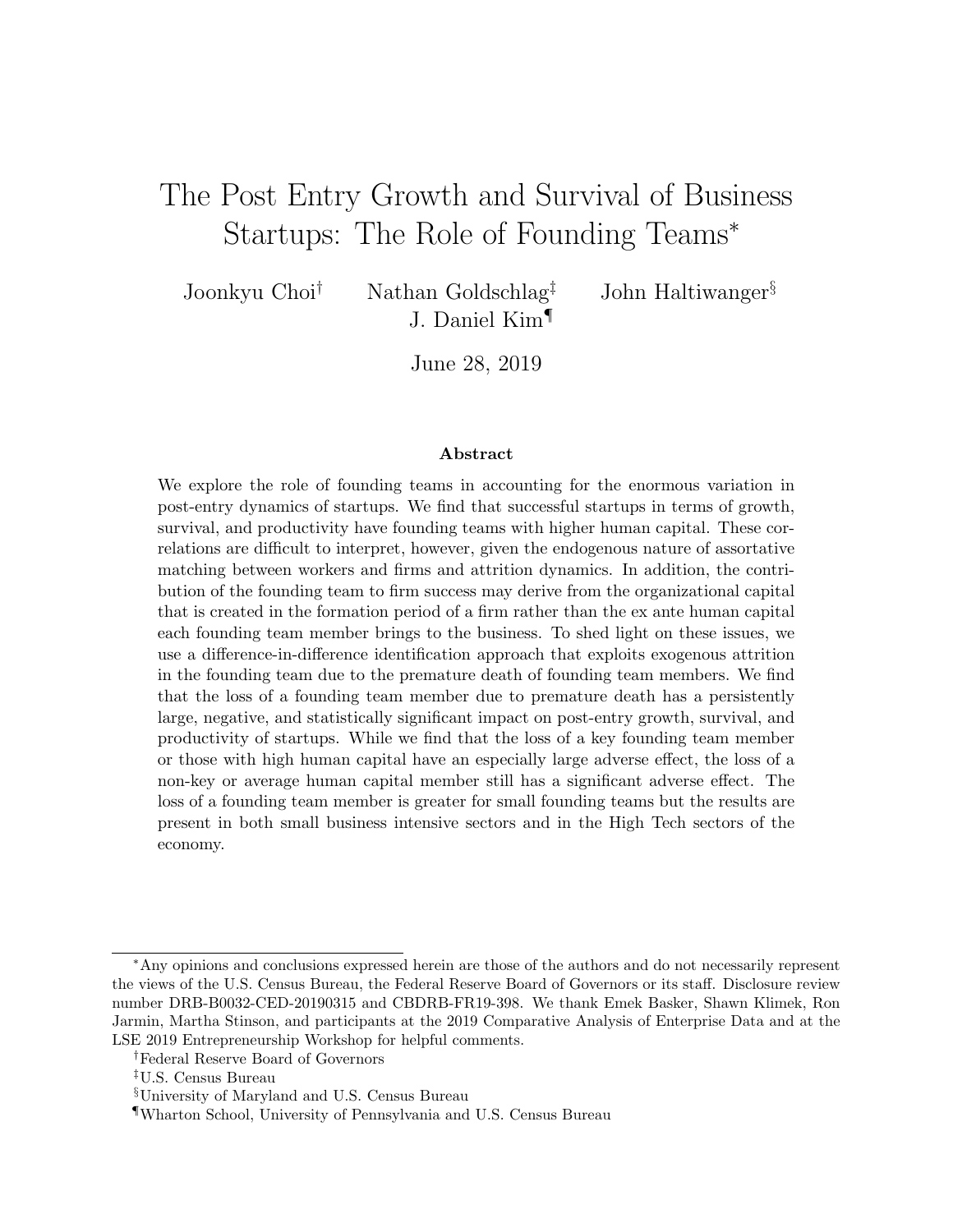Startups and young firms contribute disproportionately to job creation, innovation and productivity growth [\(Haltiwanger, Jarmin, and Miranda,](#page-31-0) [2013;](#page-31-0) [Decker, Haltiwanger, Jarmin,](#page-30-0) [and Miranda,](#page-30-0) [2014;](#page-30-0) [Acemoglu, Akcigit, Bloom, and Kerr,](#page-30-1) [2019, forthcoming\)](#page-30-1). A hallmark of young firm dynamics is the enormous dispersion in outcomes. Most startups fail in their first five years but conditional on survival, young firms grow faster than their more mature counterparts. Amongst survivors, there is tremendous dispersion in post-entry growth rates. While most of the contribution by young firms to aggregate employment and output growth can be attributed to survivors that grow rapidly, relatively little is known about the sources of heterogeneity across young firms that generate up-or-out dynamics.

In this paper, we combine data on new business starts and their founding teams to characterize the relationship between founding teams and young firm dynamics. After examining some basic facts about the relationship between key outcomes for young firms and founding teams, we use premature death shocks to identify the causal effect of an exogenous separation of a founding team member on firm outcomes. Moreover, we consider heterogeneous treatment effects based on the characteristics of the founding team members as well as the characteristics of the firms.

We integrate administrative employee-employer payroll data with administrative tax information covering non-farm employer startups between 1990 and 2015 for a large sample of U.S. states. We focus on employer startups that organize themselves as sole proprietors or corporations where we can capture active business owners and other members of the founding team. Founding teams are identified as all workers with positive earnings in the first year after startup supplemented by business owners of sole proprietors. Using each founding team member's most recent earnings prior to joining the startup as a proxy for human capital, we document new stylized facts about the relationship between human capital composition of founding teams and startup performance. Since the effects of the founding team may be concentrated among certain individuals, we decompose the founding team into two groups: key personnel and non-key personnel. Key personnel are identified as the founding team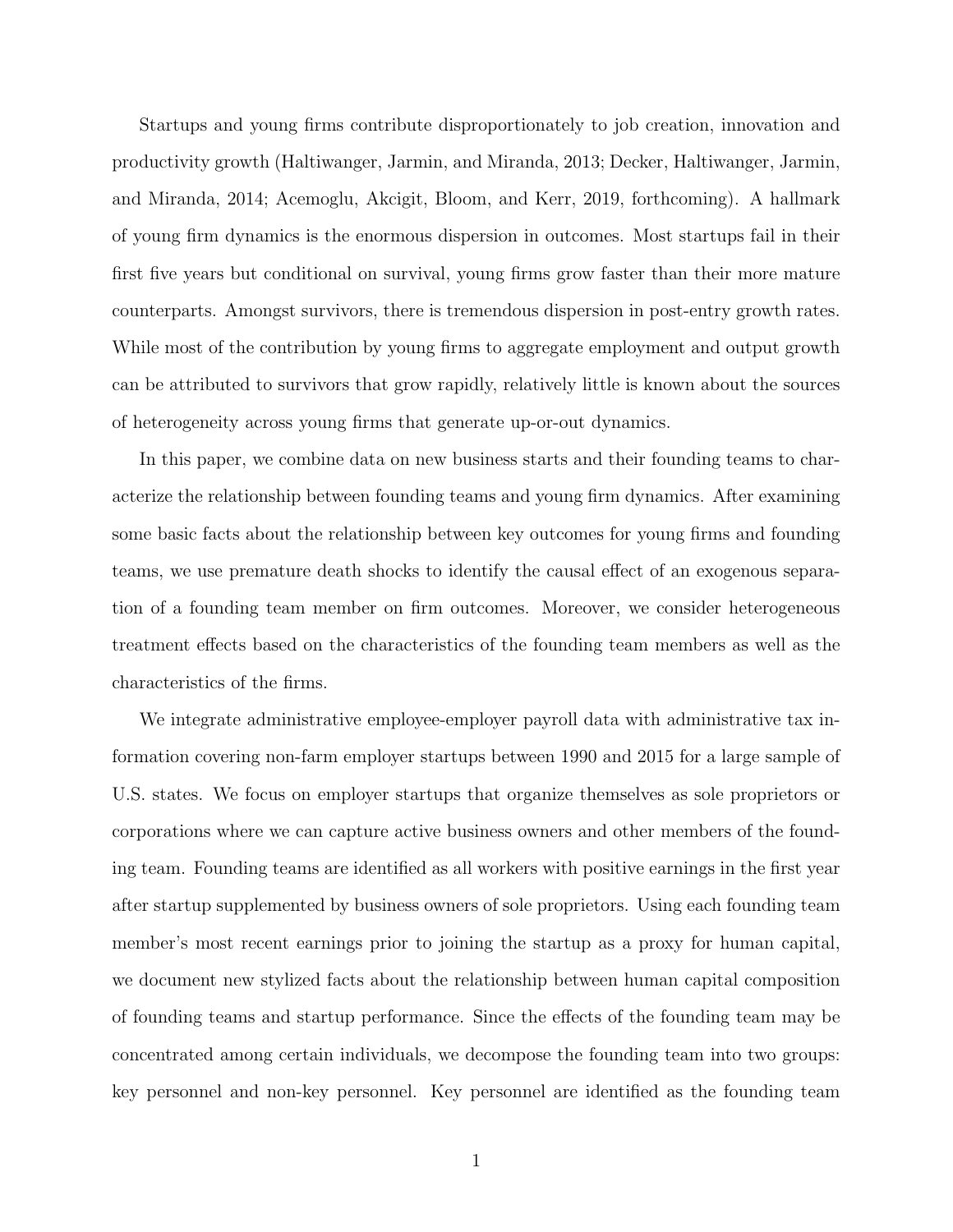members with the highest earnings at the firm and for some firms the business owner.<sup>[1](#page-2-0)</sup> This measure flexibly captures individuals holding key positions in the firm, whether or not they have a financial stake in the firm. We examine the relationship between the human capital composition of the founding team, among both key personnel and non-key personnel, and firm outcomes including size and productivity, growth, and survival. We also explore the attrition of founding team members–the number of founding team members that still work for the firm each year after founding. We find that firms with high human capital founding teams are more likely to survive and grow in terms of scale (employment and revenue) and labor productivity. These patterns hold despite significant attrition of founding team members. Attrition is lower for key personnel and higher human capital members of the founding team.

These patterns provide a richer portrait of young firm heterogeneity, but a number of endogeneity issues complicate the link between founding teams and firm outcomes. There may be factors that are systematically related to both the traits of the founding team and startup performance. For example, high-ability individuals may be more likely to join ventures based on ideas or technology with greater market potential. Therefore, the positive relationship between founding teams human capital and firm outcomes could be driven by unobserved characteristics (e.g., quality of underlying business idea) that are endogenously tied to the characteristics of the founding team.

This empirical challenge has been at the center of a debate in the entrepreneurship literature regarding the relative importance of the firm (horse) versus the founders (jockey) (or interpreted more broadly the founding team). For instance, Kaplan, Sensoy, and Strömberg [\(2009\)](#page-31-1) study a sample of 50 venture capital-backed firms and document that the core business ideas tend to be much more stable than the founding team, suggesting the importance of the horse over the jockey. Consistent with this view, although the founding team may

<span id="page-2-0"></span><sup>1</sup>For sole proprietorships we identify the business owner through tax filings, in which case we include the business owner in the key personnel group. For corporations, we include the three top earners, which [Kerr](#page-31-2) [and Kerr](#page-31-2) [\(2016\)](#page-31-2) and [\(Azoulay, Jones, Kim, and Miranda,](#page-30-2) [2018\)](#page-30-2) present evidence that these likely include active business owners of corporations.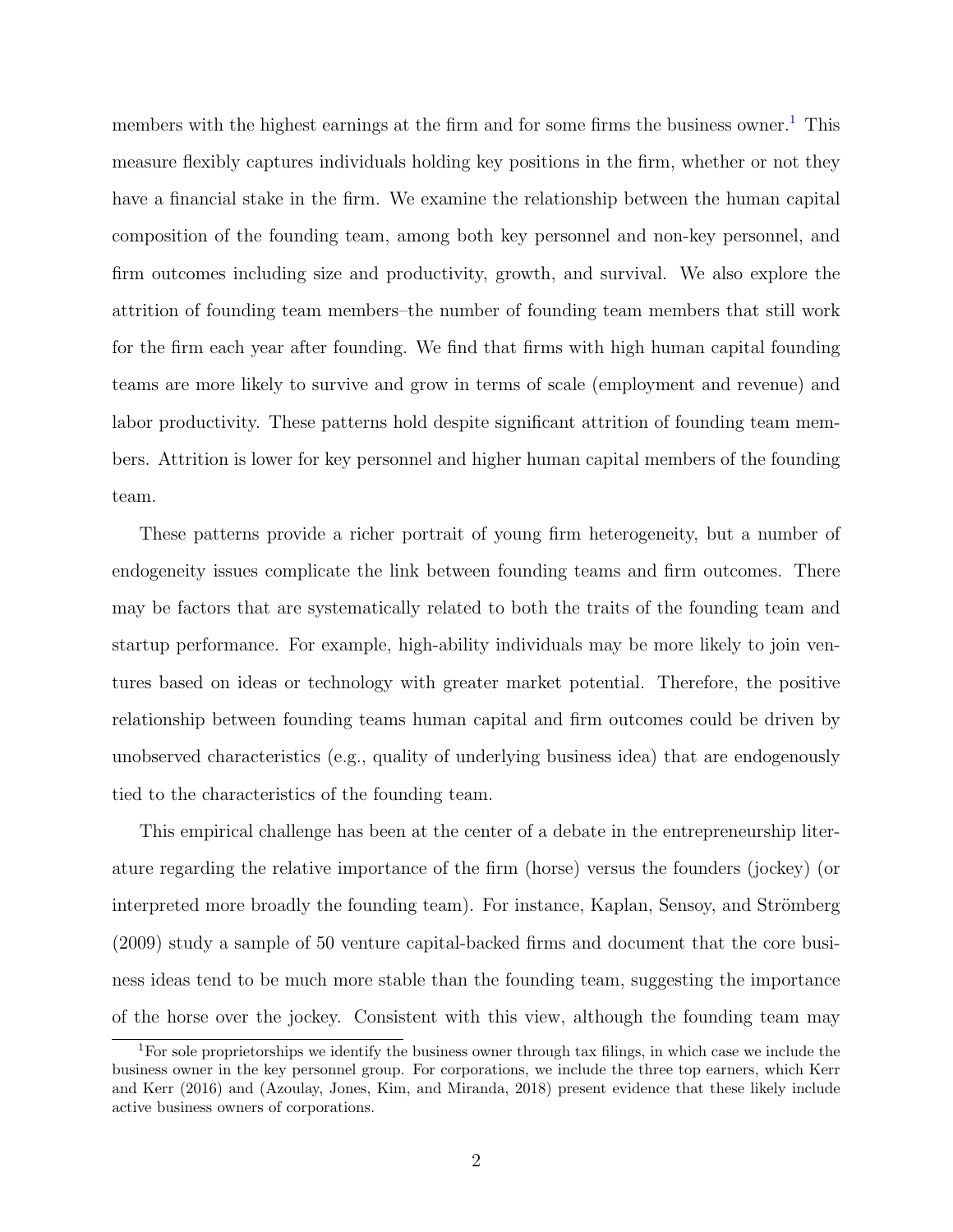be critical to the earliest stages of launching a venture, they may not have the appropriate skills to build and grow the business [\(Wasserman,](#page-32-0) [2017;](#page-32-0) [Kulchina and Gjerlov-Juel,](#page-31-3) [2019\)](#page-31-3). More generally, founding teams may be less critical after a business idea has been sufficiently developed, at which point the founding team members could be replaced by individuals with suitable skills. This perspective implies that losing a founding team member would have little to no persistent effect on the post-entry dynamics of the firm.

Alternatively, the loss of a founding team member may result in a much more adverse impact. In the early periods of new businesses, the founding team is actively engaged in the formation of organizational capital that may be inalienable from the team itself. This includes the many factors that differentiate businesses including the core business vision, customer and supplier relationships, reputational capital, and business norms and culture. Such organizational capital likely grows as the founding team members work together and develop team-specific complementarities. Therefore, losing a founding team member results in the loss of accumulated organizational capital and the dissolution of those team-specific complementarities. Under this alternative view, the loss of a founding team member may have a profound and persistent impact on firm outcomes.

To address these issues with causal inference, we leverage the premature death of a founding team member as an exogenous separation.<sup>[2](#page-3-0)</sup> Specifically, we use a difference-indifference framework to compare outcomes of "treated" firms that experienced the death of a founding team member to a group of matched control firms that did not. We use a coarsened exact matching procedure to find control firms within the same industry, state, legal form of organization, and year of startup and that have similar characteristics such as size and average age of the founding team. Our matching procedure is able to generate parallel and statistically indifferent pre-shock trends in outcome variables. We measure the dynamic response to the premature death shock by comparing the employment, revenue, and labor productivity of treated and control firms. We find that the premature death

<span id="page-3-0"></span><sup>&</sup>lt;sup>2</sup>As we discuss below, our identification approach builds on a recent literature using premature deaths for treated vs. control firms as reflecting plausibly exogenous variation.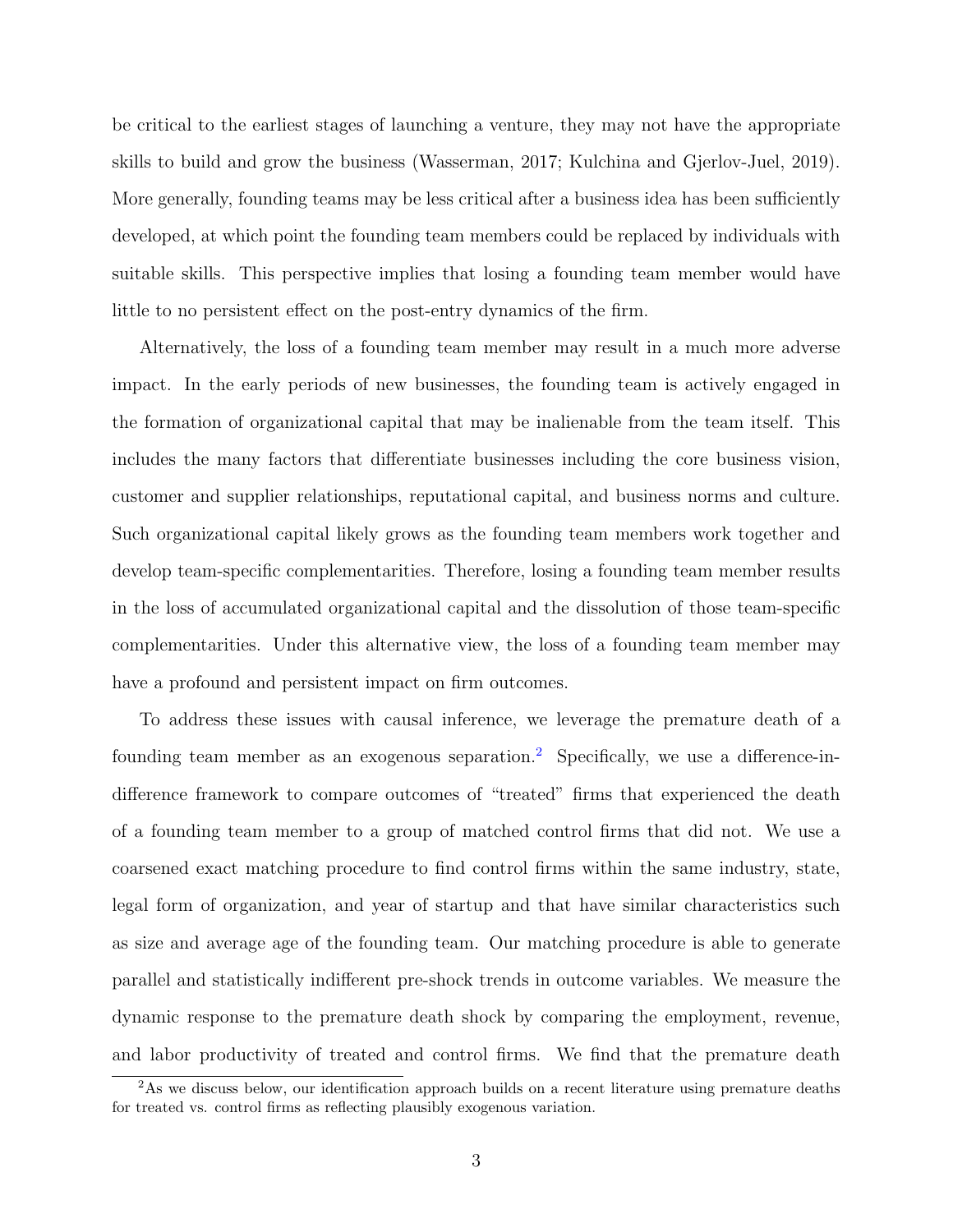of a founding team member has a large, negative, and persistent impact on the scale and productivity of the firm. We also find that losing a founding team member lowers the probability of survival.

Next, we investigate heterogeneous treatment effects to better understand when and how premature death negatively impacts the firm. First, we assess how the effect varies by the deceased individuals relative standing in the firm - specifically, key personnel versus nonkey personnel. Perhaps unsurprisingly, the negative impact from premature death is much larger when occurring among key personnel. Nonetheless, the effect is significantly negative and persistent even when the deceased person is a non-key personnel member. We find a similar pattern for the human capital of the founding team member. The loss of a high human capital founding team member has a significant negative impact on the firm, but even losing an average human capital team member affects the firm. Taken together, our findings highlight that organizational capital is collectively embodied in the entire founding team, though it is disproportionately captured by the key personnel.

We also explore differential effects based upon the characteristics of the firm. First, we investigate whether the adverse impact of losing a founding team member is more pronounced for small founding teams. We find that the effect is larger for small (five or less) founding teams, while a smaller, but still statistically significant effect is found for larger teams. Second, we explore whether the effect of losing a founding team member varies by sector. To that end, consider two informative extremes: small business-intensive and High Tech industries.

One hypothesis is that the effects are being driven by startups in small business-intensive sectors as in [Hurst and Pugsley](#page-31-4) [\(2011\)](#page-31-4) (e.g., plumbers, skilled-craftsmen), where founders are more likely to have non-pecuniary benefits from being a small business owner. In such sectors, the majority of the business profit is likely generated by the business owners human capital. Thus, for these types of startups, we might expect the loss of a founding team member to have a greater impact. However, we do not find statistically differential effects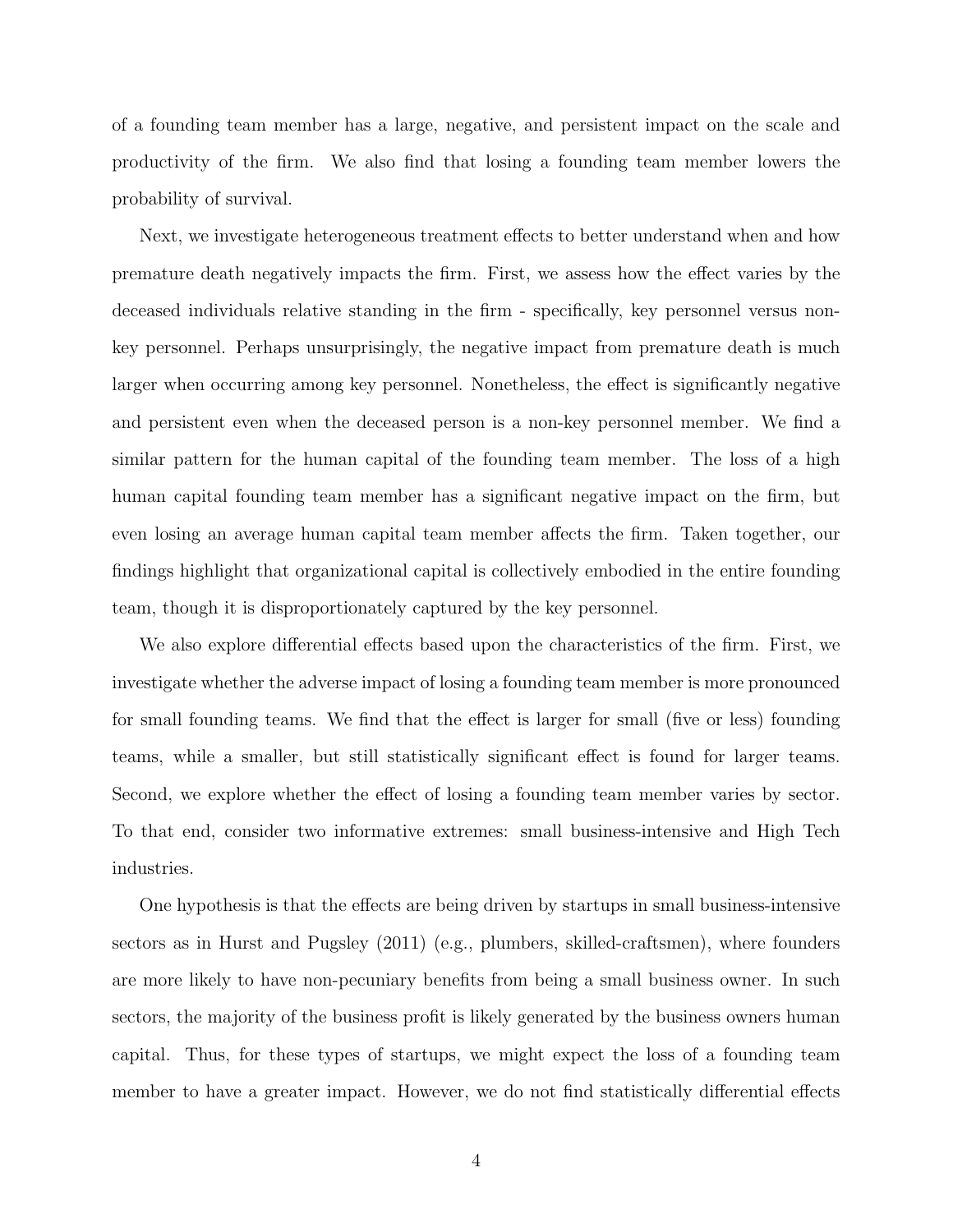for firms in small business intensive sectors, although the estimated effects are slightly larger in magnitude when we restrict the sample to this sector only. Therefore, we reject the null that our main effects are mostly driven by small business intensive sectors.

Alternatively, the loss of a founding team member might be especially important in innovation-intensive industries. For this purpose, we investigate whether the effects are especially large in the High Tech sector (STEM intensive industries).<sup>[3](#page-5-0)</sup> As with the small business-intensive industries, we find no evidence that the effect is statistically larger in the High Tech sector. Despite this, we continue to find large, statistically significant adverse effects of losing a founding team member when restricting the sample to the High Tech sector.

Our work contributes to both the new ventures and firm dynamics literatures. First, there are several strands of the new ventures literature focused on the determinants of startup success. Canonical firm dynamics models cite heterogeneity in initial technical efficiency endowments as the key driver of up-or-out dynamics of young firms (e.g. [Jovanovic](#page-31-5) [\(1982\)](#page-31-5)). The empirical literature has identified a number of initial characteristics that correlate with firm outcomes including age of the workers [\(Ouimet and Zarutskie,](#page-32-1) [2014\)](#page-32-1), the outside options for and age of the founders [\(Choi,](#page-30-3) [2017;](#page-30-3) [Azoulay, Jones, Kim, and Miranda,](#page-30-2) [2018\)](#page-30-2), the name or the incorporation location of the business [\(Guzman and Stern,](#page-31-6) [2015\)](#page-31-6), and ex ante firm heterogeneity more broadly [\(Pugsley, Sedlacek, and Sterk,](#page-32-2) [2018\)](#page-32-2). Founders may be particularly important for firm outcomes because of their central role in business decisions. Studies of firm founders tend to stress the importance of human capital [\(Lazear,](#page-31-7) [2004\)](#page-31-7) and risk tolerance [\(Iyigun and Owen,](#page-31-8) [1998\)](#page-31-8). There is also a growing body of evidence that founding teams and key personnel play an important role in firm success.[4](#page-5-1)

Venture capital and private equity studies have explored the relative importance of founders and founding teams (Kaplan, Sensoy, and Strömberg, [2009;](#page-31-1) [Ewens and Marx,](#page-30-4)

<span id="page-5-0"></span><sup>3</sup>We identify High Tech industries based upon their relative share of Science, Technology, Engineering, and Math workers using the classification developed by [Goldschlag and Miranda](#page-31-9) [\(2016\)](#page-31-9), which is based upon the work of [Hecker](#page-31-10) [\(2005\)](#page-31-10)

<span id="page-5-1"></span><sup>4</sup>See [Klotz, Hmieleski, Bradley, and Busenitz](#page-31-11) [\(2014\)](#page-31-11) for a review.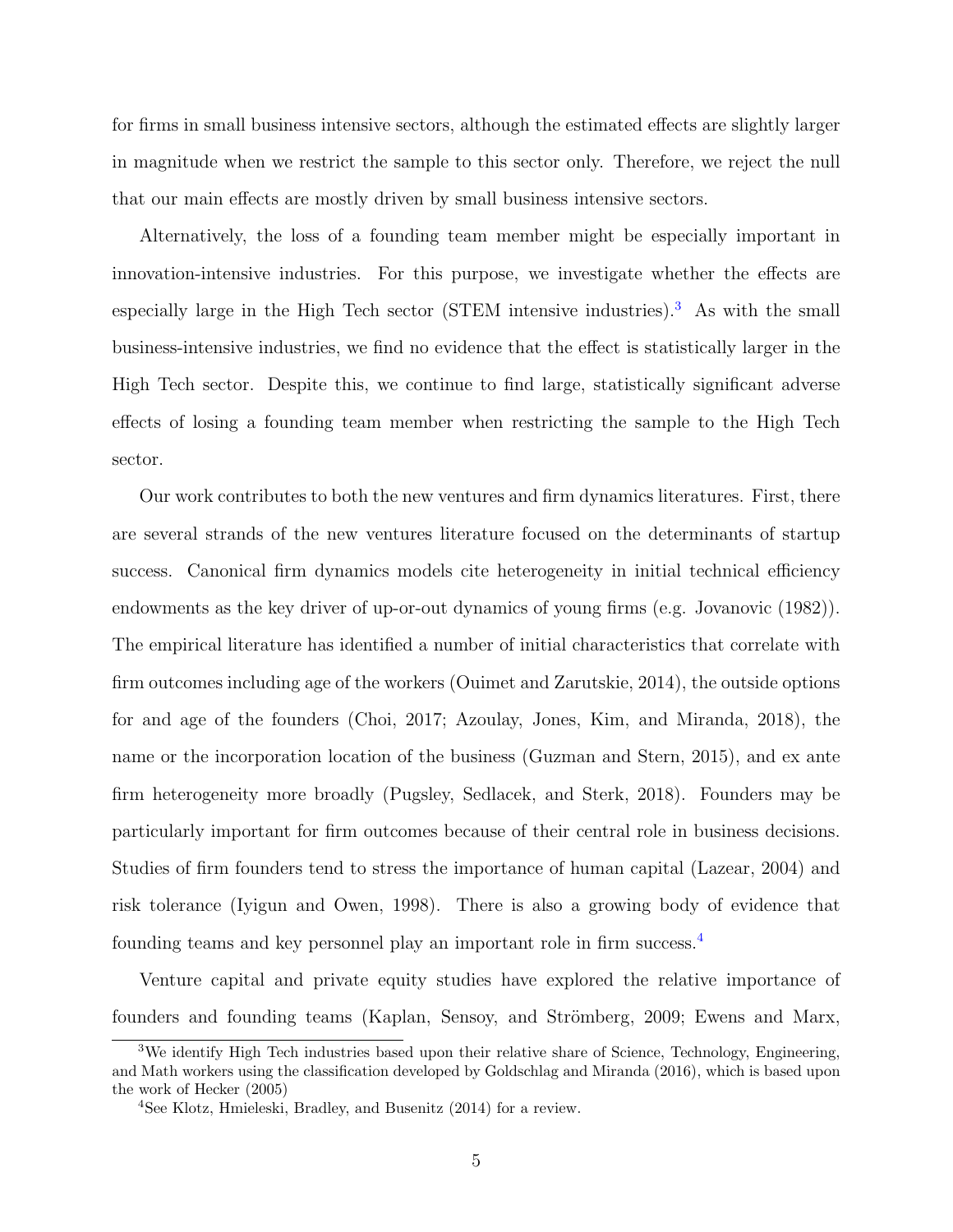[2017\)](#page-30-4). We build upon these studies by establishing new facts about the relationship between founding team human capital and firm performance with a sample that covers the majority of new businesses in the U.S.–moving well beyond the samples of venture backed startups typical of the literature. Moreover, the scale of the data used allows us to leverage a relatively rare event, premature death of active founding team members, to introduce causal estimates of the impact of founding team members.

Our work also builds upon the entrepreneurship and firm dynamics literature. As noted previously, several empirical studies have documented the importance of firm entry and young firms in aggregate job creation and productivity dynamics [\(Haltiwanger, Jarmin, and](#page-31-0) [Miranda,](#page-31-0) [2013;](#page-31-0) [Alon, Berger, Dent, and Pugsley,](#page-30-5) [2018;](#page-30-5) [Decker, Haltiwanger, Jarmin, and](#page-30-6) [Miranda,](#page-30-6) [2016\)](#page-30-6). We contribute to this literature by providing new stylized facts about the relationship between founding teams, initial human capital composition, and young firm dynamics. Our findings paint a much richer portrait of the initial conditions of successful startups and how the evolution of human capital within young firms contributes to survival and growth.

Closest to our work is a recent study by [Smith, Yagan, Zidar, and Zwick](#page-32-3) [\(forthcoming\)](#page-32-3) (henceforth SYZZ), which explores the importance of human capital of firm founders using premature death for identification. SYZZ focus on closely-held pass-through businesses (i.e., S-corps and partnerships) with wealthy owners (at least a million dollars in fiscal income) and examines the impact of premature deaths on profits per worker using a broadly similar identification strategy.<sup>[5](#page-6-0)</sup> SYZZ find large adverse effects on profit per worker that persist for at least four years. There are several key distinctions between their analysis and ours. For one, we focus on all young businesses inclusive of sole proprietors and all corporations (not just S-corps) and we exclude partnerships. In contrast, their analysis focuses on the narrower set of high income individuals who own closely held pass-through businesses. In

<span id="page-6-0"></span><sup>5</sup>SYZZ use the profits per (pre death number) of workers in order to be able to include non-surviving businesses in their analysis. As will become apparent below, we use the inverse hyperbolic sine measures to be inclusive of non-surviving businesses.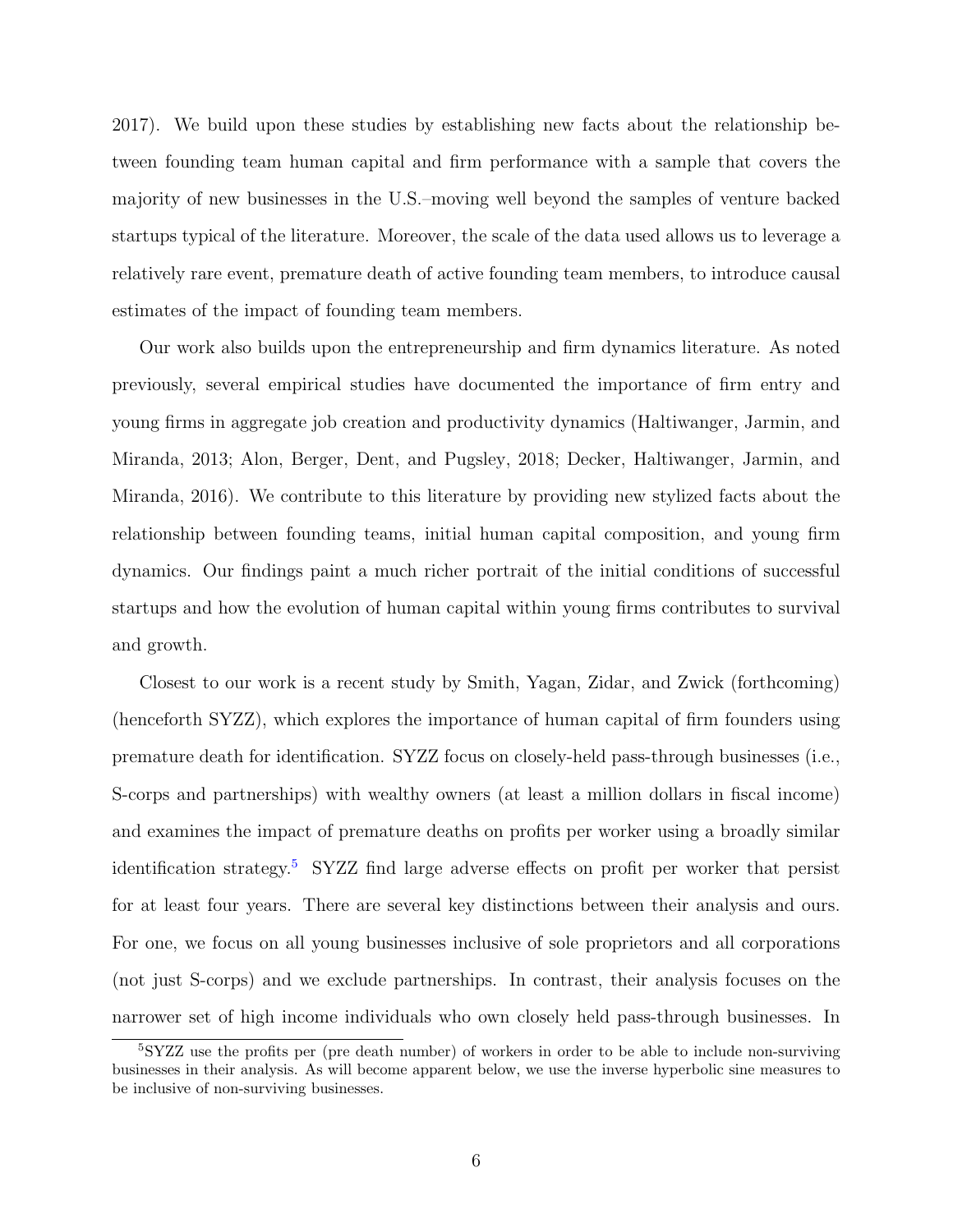addition, rather than focusing exclusively on founders, which are difficult to measure outside of pass-through entities, we take a broader view that includes the entire founding team. Finally, while SYZZ place their work in the context of income distribution dynamics of top income earners (some of whom are pass-through business owners), our work focuses on startup outcomes.

Despite the importance differences, comparing our findings those of SYZZ remains instructive. Both studies find an adverse impact of the loss of key personnel. In their case, the impact is of losing the business owner for small closely held businesses of a certain type whether or not they are the founder, while we identify the impact of the loss of a high earn-ings worker from the founding team of young businesses.<sup>[6](#page-7-0)</sup> The critical distinction between our work and theirs is our broader interest in all founding team members. We find the loss of a non key personnel founding team member or a founding team member with average human capital also has a substantial persistent effect. Our interpretation is that, at least for young businesses, members of the founding team other than the founders themselves play an important role.

The paper is organized as follows. We sketch an illustrative motivating model in [1](#page-8-0) that helps clarify the role of organizational capital and it being embodied in the founding team. We discuss our data infrastructure in sections [2.](#page-12-0) Section [3](#page-15-0) describes basic facts about the post-entry dynamics of startups and the relationship of these dynamics to the characteristics of founding teams. Section [4](#page-17-0) presents our identification methodology using premature deaths, our main results and then analysis of heterogeneous treatment effects. Section [5](#page-27-0) concludes.

<span id="page-7-0"></span><sup>6</sup>SYZZ uses data from the U.S. Treasury Department, which has both advantages and disadvantages. An advantage of those data is the comprehensive coverage of owners via the K-1 data. A disadvantage is the definition and longitudinal tracking of firms. We use the enterprise firm identifiers in the Census LBD, which allows firm exit to be defined as all establishments that operated under that firm identifier ceasing operations. In contrast, the Treasury data uses taxpayer IDs to define a firm, which complicates tracking the firm over time because EINs change for many reasons including change of owner. They use some clustered flow of workers analysis to overcome this issue.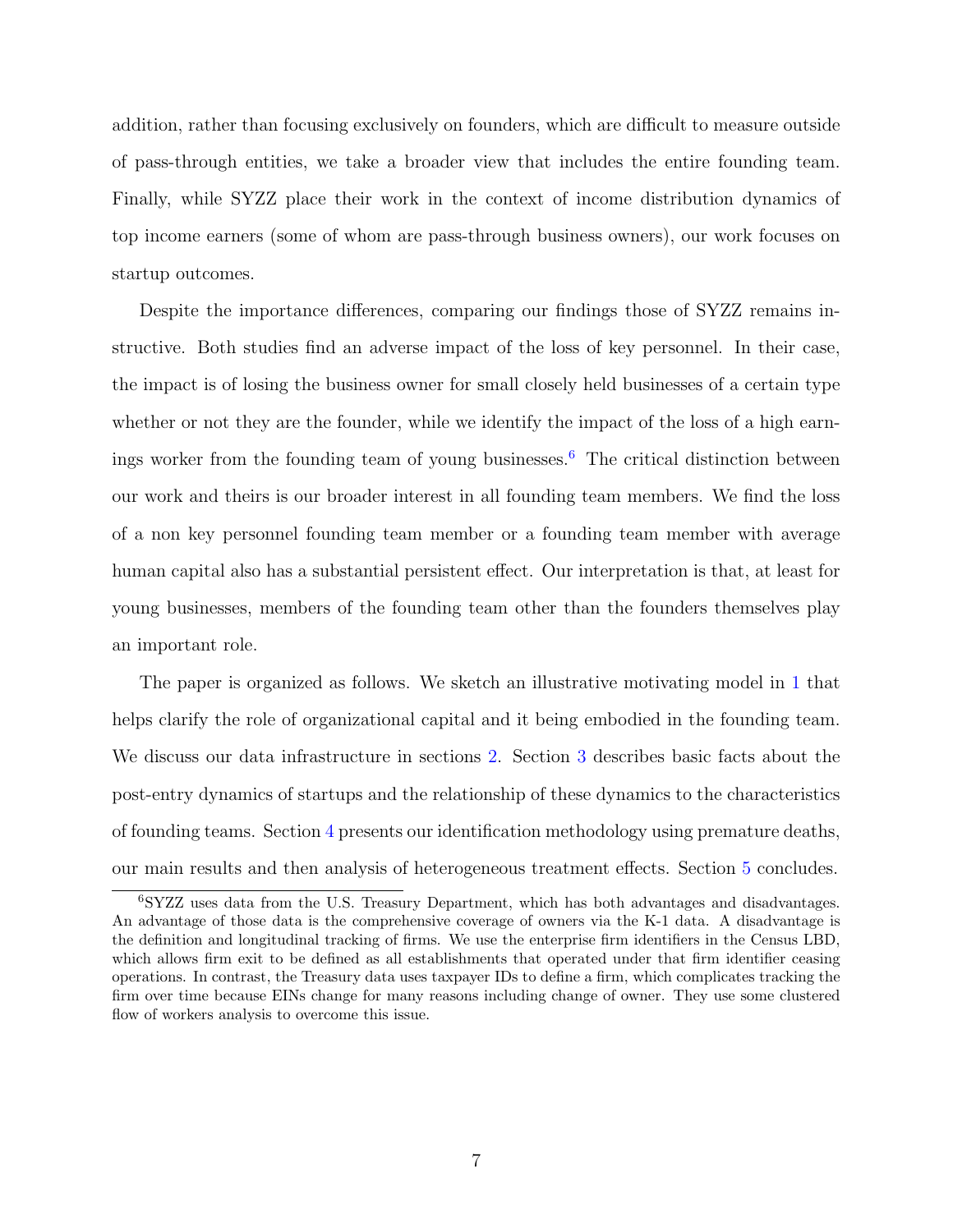### <span id="page-8-0"></span>1 An Illustrative Model

In a standard model of entry, selection, and growth, entrants pay a fixed cost of entry, learn their productivity draw, and then face a profit function with curvature (from either decreasing returns or product differentiation) and a fixed cost of operation. Firms with high productivity draws become large, those with lower draws are smaller, and those with sufficiently low draws exit due to their inability to cover fixed costs. The general model (e.g. [\(Hopenhayn,](#page-31-12) [1992\)](#page-31-12)) is a dynamic, multi-period model with assumptions about the persistence of stochastic productivity draws as well as sources of dynamic adjustment such as adjustment costs or learning. However, the essence of the model can be captured in a stylized ex ante, ex post representation. [Lucas](#page-32-4) [\(1978\)](#page-32-4) is an example of the latter where the ex post productivity draw is entrepreneurial ability where the entrepreneurs learn their ability after paying their fixed cost.

We build on this simple ex ante, ex post representation with a stylized two period model of selection and size based on the formation of organizational capital by founding teams. To start a business, an entrant pays a fixed entry fee in a formation period with a founding team devoting time and resources to develop organizational capital. Let the number of founding team members be given by N. Founding team members are ex ante homogeneous but are heterogeneous in terms of their ex post match quality for developing organizational capital. We intentionally focus initially on a specification without ex ante differences among founding team matters to highlight the potential role of the founding team even without such effects. We discuss extensions with ex ante heterogeneity below.

This setting provides a novel way to interpret the standard ex ante fixed cost of entry. Here it is given by  $w_0N$  where  $w_0$  is the market wage paid to the founding team in the formation phase. That is, decisions about the founding team play a role of the fixed entry fee. In period 0, the formation phase, the founding team invests in organizational capital that a firm in turn obtains a draw  $M_{i1}$  from a distribution of founding team match quality. The founding team is also subject to some exogenous idiosyncratic attrition before the production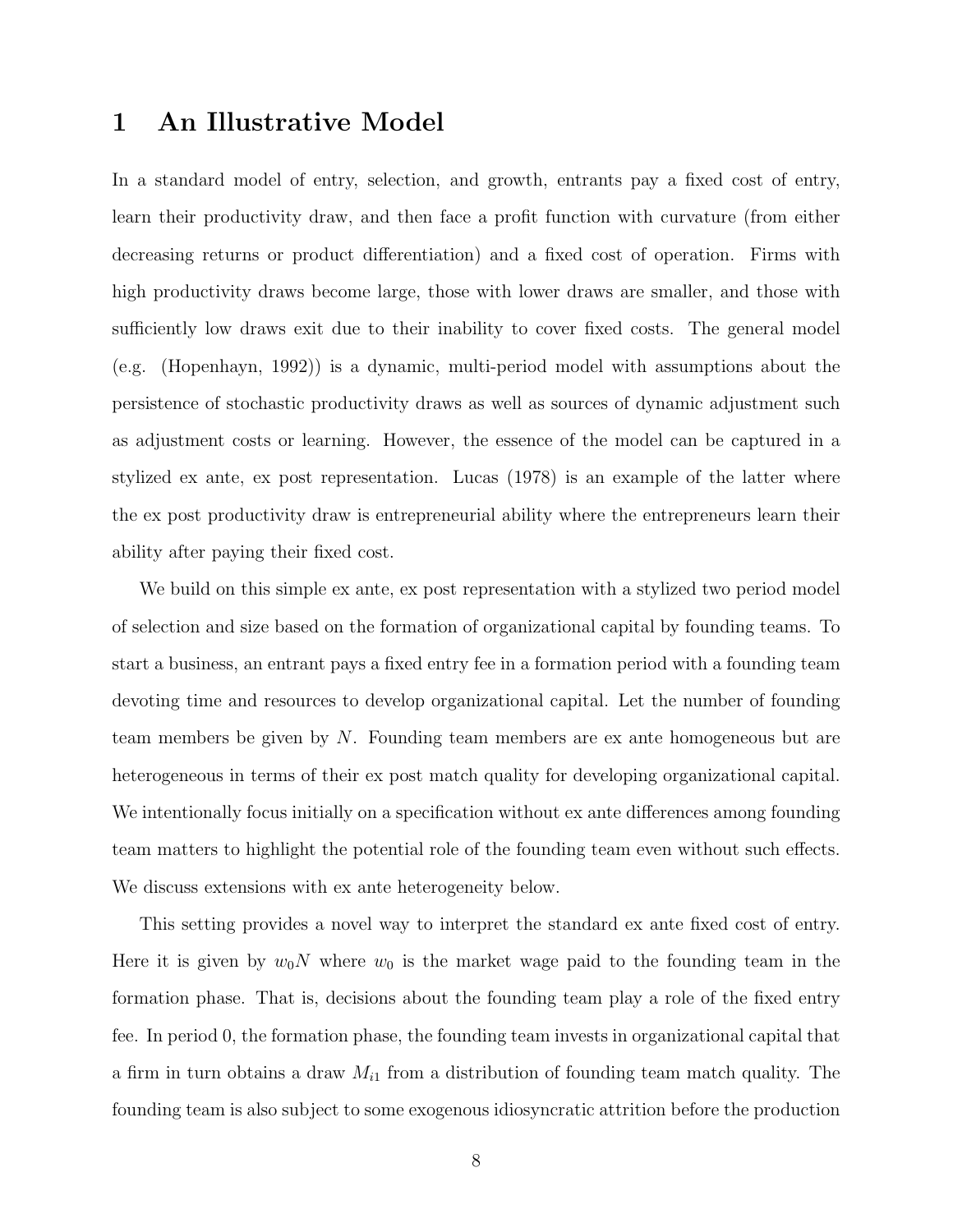period at a rate  $(1 - \chi_{i1})$ . This attrition impacts the available founding team members as well as the productivity for period 1. Productivity in period 1 is given by  $M_{i1}(1-\chi_{i1})^{\kappa}$ . The parameter  $\kappa$  captures the knowledge decay from the (exogenous) attrition of founding team members. If  $\kappa = 0$  then there is no decay so the organization capital created in the formation period is not embodied in the founding team. However, as  $\kappa$  increases there is positive decay. Given the exogenous idiosyncratic attrition the maximum number of founding team members available as employees in the production phase period 1 is  $L_{i1}^{FT} \leq (1 - \chi_{i1}) N$ . Thus, the maximum share of founding team members available in period 1 is  $1 - \chi_{i1}$ .

In period 1, the firms decide whether to produce or exit, and then if they produce how many workers to employ. The revenue function is given by:

$$
R_{i1} = M_{i1}(1 - \chi_{i1})^{\kappa} (L_{i1}^{FT} + \gamma L_{i1}^{NT} - f)^{\theta}
$$
\n(1)

where  $L_{i1}^{NT}$  is the number of non-founding team members,  $\theta < 1$  representing curvature in the revenue function (from product differentiation or DRS),  $\gamma \leq 1$  is a parameter reflecting the assumption that non-founding team members may be less productive in implementing the organizational capital and f reflects fixed costs of production captured by overhead labor. With this revenue function, the marginal revenue product of founding team members always exceeds that of non-founding team members as long as  $\gamma < 1.^7$  $\gamma < 1.^7$ 

The profit function is given by:

$$
\pi_{i1} = M_{i1}(1 - \chi_{i1})^{\kappa} (L^F T_{i1} + \gamma L^N T_{i1} - f)^{\theta} - w_1 (L^F T_{i1} + L^N T_{i1})
$$
\n(2)

where  $w_1$  is the market wage paid to the workers in the production period.<sup>[8](#page-9-1)</sup>

<span id="page-9-0"></span><sup>7</sup>This formulation does not have any knowledge capital decay from endogenous attrition of founding team members. Adding this feature enhances the results discussed below but yields less transparent decision rules. In this more general case, founding team members have higher marginal revenue products than non-founding team members from this extra effect on productivity.

<span id="page-9-1"></span><sup>&</sup>lt;sup>8</sup>Since  $FT$  members are more productive, it might be that the surplus is shared between the firm and founding team members. We assume for simplicity that the firm gets all the surplus.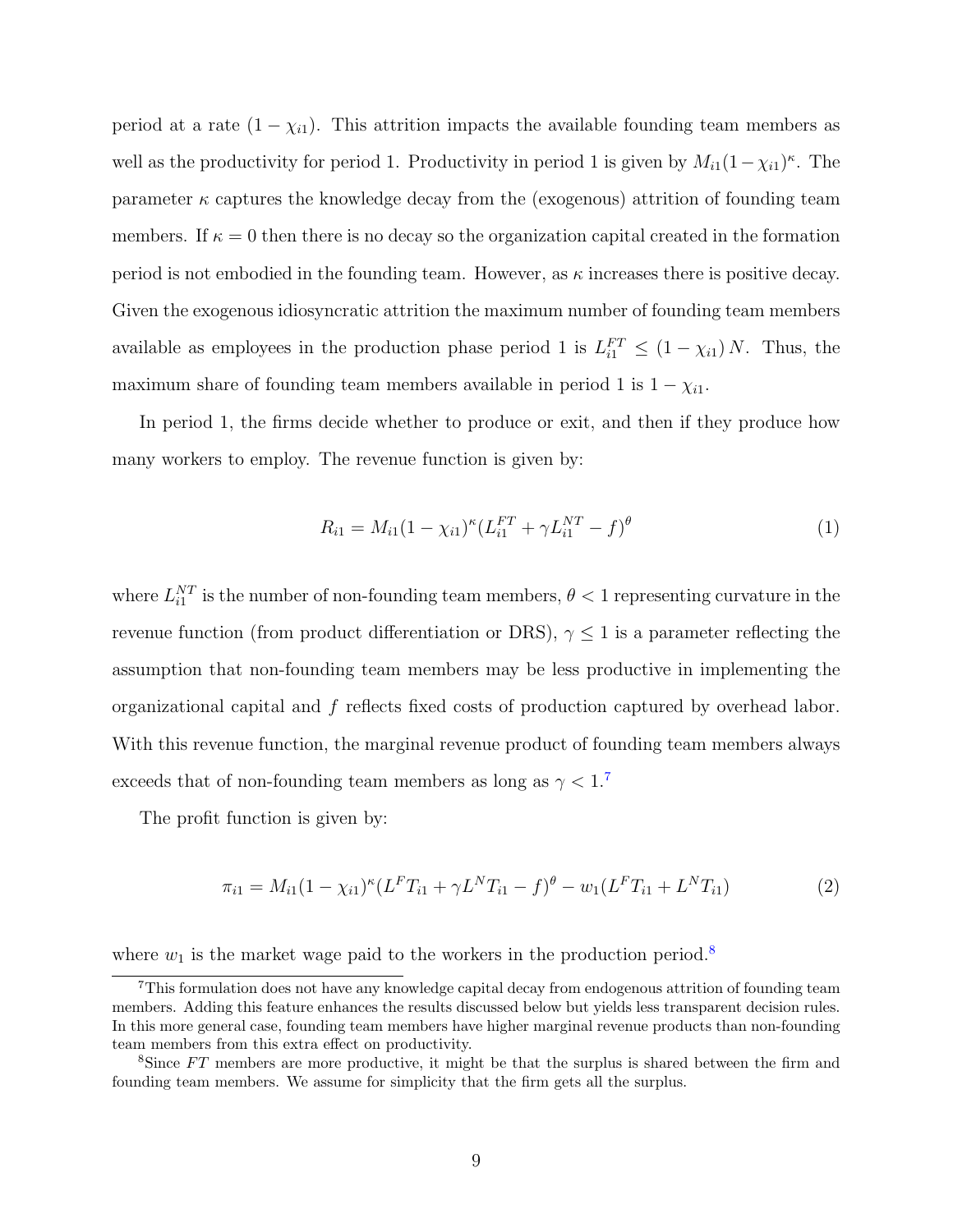For the range where the constraint is binding (i.e.,  $L_{i1}^{FT} = (1 - \chi_{i1}) N$ ) then the decision rules depend on whether it is profitable to produce using non-founding team members. The optimal number of non-founding team members, conditional on producing, is given by:

$$
L_{i1}^{NT} = \frac{1}{\gamma} [(M_{i1}(1 - \chi_{i1})^{\kappa} \theta \gamma / w_1)^{1/(1 - \theta)} + f - (1 - \chi_{i1}) N] \tag{3}
$$

Revenue is given by:

$$
R_{i1} = (M_{i1}(1 - \chi_{i1})^{\delta} (M_{i1}(1 - \chi_{i1})^{\kappa} \theta \gamma / w_1)^{\theta/(1 - \theta)}
$$
\n(4)

Revenue labor productivity is given by:

$$
R_{it}/L_{i1}^{tot} = (w_1/\theta)(1 - f/L_{i1}^{tot})
$$
\n(5)

where  $L_{i1}^{tot} = L_{i1}^{FT} + L_{i1}^{NT}$ . In this range, a decrease in  $M_{i1}$  or increase in  $\chi_{i1}$  yields a decrease in employment, revenue and revenue labor productivity. That is, either will lower employment and the overhead costs will be spread over a smaller number of workers yielding lower productivity. Profits are given by:

$$
\pi_{i1} = L_{i1}^{tot}(w_1(1/\theta - 1)) - fw_1/\theta \tag{6}
$$

With sufficiently low  $M_{i1}$  or sufficiently high  $\chi_{i1}$ , profits will become negative and the firm will exit. Observe as well that as  $\chi_{i1}$  rises that the constraint on the number of founding team members will be more likely to bind, which provides some incentive to replace them in production with non-founding team members. However, an offsetting factor is that as  $\chi_{i1}$  increases the marginal product of workers declines. It is important to observe that all of these implications for  $\chi_{i1}$  depends on  $\kappa > 0$ . Attrition of the founding team matters for employment, revenue, productivity and exit only if the organizational capital knowledge is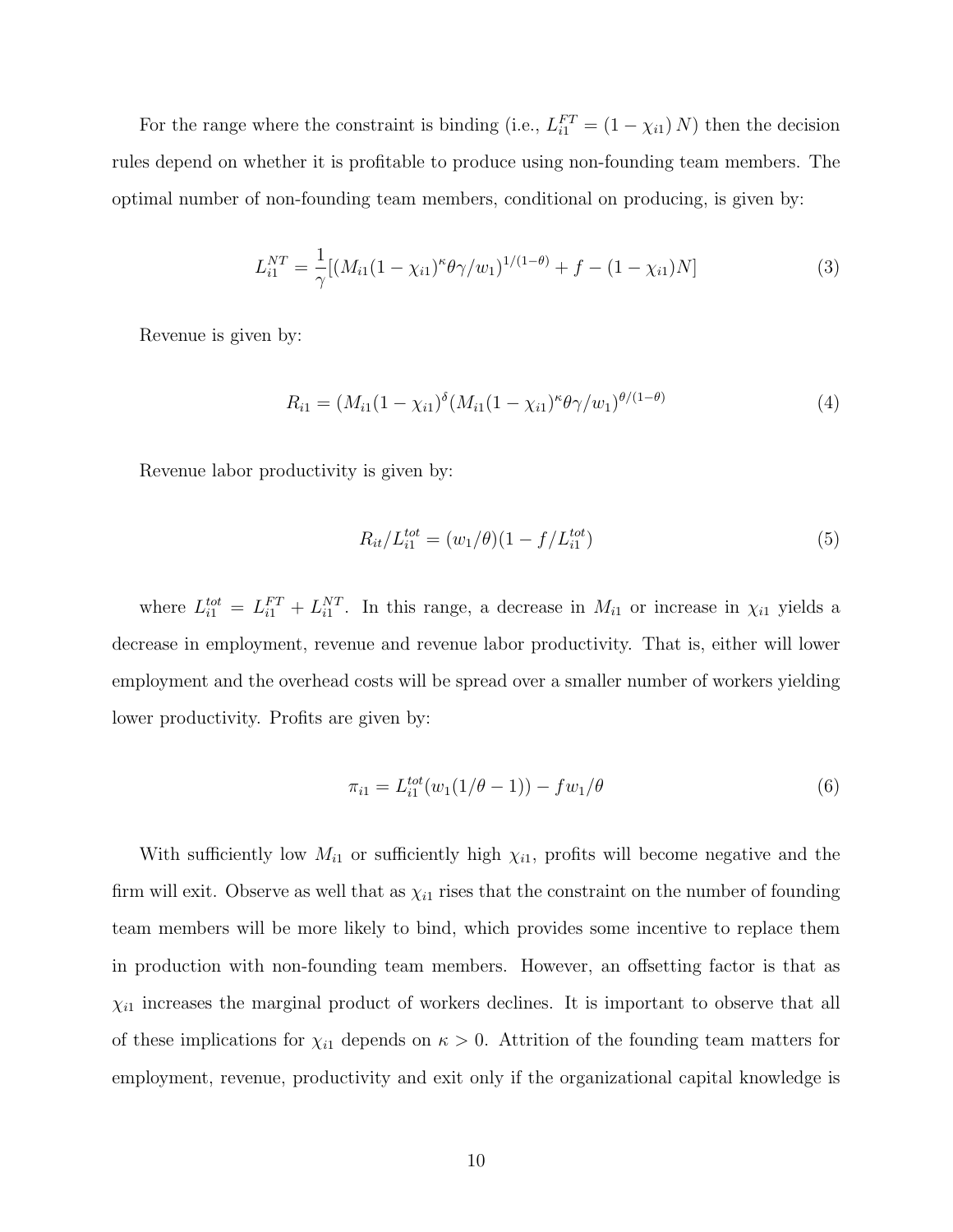embodied in the founding team members. In the appendix, we show that these implications also hold for the range when only founding team members are employed.

Entry is determined as in the standard model by a free entry condition. Firms enter until the present discounted value of future profits equals the fixed cost of entry:

$$
\int \int max(\pi_{i1}, 0) g(M_{i1}) h(\chi_{i1}) dM_{i1} d\chi_{i1} - w_0 N = 0 \tag{7}
$$

where for simplicity no discounting is assumed. This free entry condition helps make clear that our modified model is in many ways a re-interpretation of the standard model. The fixed entry fee is paying for the time and resources of the formation period when organizational capital is developed by the founding team. The ex post productivity realizations depend on the stochastic success of the founding team and the exogenous attrition of the founding team.

The model collapses to the standard model if  $\kappa = 0$  and  $\gamma = 1$ . In this case the model becomes a minor re-interpretation of what is involved in paying the fixed cost of entry in order to obtain the ex post productivity draw. The novel feature of the model is the hypothesis that the organizational capital developed in the formation phase is embodied in (at least some) of the founding team members.

We consider extension of the model to consider heterogeneous ex ante workers and the more skilled or key personnel playing a larger role in organizational capital.<sup>[9](#page-11-0)</sup> Important special cases include, for example, the assumption that the organizational capital is only embodied in the key personnel or more skilled. This would in turn imply that the predictions above regarding exogenous attrition would only apply to the key personnel or more skilled. We test the hypothesis that the loss of key personnel or more skilled founding team members has a greater impact.

<span id="page-11-0"></span><sup>9</sup>See appendix.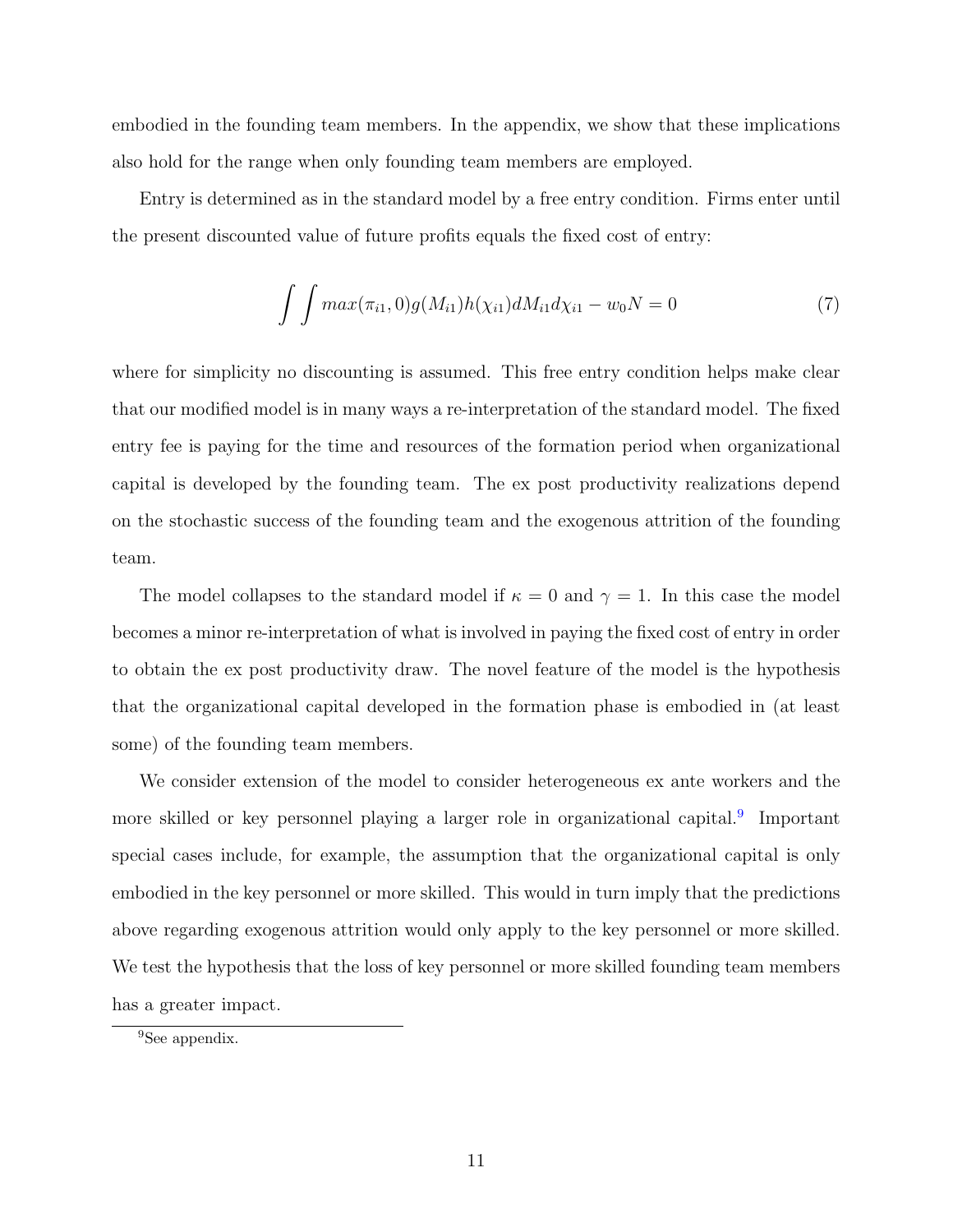### <span id="page-12-0"></span>2 Data Infrastructure

We construct a longitudinal dataset covering the majority of startups and their founding teams between 1990 and 2015 by combining data from the Longitudinal Business Database (LBD) and the Longitudinal Employer-Household Dynamics data (LEHD). Information on startups is derived from the LBD. The LBD tracks annually all U.S. non-farm establishments with at least one paid employee. An establishment is identified as a specific physical location where business activities occur and all establishments under common operational control are grouped under the same firm identifier. The primary source of information on operational control is the Company Organization Survey (conducted annually) and the Economic Censuses (conducted every five years). Information in the LBD include the number of employees, annual payroll, industry, age, births, and deaths of establishments and firms. We enhance this data by incorporating revenue information imported from the Business Register (BR) as in [Haltiwanger, Jarmin, Kulick, and Miranda](#page-31-13) [\(2017\)](#page-31-13). We define firm age as the age of the oldest establishment under each firm and startups are defined as firms with age zero. Our outcome variables of interest are employment, revenue, labor productivity, and survival. Labor productivity is measured as revenue per worker. Our focus is on the heterogeneity in outcomes within narrowly defined sectors so in all of our descriptive and causal analysis we control for detailed industry by year effects.

We focus our attention on sole proprietors and corporations where we can capture active business owners and other members of the founding team. We define the founding team as all individuals with positive unemployment insurance (UI) covered earnings at the startup within the firms' first year of operation and business owners of sole proprietors. Owners of sole proprietors and partnerships are prohibited from paying themselves wages and therefore do not appear in the LEHD. Sole proprietors file self-employment income tax filings, which are captured in the Business Register. We are therefore able to combine sole proprietor owners with the founding teams recovered from the LEHD. Active or managing owners of partnerships, on the other hand, file Schedule K-1 pass-through income that will not be ob-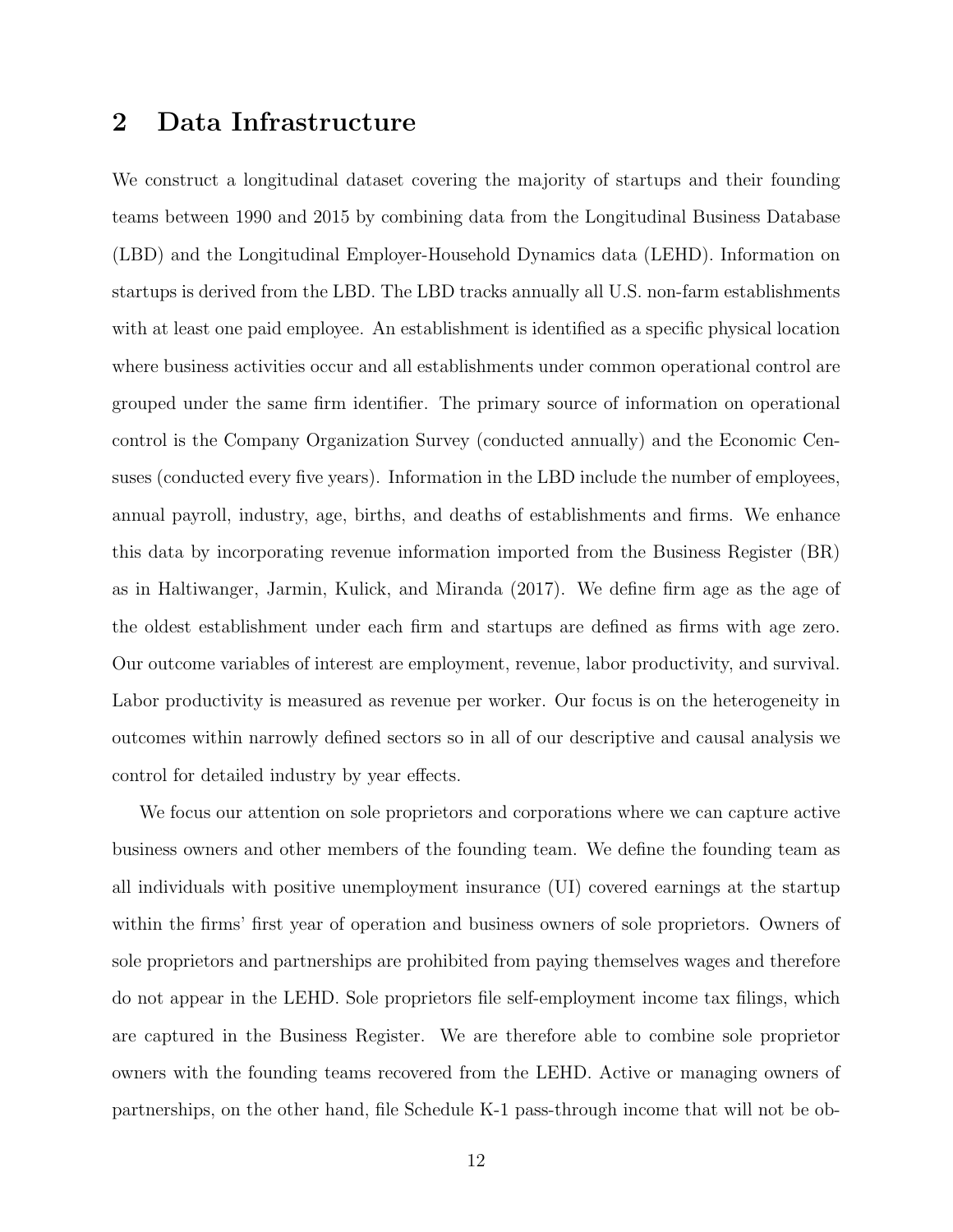served in either the Business Register or the LEHD. We therefore exclude partnerships from our startup sample.[10](#page-13-0) For C or S corporations, the vast majority of active founders/owners are likely to be included among the individuals with positive UI earnings in the LEHD. The Internal Revenue Service (IRS) requires that owners of C or S corporations who provide more than minor services to their corporations are required to receive employment compensation. For example, the IRS states "The definition of an employee under the Internal Revenue Code include corporate officers. Courts have consistently held S corporation officers/shareholders who provide more than minor services to their corporation and receive, or are entitled to receive, compensation are subject to federal employment taxes."<sup>[11](#page-13-1)</sup> Indeed, using K-1 and W-2 filings data, [Nelson](#page-32-5) [\(2016\)](#page-32-5) finds that almost 90% of all S corporations with paid employ-ees have at least one shareholder-employee.<sup>[12](#page-13-2)</sup> Furthermore, [Nelson](#page-32-5)  $(2016)$  documents that privately-held C corporations "appear to pay out a majority of the owners income in the form of executive compensation and virtually all C corporation startups are privately held.<sup>[13](#page-13-3)</sup> Therefore, for the vast majority of the startups in our data, our measurement methodology of founding teams is likely to capture both active business owners and the first-year joiners who are not shareholders.

We further decompose the founding team into two groups. The first group is what we referred to previously as key personnel (KP for short). The second group is the remainder of the founding team excluding key personnel (non-KP for short). We define the KP of nonsole proprietorships to be the three workers with the highest earnings at the firm during the

<span id="page-13-0"></span> $10$ In the future, we plan to explore the K-1 for robustness analysis as in hope to include partnerships using K-1 information for partnerships and S corporations, which have been linked to the LBD [\(Goldschlag,](#page-30-7) [Kim, and McCue,](#page-30-7) [2017\)](#page-30-7).

<span id="page-13-1"></span><sup>11</sup>See https://www.irs.gov/businesses/small-businesses-self-employed/s-corporation-employeesshareholders-and-corporate-officers.

<span id="page-13-2"></span><sup>&</sup>lt;sup>12</sup>The restriction to businesses with paid employees (our focus) is crucial. There are a large number of non-employer S-corporations. [Nelson](#page-32-5) [\(2016\)](#page-32-5) reports about 30% of all S-corporations have no employees. We exclude non-employers from our analysis.

<span id="page-13-3"></span><sup>13</sup>Also, see https://www.irs.gov/businesses/small-businesses-self-employed/paying-yourself which states that the "An officer of a corporation is generally an employee, but an officer who performs no services or only minor services, and who neither receives nor is entitled to receive any pay, is not considered an employee." This helps explain why some K-1 owners of S corporations do not show up in W-2 as employees. We regard such owners as passive owners of less interest to our analysis.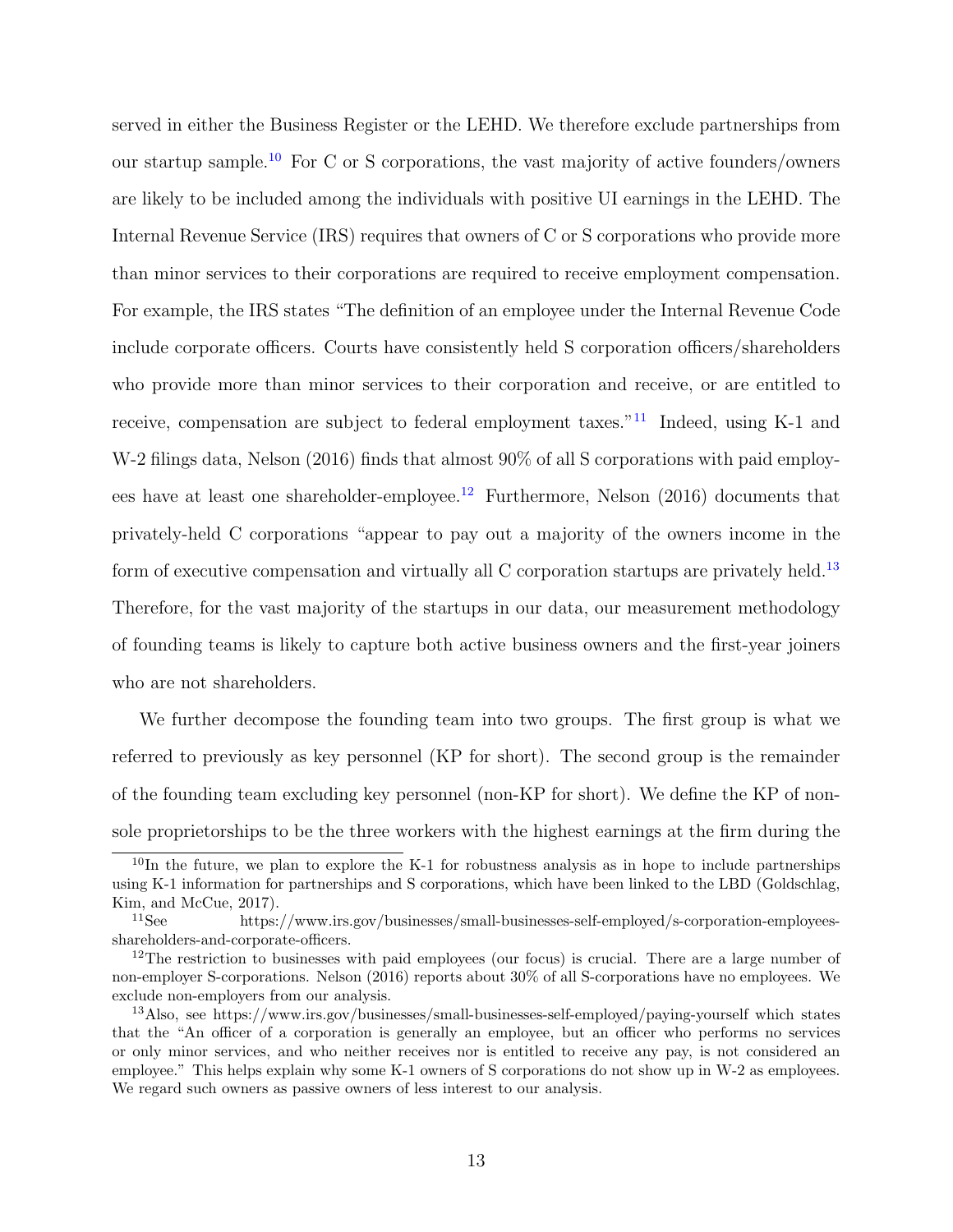first year. This type of measure has been used as an approximation method for identifying firm founders for startups of certain types of legal forms (e.g, [Kerr and Kerr](#page-31-2) [\(2016\)](#page-31-2); [Choi](#page-30-3) [\(2017\)](#page-30-3); [Azoulay, Jones, Kim, and Miranda](#page-30-2) [\(2018\)](#page-30-2)). We depart from this literature and do not refer to the key personnel as firm founders since it is possible that a significant share of the top three wage earners of a corporation may not be founders. However, we think it is reasonable that founders are more likely to be in KP for corporations since [Azoulay,](#page-30-2) [Jones, Kim, and Miranda](#page-30-2) [\(2018\)](#page-30-2) find that about 90% of S corporation owners identified by K-1 filings data also appear as the top three earners during the firms' first year in the W-2 and LEHD data.[14](#page-14-0) For sole proprietors, because owners are not observed in the LEHD, we define KP as the business owner and the top two workers with the highest earnings. Our KP therefore captures the set of workers that are likely to hold a key leadership position within the firm regardless of whether they have a financial stake in the firm. The non-KP group is simply the remaining founding team members that are not identified as  $KP$ <sup>[15](#page-14-1)</sup>

We use the prior earnings of each founding team member as a proxy for human capital, which captures heterogeneity in skills and experience. Prior earnings is computed as the individual's most recent full-quarter earnings prior to joining the startup.<sup>[16](#page-14-2)</sup> Throughout we reference this prior earnings measure as human capital. We think it is a reasonable proxy for the latter but critically for us it is predetermined and thus a characteristic we can readily use in our heterogeneous treatment effect analysis. For our basic facts, we split each cohort of startups into 20 equally sized bins based on the average human capital of the entire founding team and the KP and non-KP subgroups. For the difference-in-difference premature death analysis we construct a relative human capital measure that we leverage in the heterogeneous treatments analysis. In the following section we relate average founding team, KP, and non-

<span id="page-14-0"></span><sup>&</sup>lt;sup>14</sup>Note that, unlike [\(Nelson,](#page-32-5) [2016\)](#page-32-5), [Azoulay, Jones, Kim, and Miranda](#page-30-2) [\(2018\)](#page-30-2) is based on employer startups in the LBD.

<span id="page-14-1"></span><sup>&</sup>lt;sup>15</sup>It is still possible that not all active founders are in our founding team. As such, our findings of a large adverse impact of the loss of a FT member and especially a KP member of the founding team are that much more striking.

<span id="page-14-2"></span><sup>&</sup>lt;sup>16</sup>Full-quarter earnings is measured as earnings for a quarter in which the individual also was observed with earnings in the prior and subsequent quarter. These restrictions ensure the earnings measure captures an entire quarter of work rather than a partial quarter.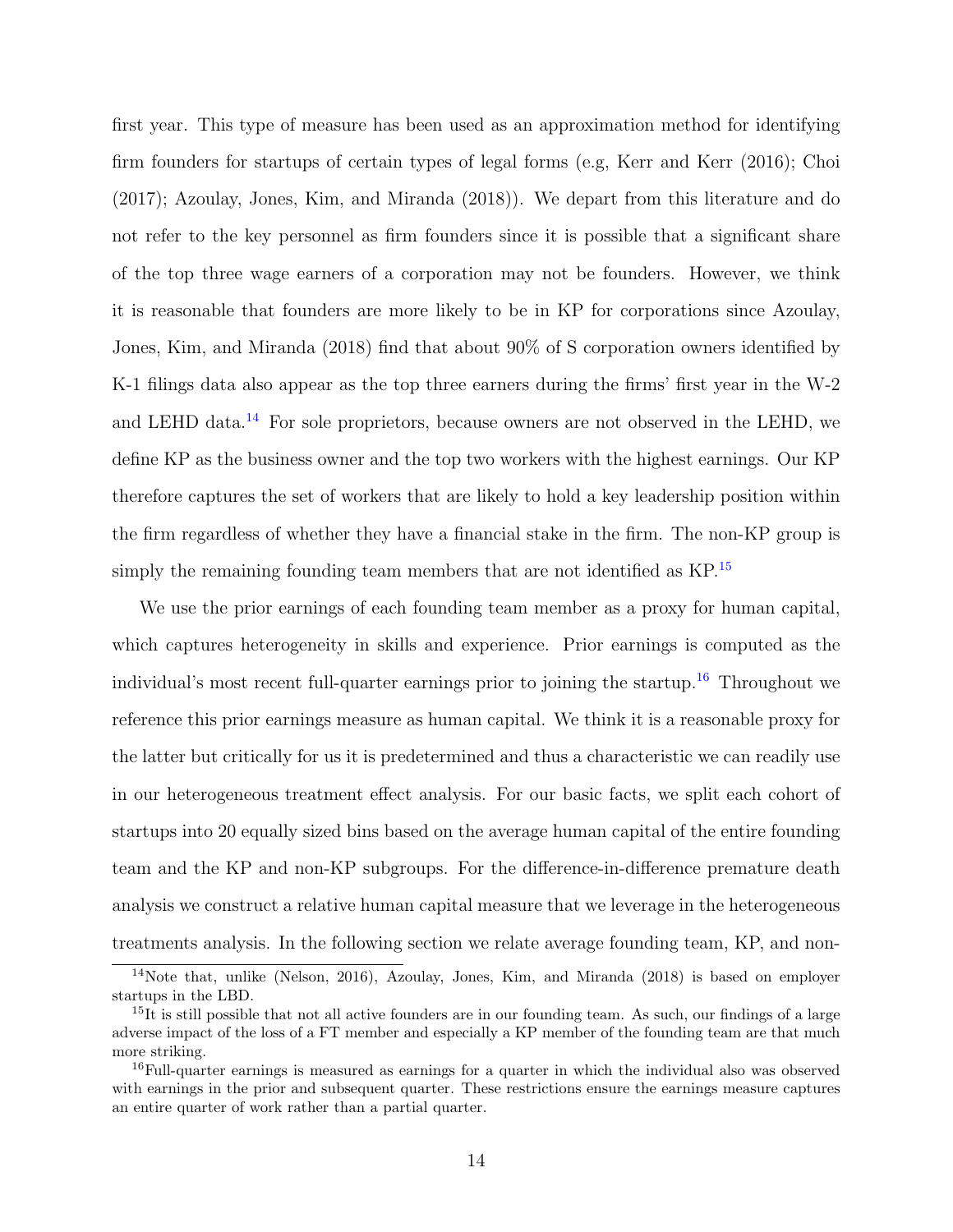KP human capital to firm outcomes such as survival, growth and labor productivity. The patterns discussed in the next section are interesting in their own right but are primarily intended to provide more guidance regarding the variation in the data that we exploit later in our analysis of causal inference.

Our use of human capital of each founding team member avoids some of the challenges of identifying key personnel via the top three earners at the firm. As we have noted, some owners of corporations are not in the top three earners of their firm but using prior earnings offers an alternative metric to identify key members of the founding team. Comparing results for key personnel and human capital provides a useful cross check.

Our analytical database for basic facts, and the frame for the causal analysis, tracks more than 6 million startups and over 72 million founding team members from 1990 to 2015. The database includes each LEHD state as the data becomes available in the LEHD infrastructure. State-level coverage in the LEHD varies over time but by 2000 coverage is nearly complete.

#### <span id="page-15-0"></span>3 Basic Facts about Firm Outcomes and Founding Teams

Before exploring the relationship between human capital and firm performance, we first verify that our data infrastructure has properties consistent with the findings in the literature. Consistent with the previous studies, we find that the exit rate of young firms is higher than older firms but that conditional on survival, young firms have higher average growth rates than older firms. In addition, we find that this heterogeneity in outcomes is tightly linked to productivity. Firms with higher realized productivity are more likely to survive and grow. These results can be found in Figures [A1,](#page-50-0) [A2,](#page-51-0) [A3](#page-51-1) and Table [A1.](#page-50-1)

We also find systematic and statistically significant relationships between the human capital of the founding team and key outcomes. All of the results we report control for industry by year effects and include controls for initial conditions (initial size for survival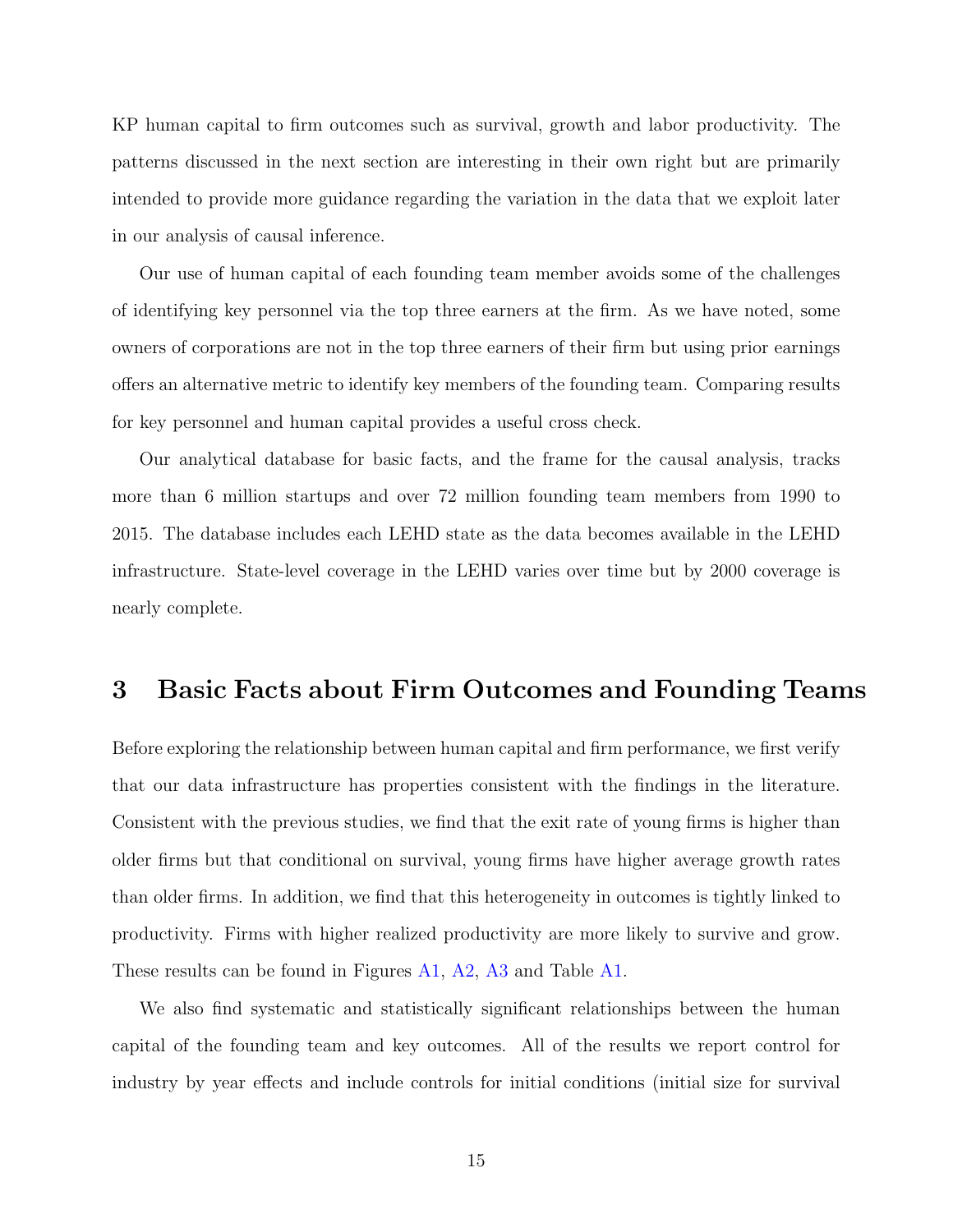and employment growth and initial productivity for productivity growth). First, we find that firms with high human capital KP are larger (see Figure [1\)](#page-33-0). For all founding team members and the non-KP sub-group, we find an inverted U-shaped relationship between human capital and initial size. Firms at the top and bottom of the founding team human capital distribution start with relatively fewer employees. Turning to post-entry outcomes, firms with high human capital KP and non-KP experience higher employment growth rates conditional on survival (Figure [2\)](#page-33-1). The relationship with the founding team (FT) is similar but turns down for high human capital groups. This finding holds even though we are controlling for industry by year effects. It might be that in some subsectors that there are small, high capital intensive businesses that are niche businesses that have no aspirations for growth in scale. Conditional on survival, productivity growth increases with human capital for FT, KP and non-KP (see Figure [3\)](#page-34-0). Firms with higher human capital founding teams are also less likely to exit (Figure [4\)](#page-34-1). This pattern holds monotonically until the very top ventiles. Attrition is also significant for the FT, KP and non-KP groups (Figure [5\)](#page-35-0). Interestingly, for FT, KP and non-KP groups the attrition is from the bottom of the human capital distribution. That is, conditional on survival, the average human capital of founding team members remaining at the startup increases over time. Finally, we also find evidence of substantial positive assortative matching between KP and EX subgroups (Figure  $6$ ).

In short, we find that the human capital of founding teams is closely linked to the up-orout dynamics of young firms. However, these are only correlations since both the composition and attrition of the founding team are endogenous. To identify causal relationships, we use exogenous variation in the founding team due to premature death. We turn to that analysis now.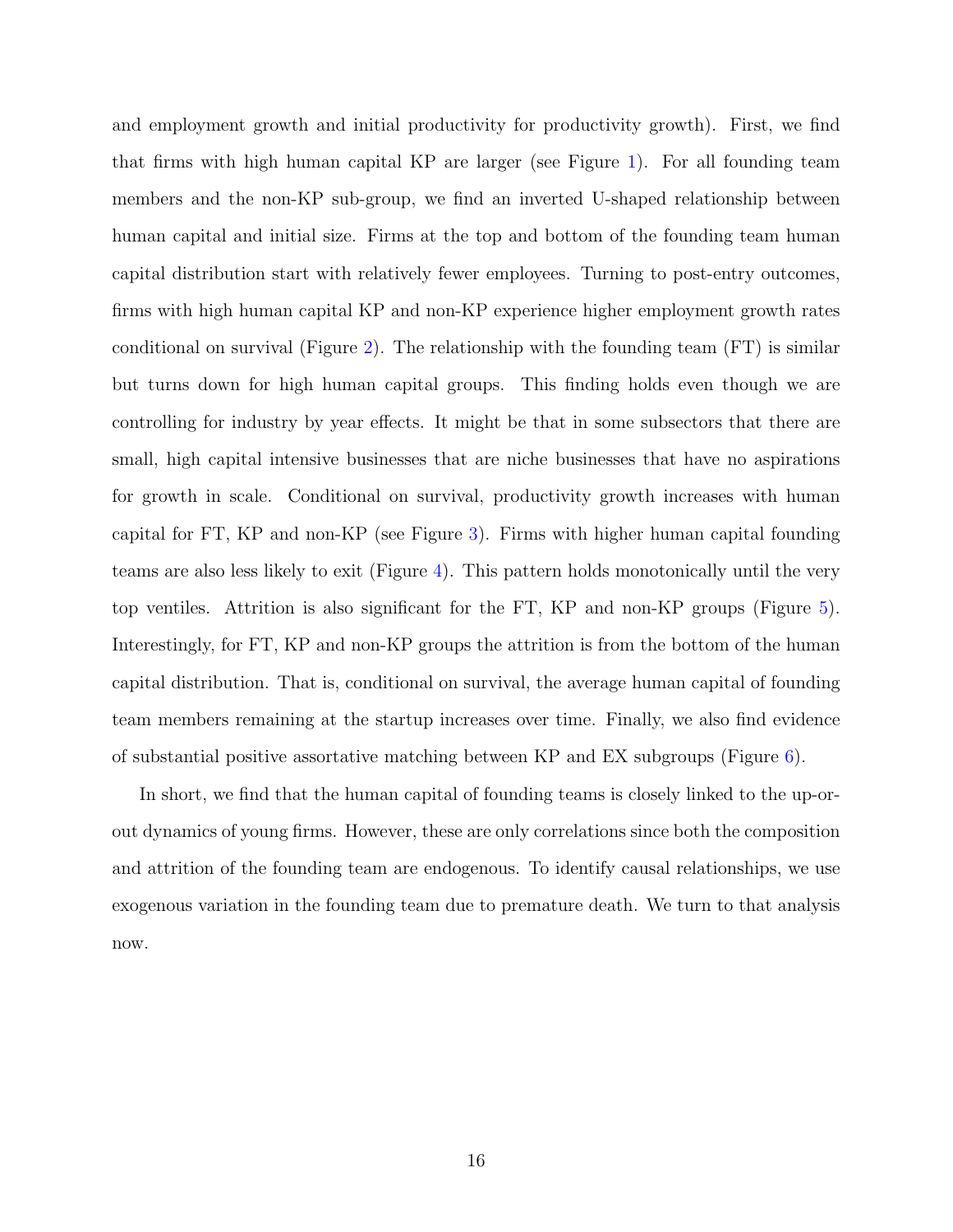### <span id="page-17-0"></span>4 Causal Impact of Founding Teams

We use the premature death of founding team members to approximate an ideal experiment in which a founding team member is randomly separated from a startup. Our research design combines a matching strategy and a difference-in-differences framework. This approach allows us to estimate changes in startup outcomes for firms that experience a premature death among a founding team member, relative to counterfactual startup outcomes in the absence of such death. More specifically, for each startup firm that experiences a death among a founding team member in quarter  $t$ , we find a control firm that looks similar by matching on characteristics measured in the same quarter. One strength of this approach is that we can empirically test the key assumption that the treated and control firms exhibit similar trends prior to the death shock. If the pre-shock trends are not similar, premature death is not likely to be as good as randomly assigned between the treated and control firms.

In order to focus on early-stage startups, we examine firms that experience the death of a founding team member within the first five years of the firms operation. We then track firms for five years after the event including the possibility that the firm exits. Firm exits in the LBD occurs when all of the establishments associated with the firm cease to have employees (i.e., they do not reflect exits due to acquisitions).

Information gathered from the Census NUMIDENT file is used to identify premature deaths. Following [Jaravel, Petkova, and Bell](#page-31-14) [\(2018\)](#page-31-14) and a number of other studies that use premature death as a source of identification (e.g. [Jones and Olken,](#page-31-15) [2005;](#page-31-15) [Nguyen and](#page-32-6) [Nielsen,](#page-32-6) [2010;](#page-32-6) [Azoulay, Graff Zivin, and Wang,](#page-30-8) [2010\)](#page-30-8), we classify premature death as death at or before 60 years of age. For a founding team member's death to be considered a shock to the firm, we require that the individual have positive earnings during the death shock quarter followed by zero earnings afterwards. For sole proprietor owners we measure their death as a shock to the firm only if the firm has non-zero employees in the death shock quarter and did not change its EIN since its inception.<sup>[17](#page-17-1)</sup> Our treated firms are those with

<span id="page-17-1"></span> $17$ If a business experience a change in ownership it must request a new EIN or file under some other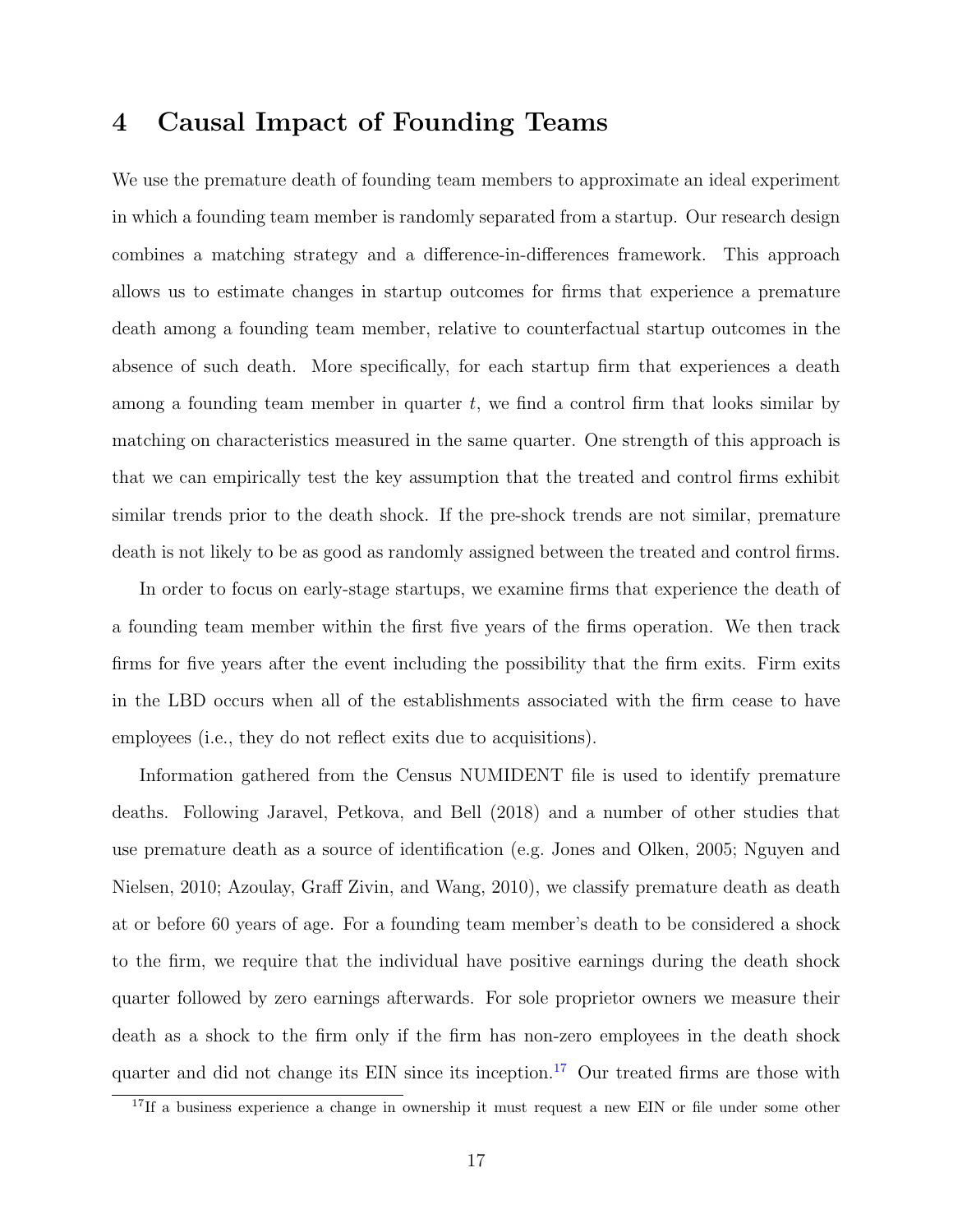only one premature death in the first five years (and controls have no deaths).

Coarsened exact matching is used to identify a control firm for each treated firm that experienced a premature death shock [\(Blackwell, Iacus, King, and Porro,](#page-30-9) [2009\)](#page-30-9). Specifically, we require that our treated and control firms have the same birth year, operate in the same detailed industry (four-digit NAICS), have the same legal form of organization, and reside in the same state. We also match on the number of active founding team members prior to the death shock. Whether a firm experiences a death shock is related to the number of founding team members still active at the firm. A firm with more active founding team members will have a higher probability of treatment. The probability a firm experiences the death of a founding team member is also importantly related to the age of its founding team. Therefore, we match on the average age of the active founding team members in the death shock quarter. Typically multiple control firms are matched to each treated firm after the coarsened exact matching procedure. Instead of using matching weights, we select the closest matched control firm based on the absolute differences in the continuous matching variables. Then we break ties randomly and choose only one control for each treated firm. Control firms are not selected with replacement–we do not use a matched control firm as a control for other treated firms.

Selected summary statistics for the treated and control firms are presented in Table [1](#page-40-0) evaluated in the treatment (death shock) year. There are about 26K treated and control firms.<sup>[18](#page-18-0)</sup> The sample is reduced for revenue based measures since the revenue enhanced LBD only covers about  $80\%$  of the LBD.<sup>[19](#page-18-1)</sup> Treated and controls have similar firm age, founding team age, and (log) levels of employment, revenue and productivity. Importantly, these measures do not control for industry or other firm characteristics. Of more relevance, as we will see below, within firm pre-treatment trends for key outcomes are statistically

existing EIN.

<span id="page-18-0"></span><sup>&</sup>lt;sup>18</sup>We have found that the treated-control sample has similar characteristics as the full founding team database.

<span id="page-18-1"></span><sup>&</sup>lt;sup>19</sup>[Haltiwanger, Jarmin, Kulick, and Miranda](#page-31-13) [\(2017\)](#page-31-13) show that the pattern of missingness for revenue is approximately random. We will investigate this further in future drafts.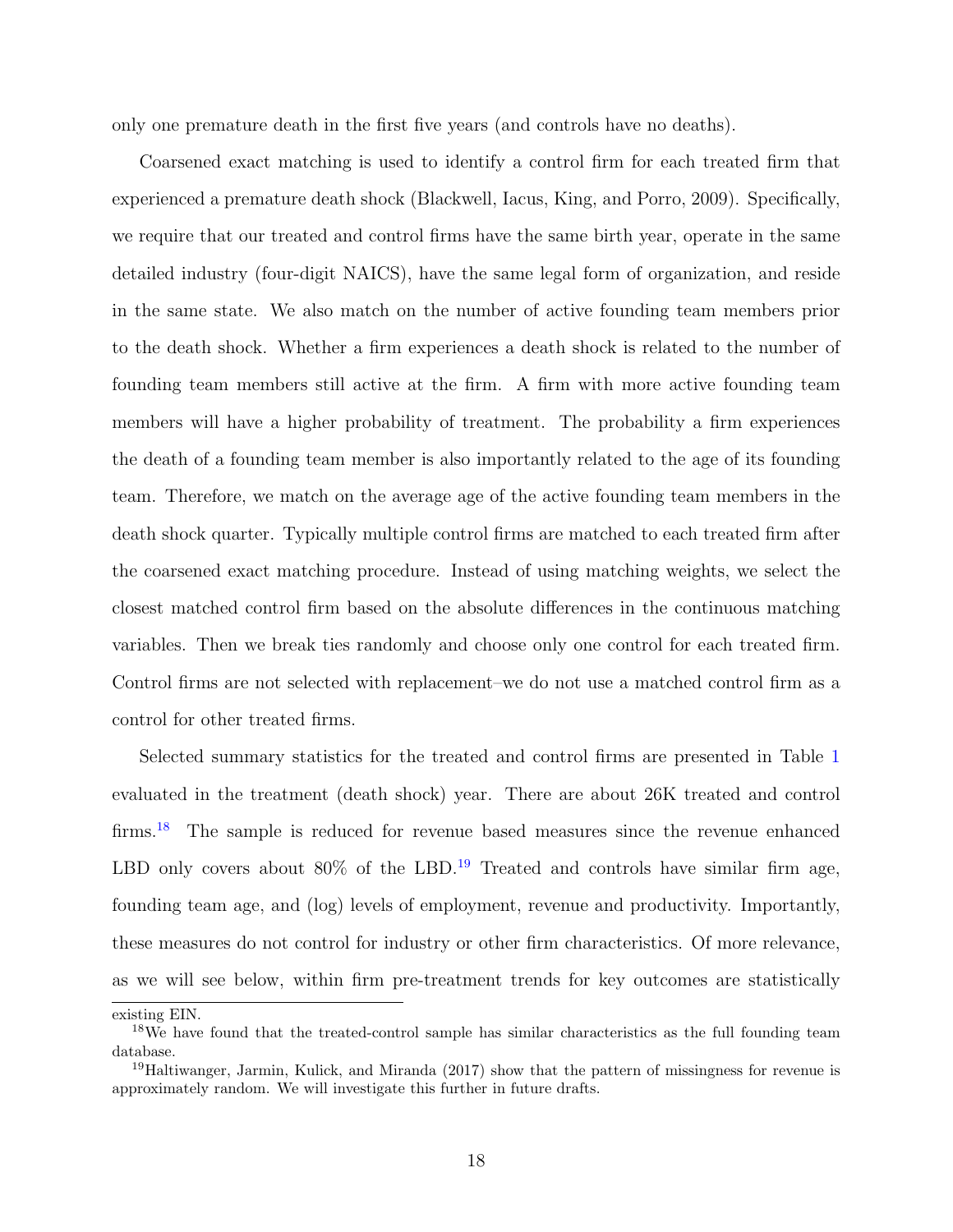indistinguishable for the treated and the controls once we have included firm effects, industry by year effects and other controls.

#### 4.1 Main Results

The primary outcome variables of interest include scale in employment and revenue and labor productivity. Specifically, we consider the inverse hyperbolic sine (ihs) of employment, ihs of revenue, and labor productivity approximated as the difference between the ihs revenue and ihs employment.<sup>[20](#page-19-0)</sup> By using the ihs measures we are able to include the impact of treatment inclusive of the intensive and extensive margins. We will also consider log employment, log revenue, and log labor productivity (revenue per employee), which condition on survival. Our primary DID regression specification is as follows.

<span id="page-19-1"></span>
$$
Y_{i,j,t} = \sum_{k=-5}^{5} \lambda_k d[k]_{i,t} + \sum_{k=-5}^{5} \delta_k d[k]_{i,t} \times TREAT_i + \alpha_i + \tau_{j,t} + \epsilon_{i,j,t}
$$
(8)

 $Y_{i,j,t}$  is the outcome for startup i in industry j in year t.  $d[k]_{i,t}$  are a series of relative year dummies before and after the death shock.  $TREAT_i$  is the treatment dummy that equals 1 if it experiences a death of a founding team member.  $\alpha_i$  and  $\tau_{j,t}$  are firm and industry by year fixed effects. Estimates of  $\delta_k$  are the parameters of interest, representing the change in the startup i's outcomes in each year relative to those of the control group. We also control for firm age fixed effect in our main specifications. Figures [7,](#page-36-0) [8](#page-36-1) and [9](#page-37-0) show the main results for  $i\hbar s(Emp)$ ,  $i\hbar s(Rev)$ , and their difference. We first analyze the differences in scale and productivity between the treated and control firms before the premature death shock. We do not find evidence of differential pre-trends for any of the outcome variables, lending credibility to our research design around the exogenous arrival of death. This allows us to

<span id="page-19-0"></span><sup>&</sup>lt;sup>20</sup>The inverse hyperbolic sine approximates the log transformation but permits inclusion of zeroes.  $i\hbar s(x) = \ln(x + (1 + x^2)^{0.5})$ . [Burbidge, Magee, and Robb](#page-30-10) [\(1988\)](#page-30-10) and [Pence](#page-32-7) [\(2006\)](#page-32-7) described the advantages of the ihs transformation for analysis of distribution of outcomes with extensive zero values (e.g., earnings, wealth, employment, etc.) Variation in IHS measures are approximately equivalently to log variation for  $x$ not close to zero.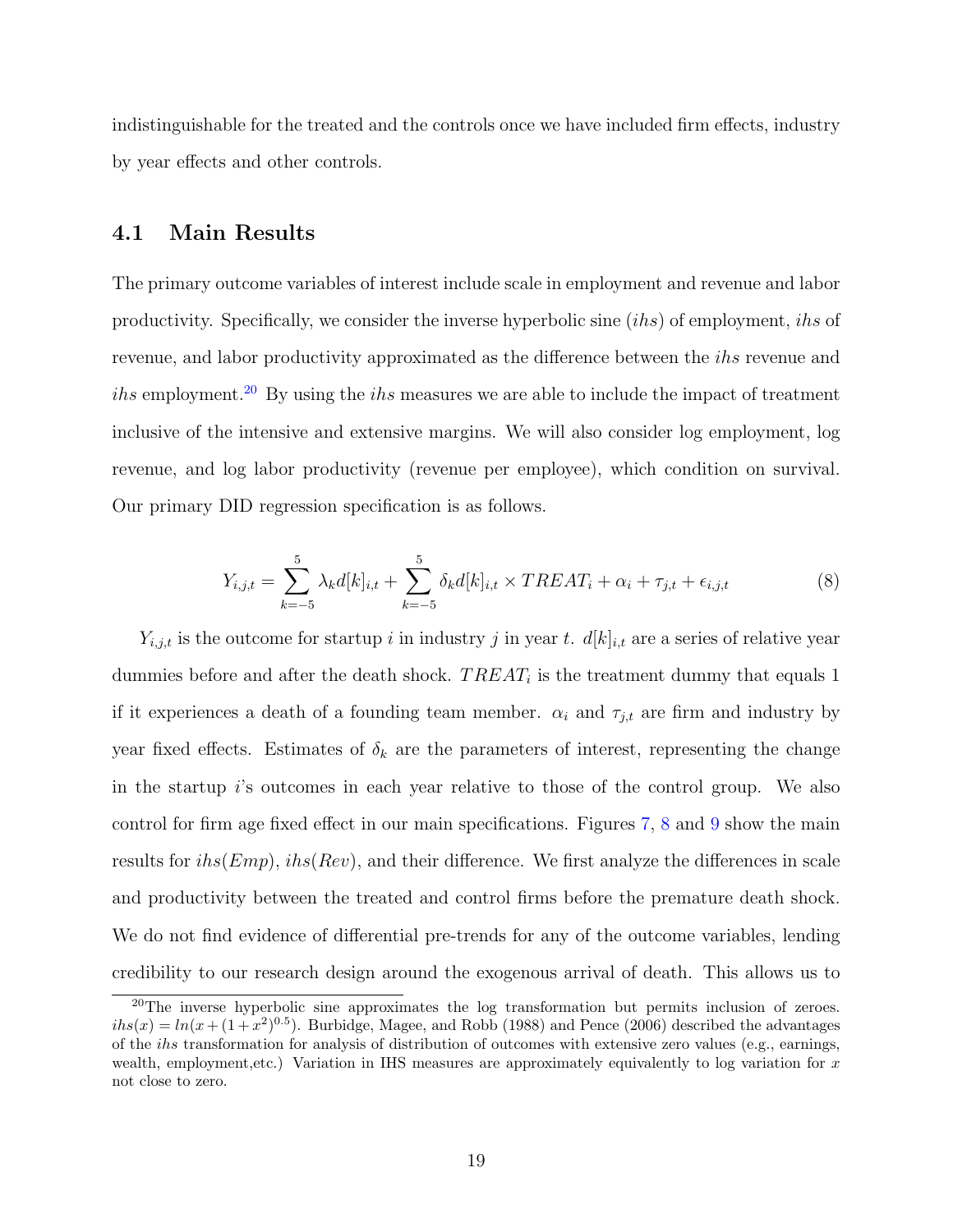causally interpret the effects following the death shock.

The impact of losing a founding member due to premature death is immediately negative, persistent, and statistically significant. Startup employment, revenue, and labor productivity (calculated as the difference between  $i\hbar s(Rev)$  and  $i\hbar s(Emp)$ ) sharply diminish in the year of the founding member death. Though these negative effects slightly recover in the following year, they persist up to five years after the death shock.

In interpreting these results, we note that there might be a mechanical transitory effect on employment that is a direct result of the death. That is, it might be thought that a premature death causes at least a transitory decline of one employee until a vacancy is posted and filled. The results in Figure [7](#page-36-0) reject this interpretation on a number of dimensions. First, [Davis,](#page-30-11) [Faberman, and Haltiwanger](#page-30-11) [\(2013\)](#page-30-11) show that vacancy durations are measured in days, not years and we find effects persistent up to five years after the death shock. Second, we can quantify how large the initial transitory impact driven by the mechanical effect might be. The average size firm at the time of the death shock is 15.5 which permits us to compute the implied mechanical reduction in employment. The reduction in  $i\hbar s(\text{Emp})$  using the mechanical effect is -0.07. This is less than half of the actual impact in period 1 after the death shock which is less than -0.20. Moreover, as emphasized, this mechanical effect should be transitory.

The persistent reduction in revenue is even greater than the reduction in employment. For revenue,  $i\hbar s(Rev)$  declines by 0.6 in the first year while  $i\hbar s(Emp)$  falls by 0.25. After period 1,  $i\hbar s(Rev)$  declines by about 0.4 persistently for years 2 through 5 after the death shock while  $i\hbar s(\text{Emp})$  declines by about 0.2. The implication is that an index of productivity given by the difference between ihs revenue and ihs employment, which again is inclusive of exits, declines by about 0.4 in period 1 and 0.2 in years 2 to 5 after the death shock.

This specification using *ihs*, which includes the firm-year observations with zero values, reflects effects at both the extensive and intensive margins given its inclusion of the exiting firms. Given that the loss of a founding team member likely influences the likelihood of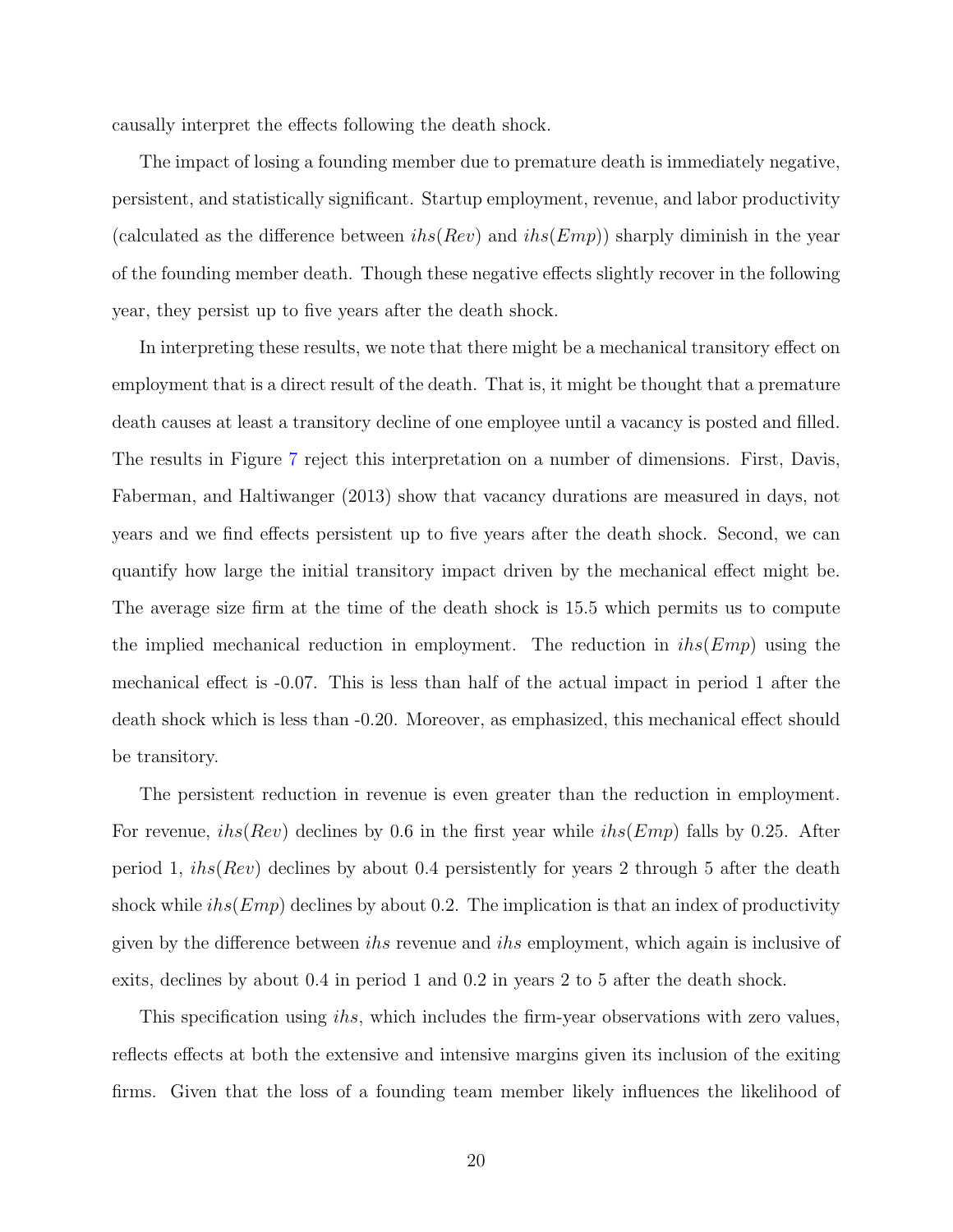both exit and growth of the firm, we distinguish these effects. Specifically, we investigate how the death shock affects startup firms on the extensive margin (i.e., firm exit) by using a Cox proportional hazards model to assess the differences in the likelihood of survival in the years following the death event between treated and control firms. In Figure [10,](#page-37-1) we find that treated firms are more likely to exit after experiencing the death shock. Five years after the event, the likelihood of survival is more than 10 points lower for the treated compared to the controls.

To further investigate the intensive margin for continuing firms, we estimate the specifications using  $log(Emp)$ ,  $log(Rev)$ , and  $log(Prod)$  (revenue per worker) as dependent variables. These measures by construction condition to surviving firms.<sup>[21](#page-21-0)</sup>. Results are presented in Figures [11,](#page-38-0) [12,](#page-38-1) and [13.](#page-39-0) The patterns for the log based outcomes are very similar qualitatively to those for the *ihs* based outcomes. We find evidence of large, negative, persistent, and statistically significant effects of losing a founding team member on  $log(Emp)$ ,  $log(Rev)$ and  $\log(Prod)$ . The magnitude of the effects are less severe relative to Figures [7,](#page-36-0) [8](#page-36-1) and [9](#page-37-0) but still quantitatively large.  $log(Rev)$  declines by about 10 log points, log employment by 5 log points with an accompanying decline in productivity by about 5 log points. As with the ihs outcomes the effects are highly persistent. The evidence is not consistent with a transitory effect deriving either from a mechanical vacancy creation or from a temporary disruption effect.

For the log outcome results, there is a potential concern for selection bias since we are conditioning on positive activity in the post-treatment years. Conditioning on survival increases outcomes such as size and productivity for both treated and control firms. If the difference in this increase between treated and controls is negligible then selection bias is not a concern. If present, the selection bias arguably induces an understatement of our log outcome results. Our findings above show that a premature death yields an increase in the likelihood of firm exit. If the firms that exit due to premature death tend to be small (in

<span id="page-21-0"></span><sup>&</sup>lt;sup>21</sup>Note that treated and control firms exist at the time of the shock. No exit occurs prior to death shock among either treated or control firms.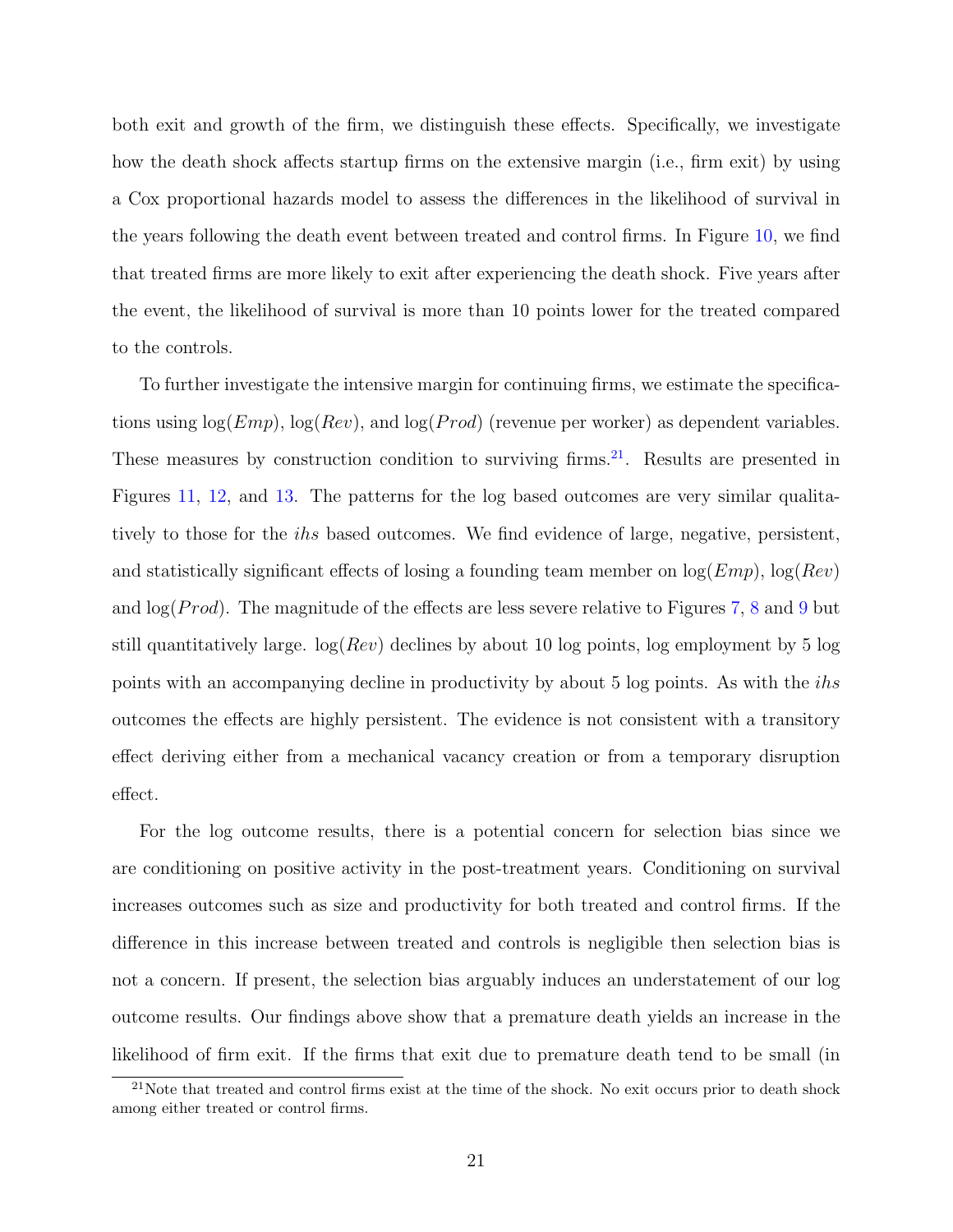terms of employment or revenue) and have low productivity, then this leads to a positive composition bias of treated relative to controls. In this case, the impact of premature death on size and productivity would be upward biased. Given the likely direction of the bias, we are less concerned that our finding of the adverse effects is partly driven by conditioning on survival.

#### 4.2 Heterogeneous Treatment Effects

The exogenous loss of a founding team member yields large, negative, persistent, and statistically significant effects on firm outcomes. Firms contract in terms of scale and productivity and they are less likely to survive. To provide further guidance as to the mechanisms underlying these results, we investigate a wide range of heterogeneous treatment effects.

The full range of specifications we consider for heterogeneous treatment effects yields a large number of coefficients. To aid the exposition we report the results of a simplified specification that compares the differences in outcomes in the post-shock period relative to the pre-shock period. In order to help interpret the results, we first report the results of the main effects for treatment using the pre/post period specification without heterogeneity interaction terms (i.e., with homogeneous treatment effects) as follows.

$$
Y_{i,j,t} = \lambda \cdot POST_{i,t} + \delta \cdot POST_{i,t} \times TREAT_i + \alpha_i + \tau_{j,t} + \epsilon_{i,j,t}
$$
(9)

 $Y_{i,j,t}$  is the outcome for startup i in industry j in year t.  $POST_{i,t}$  is the time dummy that equals 1 if  $0 \le t \le 5$  and 0 otherwise with  $t = 0$  being the death shock year.  $TREAT_i, \alpha_i$ and  $\tau_{j,t}$  are identically defined as in equation [\(8\)](#page-19-1). We also control for firm age fixed effect.  $\delta$ is the coefficient of interest.

Results for the pre-post main effects without interactions are reported in Table [2.](#page-40-1) The findings for this more parsimonious specification are consistent with Figures [7-](#page-36-0)[9](#page-37-0) and [11-](#page-38-0)[13.](#page-39-0) The loss of a FT member yields a negative and statistically significant decline in the post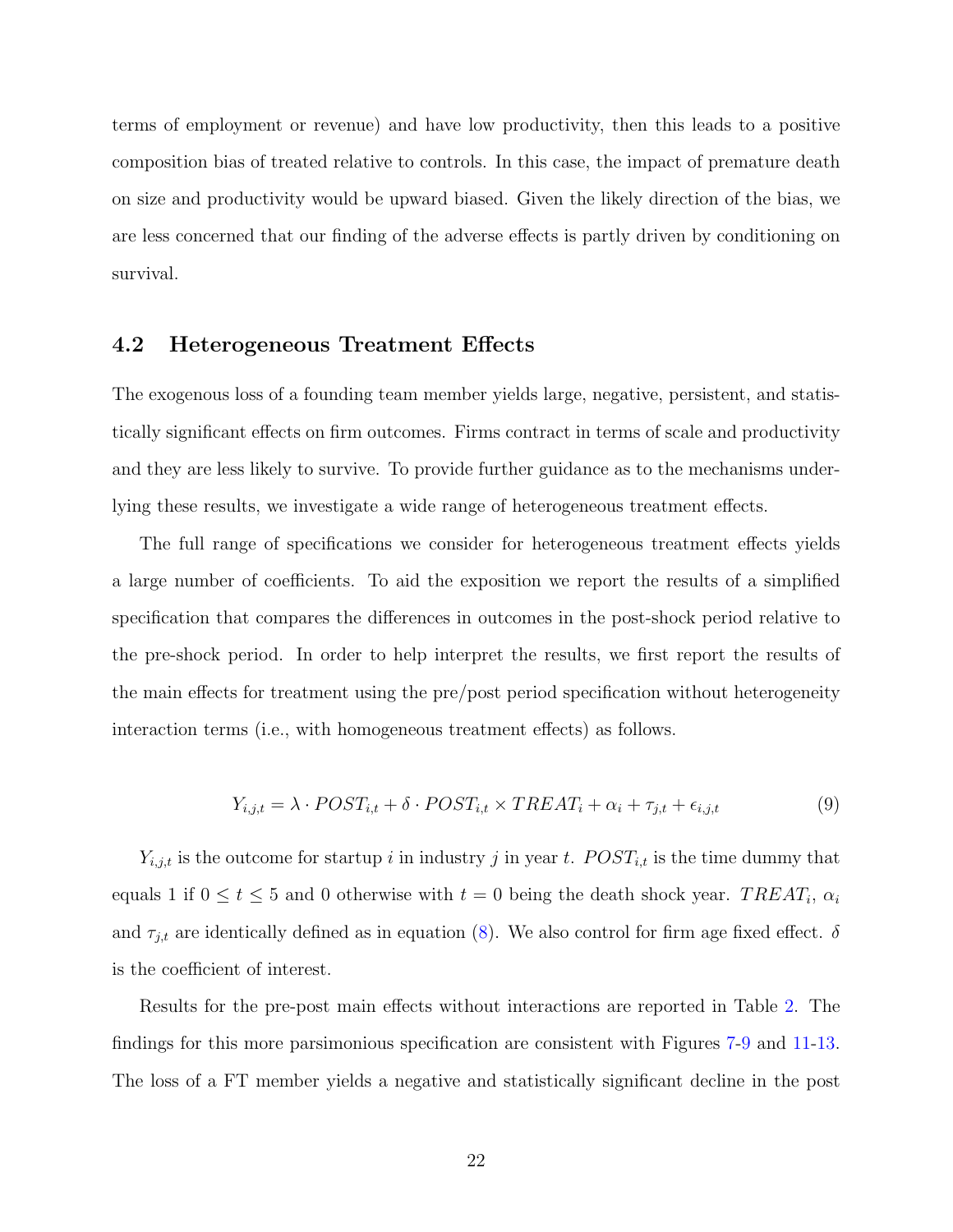period (over the five years after death shock) employment, revenue and productivity. This is true for both the extensive and intensive margins captured by the *ihs* measures and among survivors in the log measures. These estimates do not directly demonstrate the persistence of the effects as in our results above. However, the post effect is the average effect over the five year period following the death shock. As such, the results are consistent with a persistent effect. Moreover, the magnitude of the effects reported in Table [2](#page-40-1) are broadly consistent with what one would expect by computing the average of the results over the five years post death shock from Figures [7-](#page-36-0)[9](#page-37-0) and [11-](#page-38-0)[13.](#page-39-0)

To analyze the heterogeneous treatment effects, we consider an extension of our main specification as follows.

$$
Y_{i,j,t} = \lambda \cdot POST_{i,t} + \delta \cdot POST_{i,t} \times TREAT_i
$$
  
+  $\beta \cdot POST_{i,t} \times TREAT_i \times Z_i$   
+  $\eta \cdot POST_{i,t} \times Z_i + \alpha_i + \tau_{j,t} + \epsilon_{i,j,t}$  (10)

 $Z_i$  is the heterogeneity variables of interest that are discussed below, and the remaining variables are defined as same as before. $22$ 

To begin, we investigate whether the impact of losing a FT member from premature death varies with the characteristics of the person. Specifically, we examine the differential adverse impact of death of a KP versus non-KP and a high human capital versus the average human capital founding team member. Our proxy for human capital, as described previously, is based on the prior earnings of the FT member. We construct a relative human capital measure as described below.

First, we show the results where  $Z_i$  is the KP indicator, i.e.  $Z_i$  takes value of one if the FT member who died was a KP and zero otherwise. In this case,  $\delta$  and  $\beta$  can be interpreted

<span id="page-23-0"></span><sup>&</sup>lt;sup>22</sup>We dont include  $Z_i$  as a separate control since it is not identified given the firm fixed effects.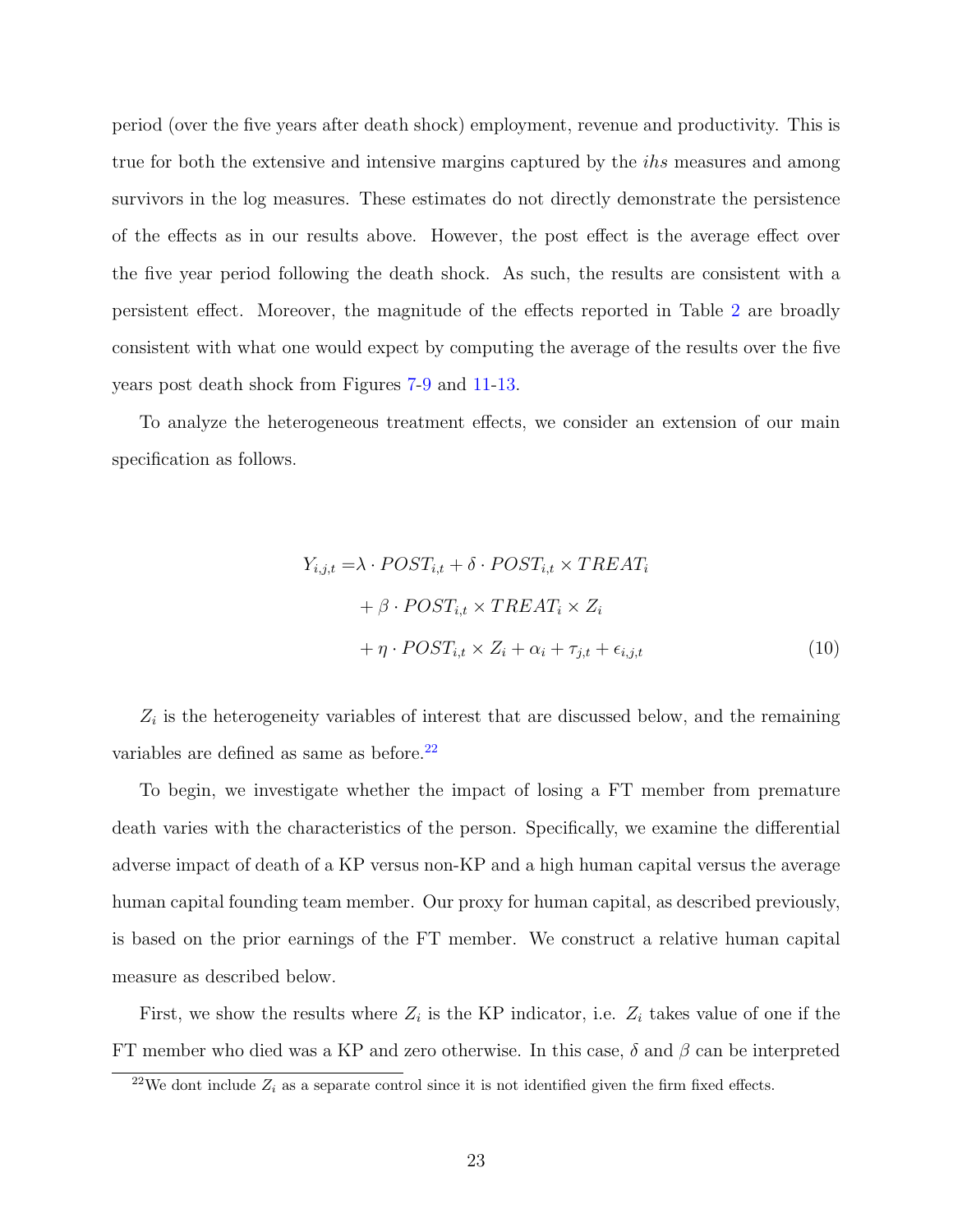as the effect of death of a non-KP and KP, respectively. Hereafter, for ease of exposition, we only report the estimation results for the coefficients of interest,  $\delta$  and  $\beta$ . Table [3](#page-41-0) presents the results of the KP heterogeneous treatment specification. Interestingly, the effects of losing a non-KP FT member are still negative and statistically significant. The impact of the loss of a non-KP FT member on ihs employment is -0.08, on ihs revenue is -0.16 and on  $i\hbar s(Rev) - i\hbar s(Emp)$  is -0.09.<sup>[23](#page-24-0)</sup> These findings imply that our main results are not simply driven by deaths of business owners or other top personnel and that non-KP FT members also play a role in firm growth and survival.

We also find adverse effects of losing a FT member are significantly larger if the FT member is a KP. For example, the magnitude of adverse impact of the loss of a KP FT member on *ihs* revenue is about 0.28 larger and for  $i\hbar s (Rev) - i\hbar s (Emp)$  it is about 0.23 larger. These magnitudes imply the impact of losing a FT member who is a KP is almost three times as large.

To analyze the heterogeneous effect with respect to human capital, we construct a relative human capital measure  $Z_i = \frac{1}{N}$  $\frac{1}{N_i}(hc_i - HC_i)$  where  $N_i$  is the number of FT members that are at the firm in the quarter prior to the death shock,  $HC_i$  is the average human capital of those FT members, and  $hc_i$  is the human capital of the individual that experienced premature death. Because  $hc_i$  and  $HC_i$  are measured in logs (recall these measures are derived from prior earnings),  $Z_i$  measures the log difference in the average human capital of the remaining founding team due to the loss of a member by death.<sup>[24](#page-24-1)</sup> If  $hc_i < HC_i$ , loss of the member will increase the average human capital of the remaining founding team, and if  $hc_i > HC_i$ it will be the opposite.

Table [4](#page-42-0) presents interaction effects with the relative human capital variable. For relative human capital, the loss of a founding team member with the mean earnings among the

<span id="page-24-0"></span><sup>&</sup>lt;sup>23</sup>Because this is an estimate that averages the effect over five years, one can infer from the magnitude of these coefficient that the adverse impact of a loss of a non-KP is not transitory.

<span id="page-24-1"></span><sup>24</sup>This relative measure is identical to a term in the decomposition method developed by [Foster, Halti](#page-30-12)[wanger, and Krizan](#page-30-12) [\(2001\)](#page-30-12), who break down the change in aggregate productivity into the components driven by entrants, stayers, and exiters. A FT member death can be considered as a form of exit that causes the change in average human capital of the remaining pool.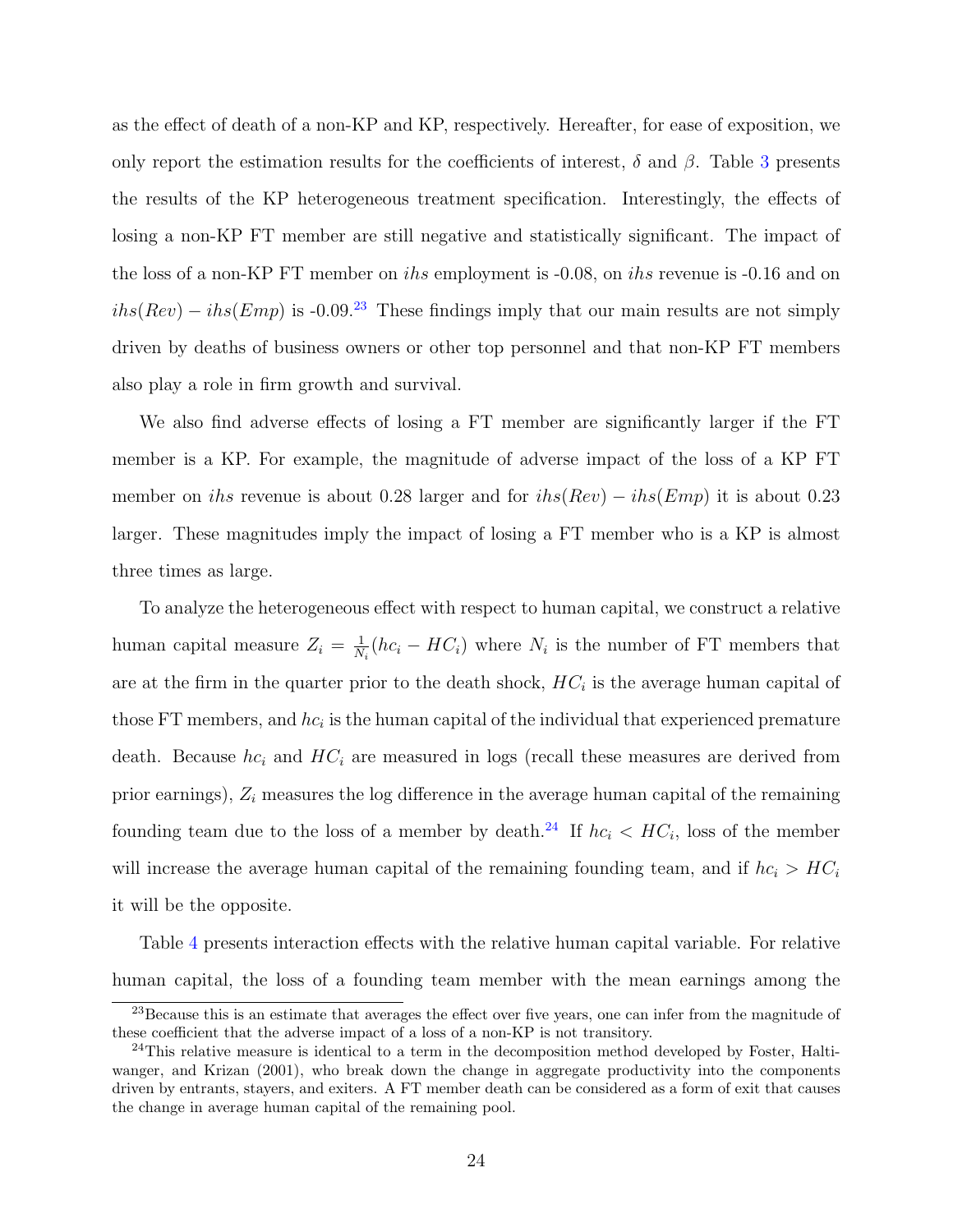founding team (the main effects reported in Table [4\)](#page-42-0) yields large and statistically significant reductions in employment, revenue and productivity. For example, the impact on  $i\hbar s(Rev)$ is about -0.30 and the impact on  $i\hbar s(Rev) - i\hbar s(Emp)$  is about -0.19. These effects are about the same as the average treatment effects reported in Table [2.](#page-40-1) These results provide further evidence that our main results are not driven simply by founders and top personnel. Having said this, the loss of a FT member with a higher relative human capital yields a notably larger adverse effect of outcomes. The loss of a FT member with 25 log point higher human capital, yields a reduction in  $i\hbar s(Rev)$  that is about 0.18 larger (total effect of -0.48) and a reduction in  $i\hbar s(Rev)-i\hbar s(Emp)$  that is 0.12 larger (for a total effect of about -0.31).

Comparing the impact of the loss of a non-key personnel FT member and a mean relative human capital yields further insights. The quantitative impact of the latter is about twice as the former. This suggests that not all non-key personnel have the same impact. At the low end of human capital the impact is substantially smaller.<sup>[25](#page-25-0)</sup> Putting the pieces together, our results point to more than just the founders/key personnel being important but the relative importance is closely related to the human capital that the FT member brings to the team.

We also consider heterogeneous treatment effects by the characteristics of firms. First, we consider whether the effect varies with the size of the founding team. For this purpose, we use the size of the founding team just prior to the death shock and a cutoff of 5 as small founding teams. The median size of the founding team just prior to death is around 6 (and a mean of about 13) so this threshold splits the sample into roughly equal sized groups based on FT size just prior to the death shock. Table [5](#page-43-0) presents the results. We find that a death shock has a larger adverse impact on scale and productivity for small  $\left(\leq 5\right)$  compared to large founding teams. Still even for large founding teams we find negative and statistically significant effects on scale and productivity. An exception is log(productivity) where we condition on survival. Even for  $ihs(Rev) - ihs(Emp)$  the impact of the loss of a FT member

<span id="page-25-0"></span> $25$ The results in Table [4](#page-42-0) also imply that in principle a FT member with sufficiently low relative human capital would actually boost scale and productivity. Given the magnitudes of the coefficients, this would typically require a FT member with very low relative human capital (e.g., for  $i\hbar s(Rev)$ ) it would require the FT member have relative human capital that is more than 40 log points lower than the mean).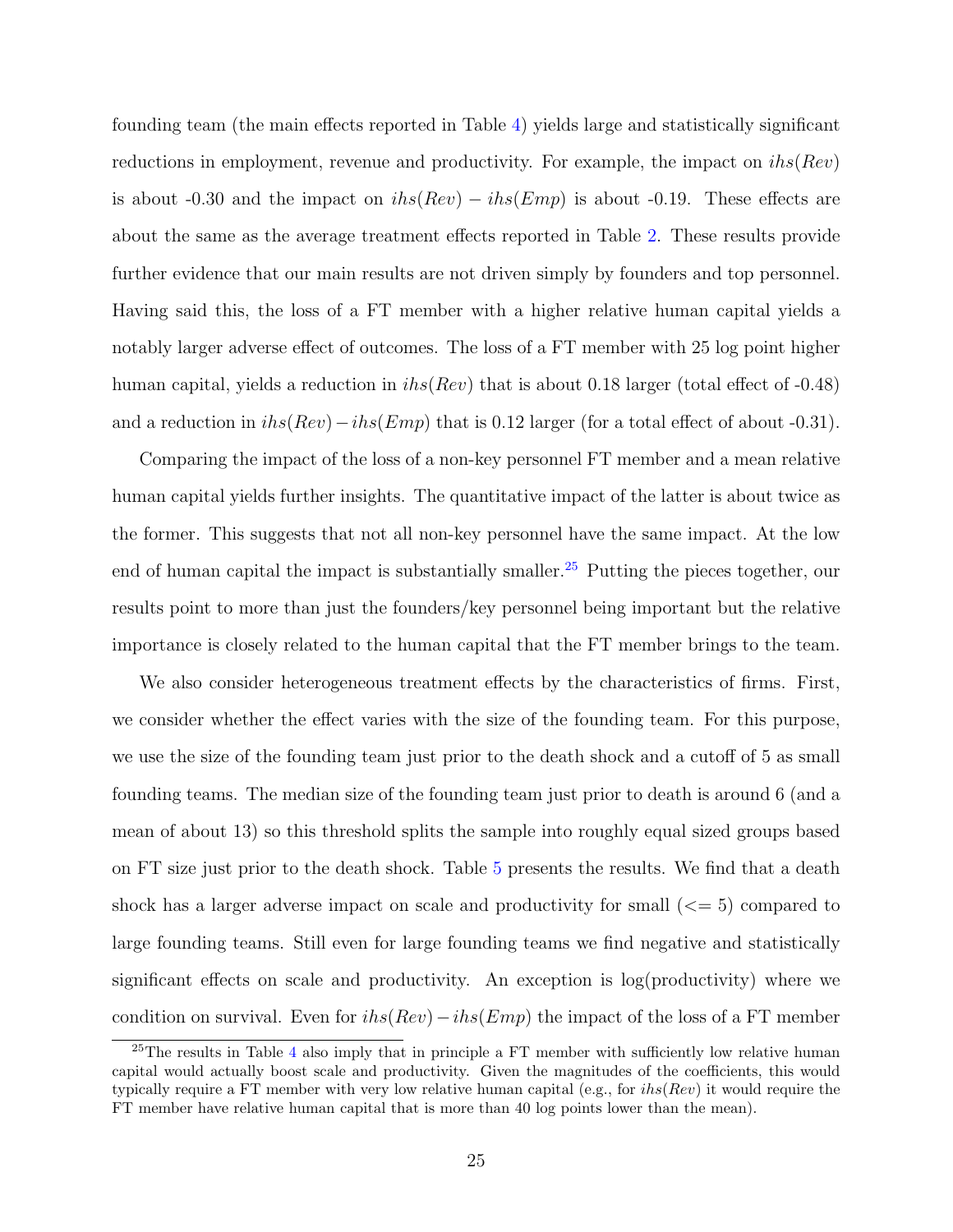is relatively small for large founding teams. In contrast, for small FT the impact on all outcomes is very large. In interpreting these results, it is important to realize that this is variation in the impact of losing a FT member based on the size of the FT and not the size of the firm. The median size of the firm at the time of death is about 7 with a mean size of about 15.

Next we investigate whether the impact of losing a founding team member differs by sector. As noted previously we focus on two informative extremes: High Tech and small business-intensive industries. To identify High Tech industries we use the updated STEM classification in [Goldschlag and Miranda](#page-31-9) [\(2016\)](#page-31-9), which uses STEM employment shares fol-lowing [Hecker](#page-31-10)  $(2005)$ .<sup>[26](#page-26-0)</sup> We also classify industries into the top 40 small-business intensive industries using the [Hurst and Pugsley](#page-31-4) [\(2011\)](#page-31-4) methodology.

The High Tech vs. non-High Tech results are reported in Table [6.](#page-44-0) We find no evidence that the results are different between these sectors. Given a relatively small sample size, an open question might be whether this finding that High Tech does not look different is due to sample size issues. Table [7](#page-45-0) shows that for an analysis focusing only on High Tech industries, there remains a substantial adverse impact on scale and productivity of magnitudes comparable to the main effects without interactions reported in Table [2](#page-40-1) and the non-High Tech estimates reported in Table [6.](#page-44-0) For example, the loss of a FT member for a firm within the High Tech industry yields an impact on  $i\hbar s(Rev)$  of -0.42 (compared to the -0.35 impact in Table [2\)](#page-40-1) and an impact on  $i\hbar s(Rev) - i\hbar s(Emp)$  of -0.22 (compared to the  $-0.22$  impact in Table [2\)](#page-40-1).

We find similar patterns in the [Hurst and Pugsley](#page-31-4) [\(2011\)](#page-31-4) industries (i.e., small business intensive) industries vs. other industries. In Table [8,](#page-46-0) as with the High Tech sector, we find no evidence of differential effects in [Hurst and Pugsley](#page-31-4) [\(2011\)](#page-31-4) industries. When we restrict our sample to only small business intensive industries (Table [9\)](#page-47-0), we again find large adverse impacts on scale and productivity from the loss of a FT member. Therefore, our main results

<span id="page-26-0"></span> $^{26}$ This classification has recently been used to study the dynamics of High Tech industries in [Decker,](#page-30-13) [Haltiwanger, Jarmin, and Miranda](#page-30-13) [\(2018\)](#page-30-13) and [Goldschlag and Miranda](#page-31-9) [\(2016\)](#page-31-9)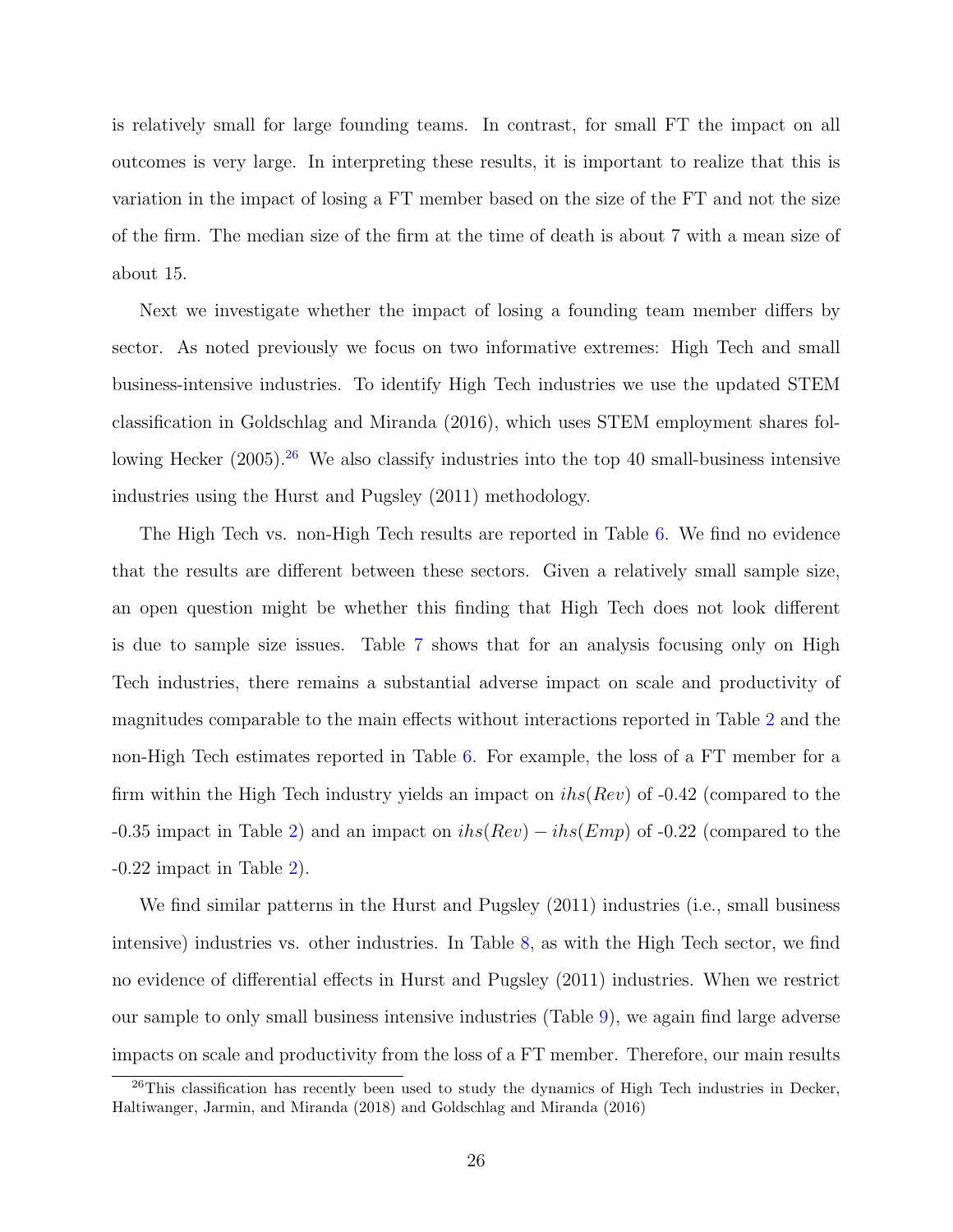are not especially driven by deaths occurring in small family-owned businesses or those of plumbers, or skilled-craftsmen, whose business profits are mostly tied to their human capital.

Overall, our evidence suggests that exogenous loss of a founding team member has an adverse effects especially for key personnel, high relative human capital team members, and for small founding teams. We find no evidence that the adverse effects are especially large or small for High Tech or for small business intensive industries. Returning to the jockey vs. the horse hypotheses regarding the determinants of successful young businesses, our findings support an important role for the jockey broadly defined as the founding team. The finding that there is an adverse impact for non-KP and similarly for an average relative human capital team members suggests that our findings are not only driven by founders and other top personnel.

### <span id="page-27-0"></span>5 Concluding Remarks

In this paper we investigate the relationship between the founding teams of startups and post-entry outcomes including scale, growth, productivity, and survival. By combining employee-employer data with administrative tax information on business starts and postentry outcomes, we provide new stylized facts about the relationship between founding team human capital and startup outcomes. We document rich attrition dynamics and assortative matching between key personnel and non-key personnel founding team members. Not only are these patterns subject to the endogenous nature of these dynamics, we hypothesize that founding teams may be important for the success of startups beyond the human capital each of them brings to the founding team. Firm success may depend in important ways on the organization capital developed by the founding team in the early stages of firm formation. That organizational capital may include factors such as customer and supplier relationships, the organizational structure and processes of the business, and the business model.We think a fundamental question in understanding founding teams and young firm dynamics is whether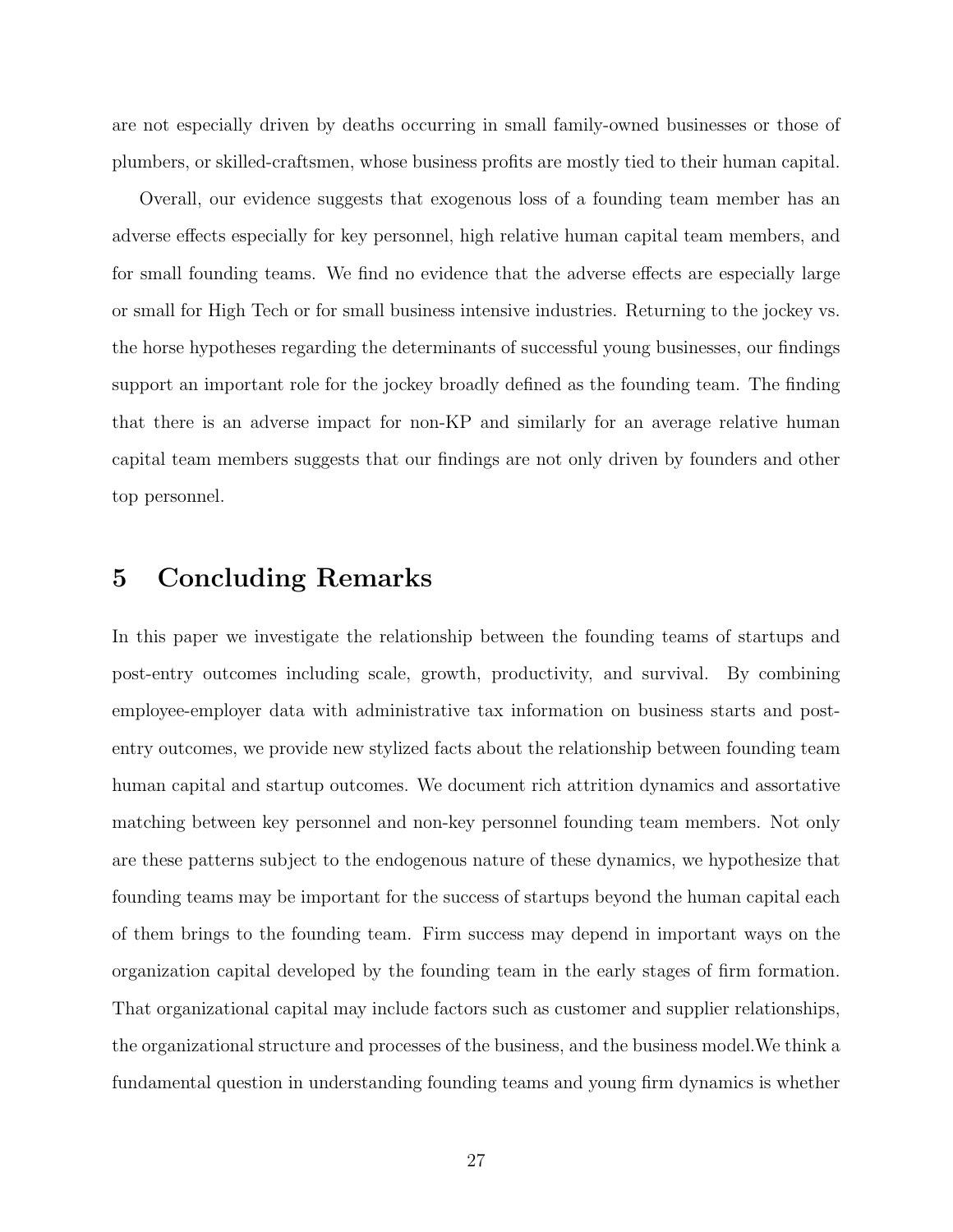that organizational capital is embodied in founding team and if so, whether it is important only among key founding members. The latter, of course, is likely related to the ex ante human capital of founding team members so there is likely to be some interaction of the impact of human capital and organizational capital embodied in founding team members.

To shed light on these issues, we use the premature death of founding team members in a difference-in-difference framework to identify the causal impact of losing a founding team member. A matching strategy is used to create a control group of firms that are observably similar to our death shocked (treated) firms. Our estimates imply that exogenously separating a founding team member from a startup has a negative, significant, and persistent impact on scale, both employment and revenue, and labor productivity. Losing a founding team member also reduces the probability of survival.

We also investigate how the impact varies with founding team characteristics and firm characteristics. We find that the impact of losing a founding team member due to premature death is especially large for key personnel, high human capital founding team members, and for small founding teams. Statistically significant adverse effects are still present for founding team members that are not key personnel or have average relative human capital within the firm. Both of these latter findings imply our results are not simply be driven by the loss of founders or top personnel. Moreover, the effects of losing a non-key personnel or mean relative human capital member of the founding team are quantitatively large, highlighting the importance of taking a broader view of the founding team. We find no evidence that our results are being driven by the High Tech industries nor alternatively by the small business intensive industries.

Our results are consistent with the notion that founding teams are an important source of the variation in explaining post-entry dynamics. Several questions are prompted by our findings that we plan to explore in future research. First, the persistent impact of the loss of a founding team member early in the life cycle of a new business raises questions about whether the impact might diminish for more mature firms. Even within the current data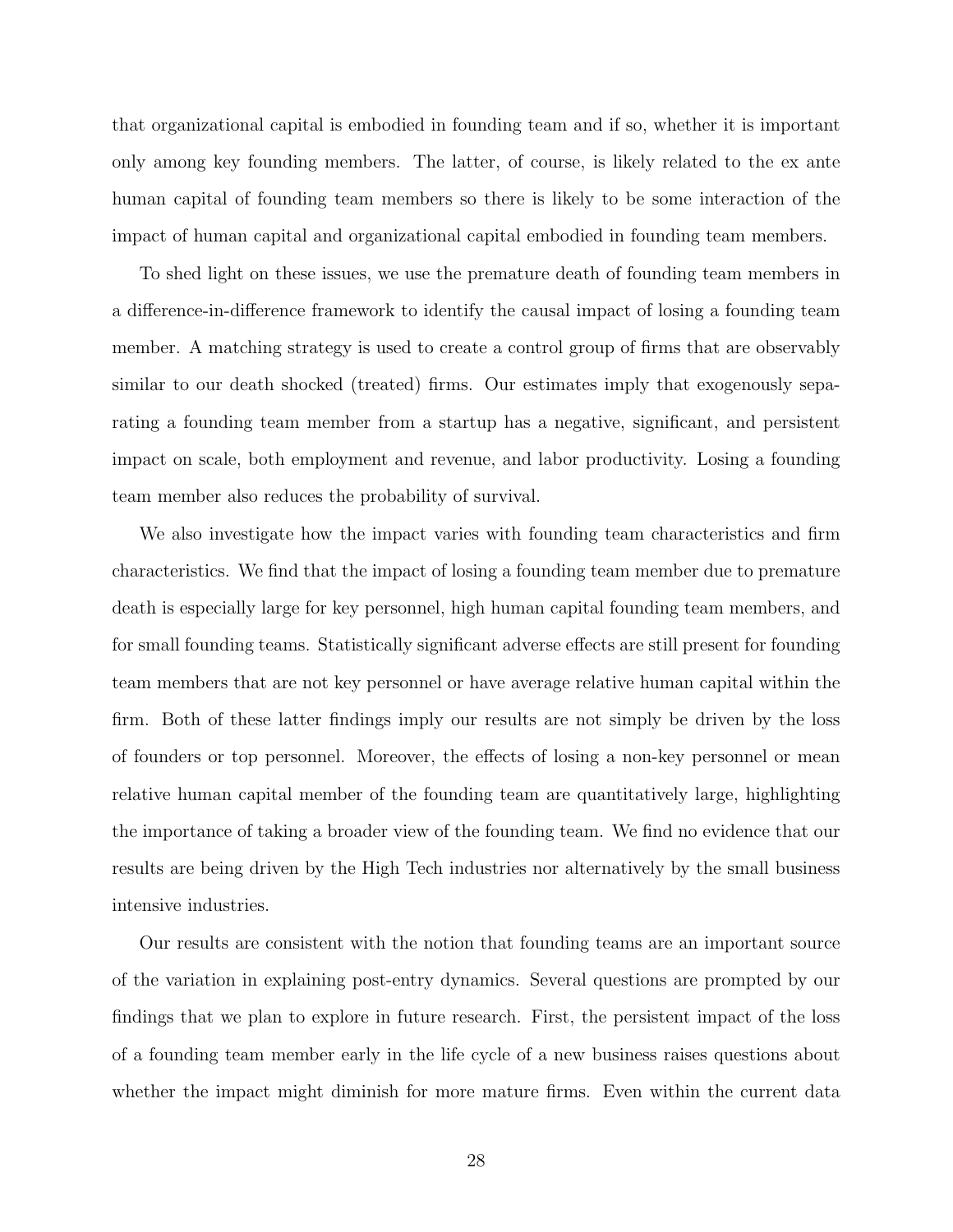infrastructure, we can make some progress on this question by exploring the impact of losing a founding team member diminishes with the number of years after founding. Second, and perhaps relatedly, it may be that our results are being driven at least in part by the impact of losing high human capital employees whether or not they are members of the founding team. We can investigate this possibility by examining the loss of an employee who joins the firm after the first year but within the first five years. We think our findings that the effects are present even for the loss of non-key personnel or have mean relative human capital suggest that there is something special about founding team members. Further analysis will help shed light on these questions.<sup>[27](#page-29-0)</sup>

<span id="page-29-0"></span><sup>&</sup>lt;sup>27</sup>One additional question of interest is the extent to which our results are driven by the disruption effect of losing a founding team member via premature death. There is arguably a disruption in team capital from a death for small founding teams who have been working together closely. Our findings that the effects are persistent for five years suggests to us that this is not a primary factor in accounting for our results but further research on this issue would be of interest. One way to do this would be to investigate alternative plausible exogenous separations of FT members.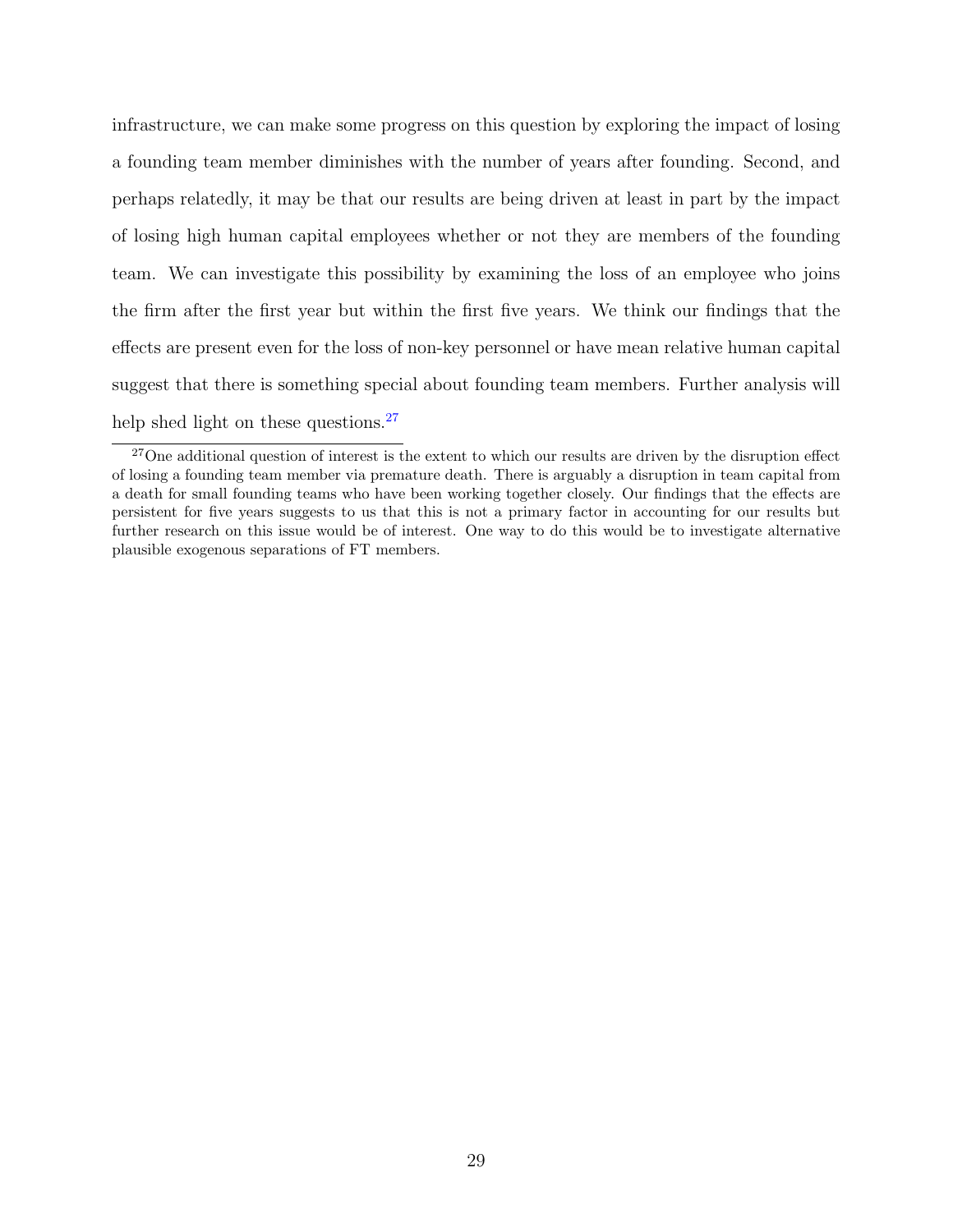### References

- <span id="page-30-1"></span>Acemoglu, D., U. Akcigit, N. Bloom, and W. R. Kerr (2019, forthcoming) "Innovation, Reallocation and Growth," American Economic Review.
- <span id="page-30-5"></span>Alon, T., D. Berger, R. Dent, and B. Pugsley (2018) "Older and slower: The startup deficit's lasting effects on aggregate productivity growth," Journal of Monetary Economics, 93, 68– 85.
- <span id="page-30-8"></span>Azoulay, P., J. S. Graff Zivin, and J. Wang (2010) "Superstar extinction," The Quarterly Journal of Economics, 125(2), 549–589.
- <span id="page-30-2"></span>Azoulay, P., B. Jones, J. D. Kim, and J. Miranda (2018) "Age and High-Growth Entrepreneurship," Discussion paper, National Bureau of Economic Research.
- <span id="page-30-9"></span>Blackwell, M., S. Iacus, G. King, and G. Porro (2009) "cem: Coarsened exact matching in Stata," The Stata Journal, 9(4), 524–546.
- <span id="page-30-10"></span>Burbidge, J., L. Magee, and A. L. Robb (1988) "Alternative transformations to handle extreme values of the dependent variable," Journal of the American Statistical Association, 83(401), 123—27.
- <span id="page-30-3"></span>Choi, J. (2017) "Entrepreneurial Risk-Taking, Young Firm Dynamics, and Aggregate Implications," Discussion paper, University of Maryland.
- <span id="page-30-11"></span>Davis, S., J. Faberman, and J. Haltiwanger (2013) "The Establishment-Level Behavior of Vacancies and Hiring," The Quarterly Journal of Economics, 128(2), 581–622.
- <span id="page-30-0"></span>Decker, R., J. Haltiwanger, R. Jarmin, and J. Miranda (2014) "The role of entrepreneurship in US job creation and economic dynamism," Journal of Economic Perspectives, 28(3), 3–24.
- <span id="page-30-6"></span>Decker, R. A., J. Haltiwanger, R. S. Jarmin, and J. Miranda (2016) "Where has all the skewness gone? The decline in high-growth (young) firms in the US," *European Economic* Review, 86, 4–23.
- <span id="page-30-13"></span>(2018) "Changing Business Dynamism and Productivity: Shocks vs. Responsiveness," Discussion paper, National Bureau of Economic Research.
- <span id="page-30-4"></span>Ewens, M., and M. Marx (2017) "Founder replacement and startup performance," The Review of Financial Studies, 31(4), 1532–1565.
- <span id="page-30-12"></span>Foster, L., J. Haltiwanger, and C. Krizan (2001) "Aggregate Productivity Growth: Lessons from Microeconomic Evidence," in New Developments in Productivty Analysis.
- <span id="page-30-7"></span>Goldschlag, N., J. D. Kim, and K. McCue (2017) "Just Passing Through: Characterizing U.S. Pass-Through Business Owners," Discussion paper, Census Bureau Center for Economic Studies.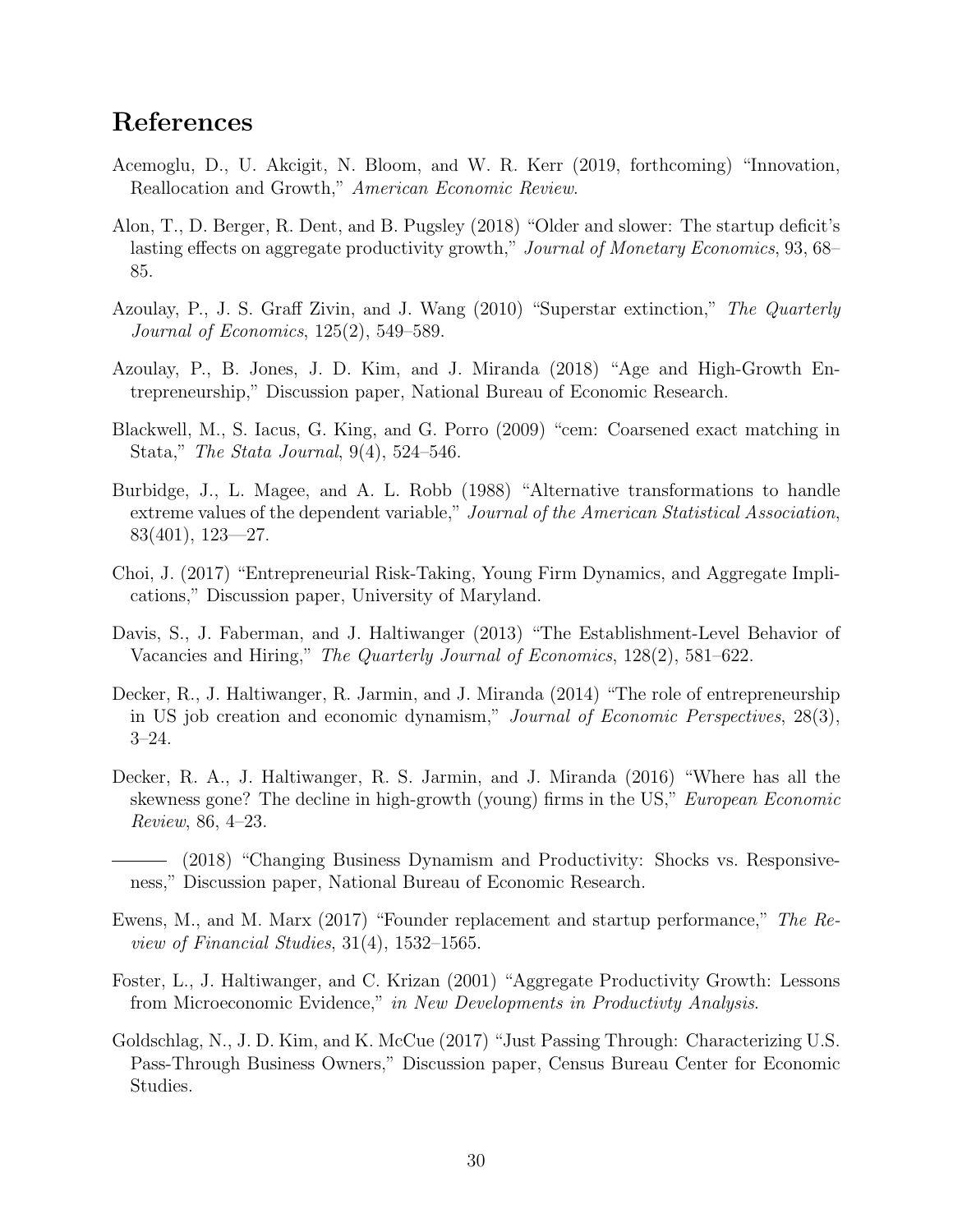- <span id="page-31-16"></span><span id="page-31-9"></span>Goldschlag, N., and J. Miranda (2016) "Business Dynamics Statistics of High Tech Industries," Discussion paper, Census Bureau Center for Economic Studies.
- <span id="page-31-6"></span>Guzman, J., and S. Stern (2015) "Nowcasting and placecasting entrepreneurial quality and performance," Discussion paper, National Bureau of Economic Research.
- <span id="page-31-13"></span>Haltiwanger, J., R. S. Jarmin, R. Kulick, and J. Miranda (2017) "High Growth Young Firms: Contribution to Job, Output and Productivity Growth," in Measuring Entrepreneurial Businesses: Current Knowledge and Challenges.
- <span id="page-31-0"></span>Haltiwanger, J., R. S. Jarmin, and J. Miranda (2013) "Who creates jobs? Small versus large versus young," Review of Economics and Statistics, 95(2), 347–361.
- <span id="page-31-10"></span>Hecker, D. E. (2005) "High-Technology Employment: a NAICS-Based Update," Monthly Lab. Rev., 128, 57.
- <span id="page-31-12"></span>Hopenhayn, H. (1992) "Entry, Exit and Firm Dynamics in Long Run Equilibrium," Econometrica, 60(5), 1127–1150.
- <span id="page-31-4"></span>Hurst, E., and B. Pugsley (2011) "What Do Small Businesses Do?," *Brookings Papers on* Economic Activity.
- <span id="page-31-8"></span>Iyigun, M. F., and A. L. Owen (1998) "Risk, entrepreneurship, and human-capital accumulation," The American Economic Review, 88(2), 454–457.
- <span id="page-31-14"></span>Jaravel, X., N. Petkova, and A. Bell (2018) "Team-specific capital and innovation," American Economic Review, 108(4-5), 1034–73.
- <span id="page-31-15"></span>Jones, B. F., and B. A. Olken (2005) "Do leaders matter? National leadership and growth since World War II," The Quarterly Journal of Economics, 120(3), 835–864.
- <span id="page-31-5"></span>Jovanovic, B. (1982) "Selection and the Evolution of Industry," Econometrica: Journal of the Econometric Society, pp. 649–670.
- <span id="page-31-1"></span>Kaplan, S. N., B. A. Sensoy, and P. Strömberg (2009) "Should investors bet on the jockey or the horse? Evidence from the evolution of firms from early business plans to public companies," The Journal of Finance, 64(1), 75–115.
- <span id="page-31-2"></span>Kerr, S. P., and W. R. Kerr (2016) "Immigrant entrepreneurship," Discussion paper, National Bureau of Economic Research.
- <span id="page-31-11"></span>Klotz, A. C., K. M. Hmieleski, B. H. Bradley, and L. W. Busenitz (2014) "New venture teams: A review of the literature and roadmap for future research," Journal of management,  $40(1)$ , 226–255.
- <span id="page-31-3"></span>Kulchina, E., and P. Gjerlov-Juel (2019) "Entrepreneur - a Jockey or a Horse Owner?," Working Paper.
- <span id="page-31-7"></span>Lazear, E. P. (2004) "Balanced skills and entrepreneurship," American Economic Review, 94(2), 208–211.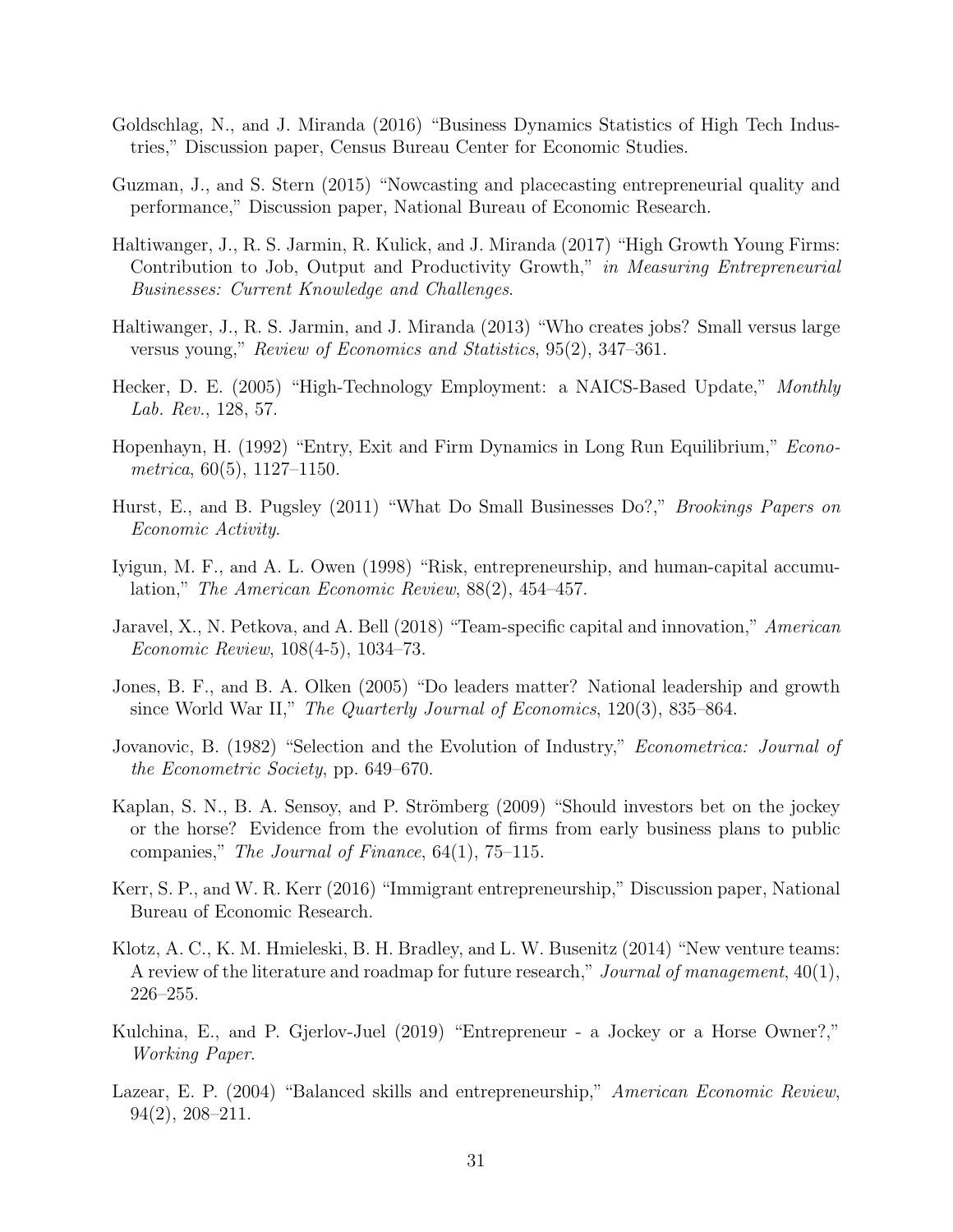- <span id="page-32-4"></span>Lucas, R. (1978) "On the Size Distribution of Business Firms," Bell Journal of Economics, 9, 508–523.
- <span id="page-32-5"></span>Nelson, S. C. (2016) "Paying Themselves: S Corporation Owners and Trends in S Corporation Income, 1980-2013," Discussion paper, Department of Treasury, Office of Tax Analysis Paper.
- <span id="page-32-6"></span>Nguyen, B. D., and K. M. Nielsen (2010) "The value of independent directors: Evidence from sudden deaths," Journal of Financial Economics, 98(3), 550–567.
- <span id="page-32-1"></span>Ouimet, P., and R. Zarutskie (2014) "Who works for startups? The relation between firm age, employee age, and growth," Journal of financial Economics, 112(3), 386–407.
- <span id="page-32-7"></span>Pence, K. (2006) "The role of wealth transformations: An application to estimating the effect of tax incentives on savings," *Contributions to Economic Analysis and Policy*, 5(1), 1–20.
- <span id="page-32-2"></span>Pugsley, B. W., P. Sedlacek, and V. Sterk (2018) "The Nature of Firm Growth," Discussion paper, CEPR Discussion Paper No. DP12670.
- <span id="page-32-3"></span>Smith, M., D. Yagan, O. Zidar, and E. Zwick (forthcoming) "Capitalists in the 21st Century," Quarterly Journal of Economics.
- <span id="page-32-0"></span>Wasserman, N. (2017) "The throne vs. the kingdom: Founder control and value creation in startups," Strategic Management Journal, 38, 255–277.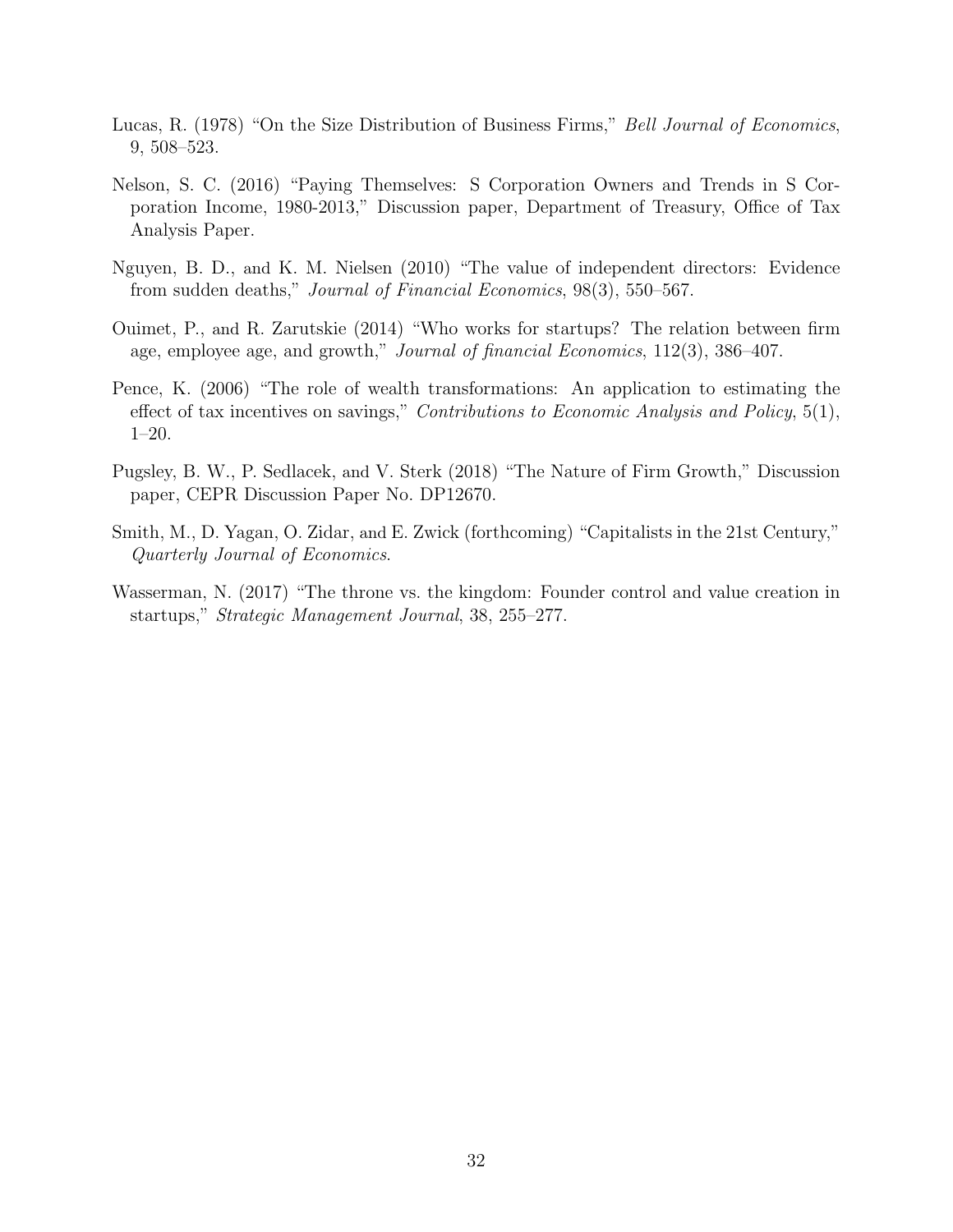# <span id="page-33-0"></span>Figures



Figure 1: Human Capital and Log Initial Employment

Source: Founding Team Database (LBD, LEHD), author's calculations. Notes: Controlling for initial size and industry-year effects. Hollow points  $\rightarrow p > 0.05$ . Reference group bin 1.

<span id="page-33-1"></span>

Figure 2: Human Capital and 5-Year Employment Growth

Source: Founding Team Database (LBD, LEHD), author's calculations. Notes: Controlling for initial size and industry-year effects. Hollow points  $\rightarrow p > 0.05$ . Reference group bin 1.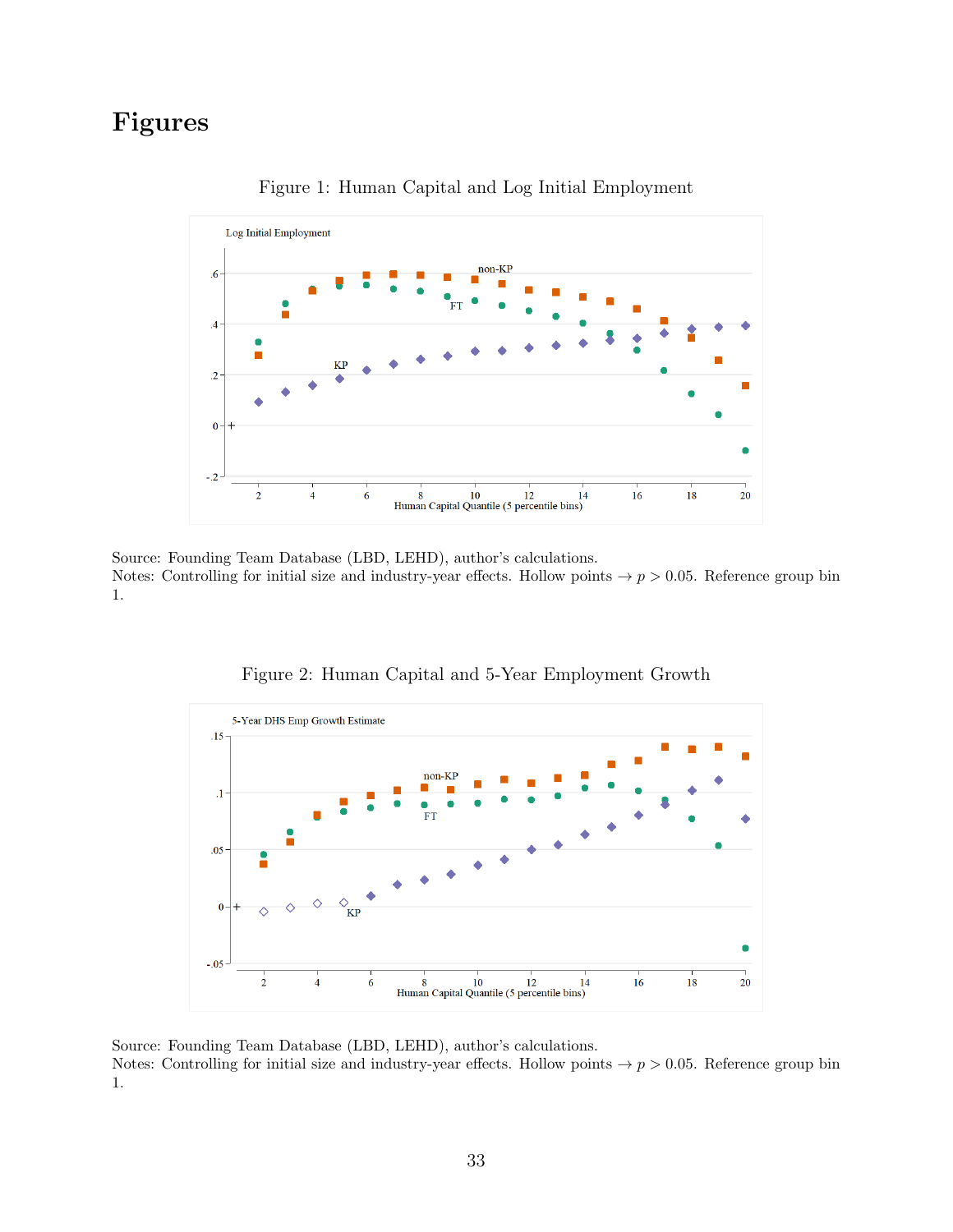<span id="page-34-0"></span>

#### Figure 3: Human Capital and 5-Year Productivity Growth

Source: Founding Team Database (LBD, LEHD), author's calculations. Notes: Controlling for initial productivity and industry-year effects. Hollow points  $\rightarrow p > 0.05$ . Reference group bin 1.



<span id="page-34-1"></span>

Source: Founding Team Database (LBD, LEHD), author's calculations.

Notes: Controlling for initial size and industry-year effects. Hollow points  $\rightarrow p > 0.05$ . Reference group bin 1.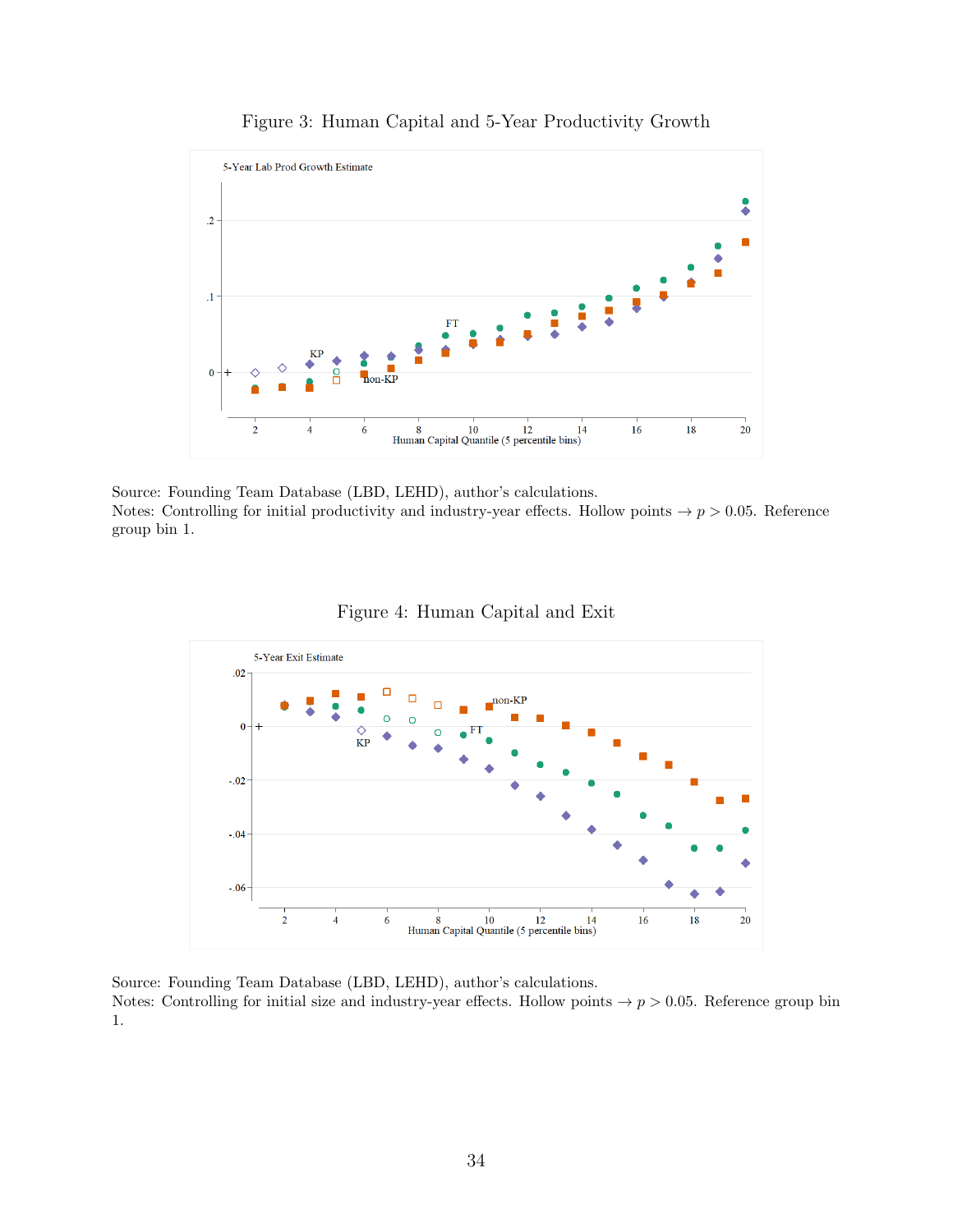#### Figure 5: Founding Team Attrition

<span id="page-35-0"></span>

Source: Founding Team Database (LBD, LEHD), author's calculations. Notes:

<span id="page-35-1"></span>

Figure 6: Human Capital Composition of KP and non-KP

Source: Founding Team Database (LBD, LEHD), author's calculations. Notes: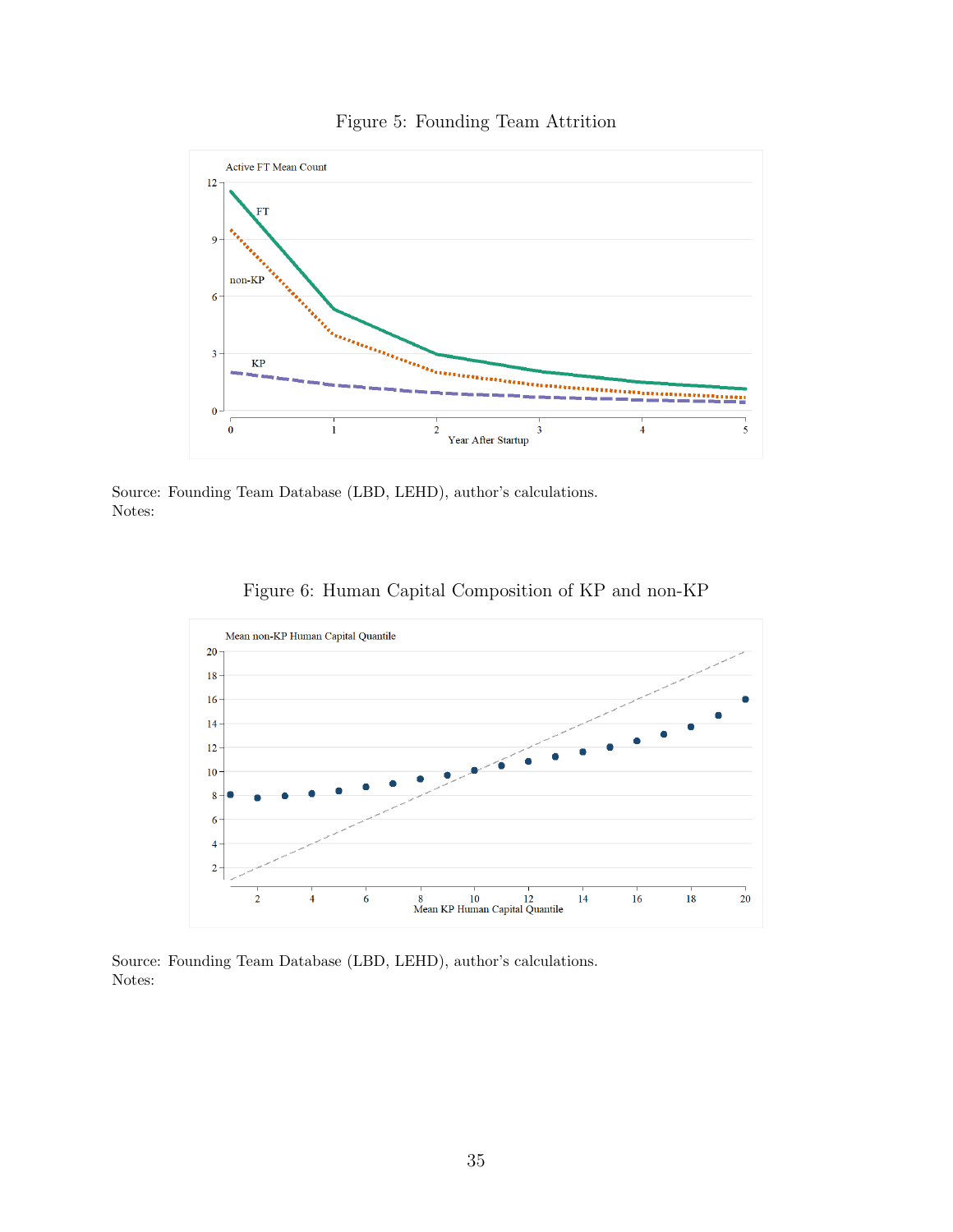<span id="page-36-0"></span>

Figure 7: Founding Teams Death Shocks and  $i\hbar s (Emp)$ 

Source: Founding Team Database (LBD, LEHD), author's calculations. Notes: Controlling for firm effects, firm age and industry-year effects. Hollow points  $\rightarrow p > 0.05$ . Reference group  $t-1$ .

<span id="page-36-1"></span>

Figure 8: Founding Teams Death Shocks and ihs(Rev)

Source: Founding Team Database (LBD, LEHD), author's calculations. Notes: Controlling for firm effects, firm age and industry-year effects. Hollow points  $\rightarrow p > 0.05$ . Reference group  $t - 1$ .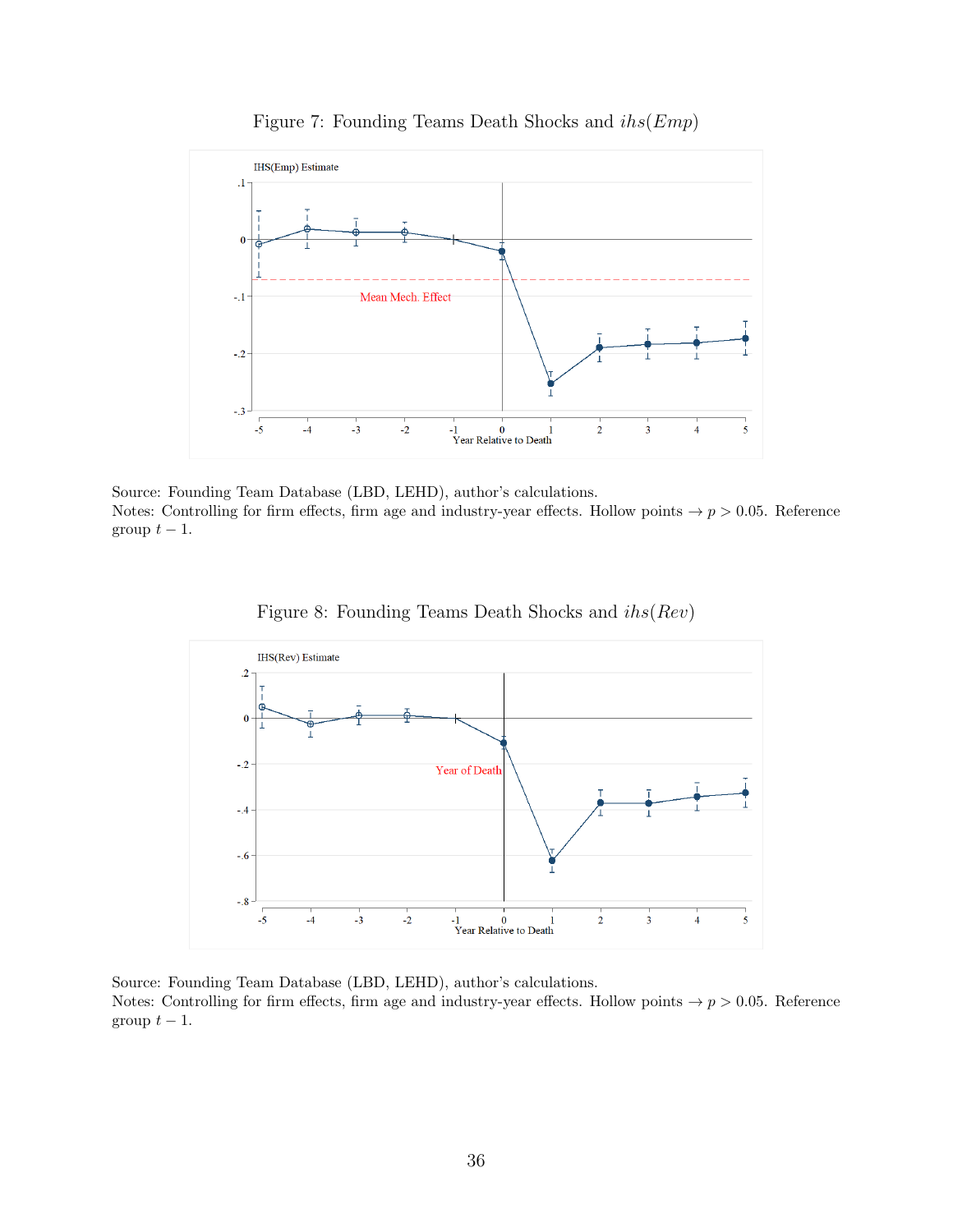<span id="page-37-0"></span>

Figure 9: Founding Teams Death Shocks and  $i\hbar s(Rev) - i\hbar s(Emp)$ 

Source: Founding Team Database (LBD, LEHD), author's calculations. Notes: Controlling for firm effects, firm age and industry-year effects. Hollow points  $\rightarrow p > 0.05$ . Reference group  $t-1$ .

<span id="page-37-1"></span>

Figure 10: Founding Teams Death Shocks and Survival

Source: Founding Team Database (LBD, LEHD), author's calculations. Notes: Cox estimate 0.35 (0.013).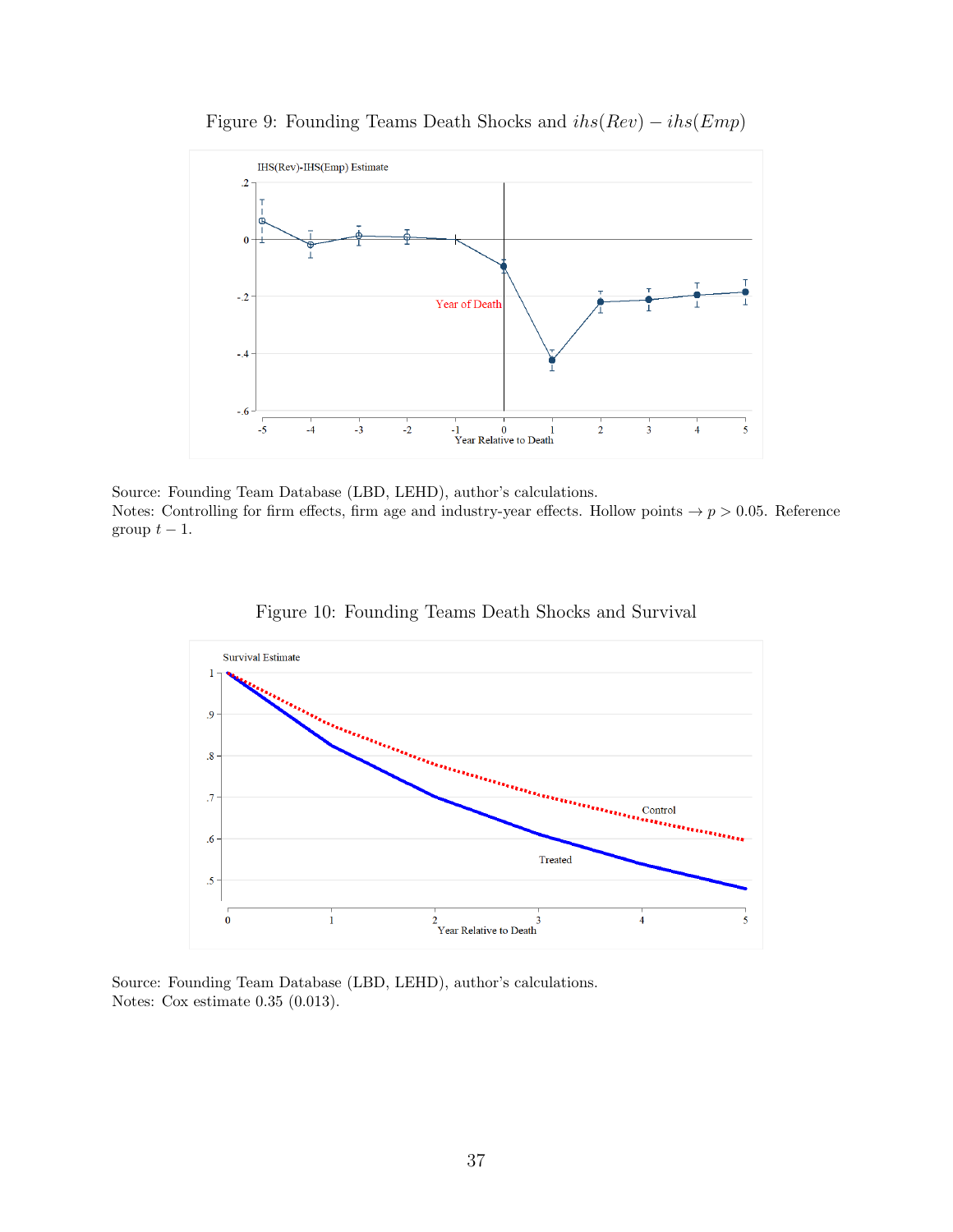<span id="page-38-0"></span>

Figure 11: Founding Team Death Shocks and  $log(Emp)$ 

Source: Founding Team Database (LBD, LEHD), author's calculations. Notes: Controlling for firm effects, firm age and industry-year effects. Hollow points  $\rightarrow p > 0.05$ . Reference group  $t-1$ .



<span id="page-38-1"></span>

Source: Founding Team Database (LBD, LEHD), author's calculations. Notes: Controlling for firm effects, firm age and industry-year effects. Hollow points  $\rightarrow p > 0.05$ . Reference group  $t - 1$ .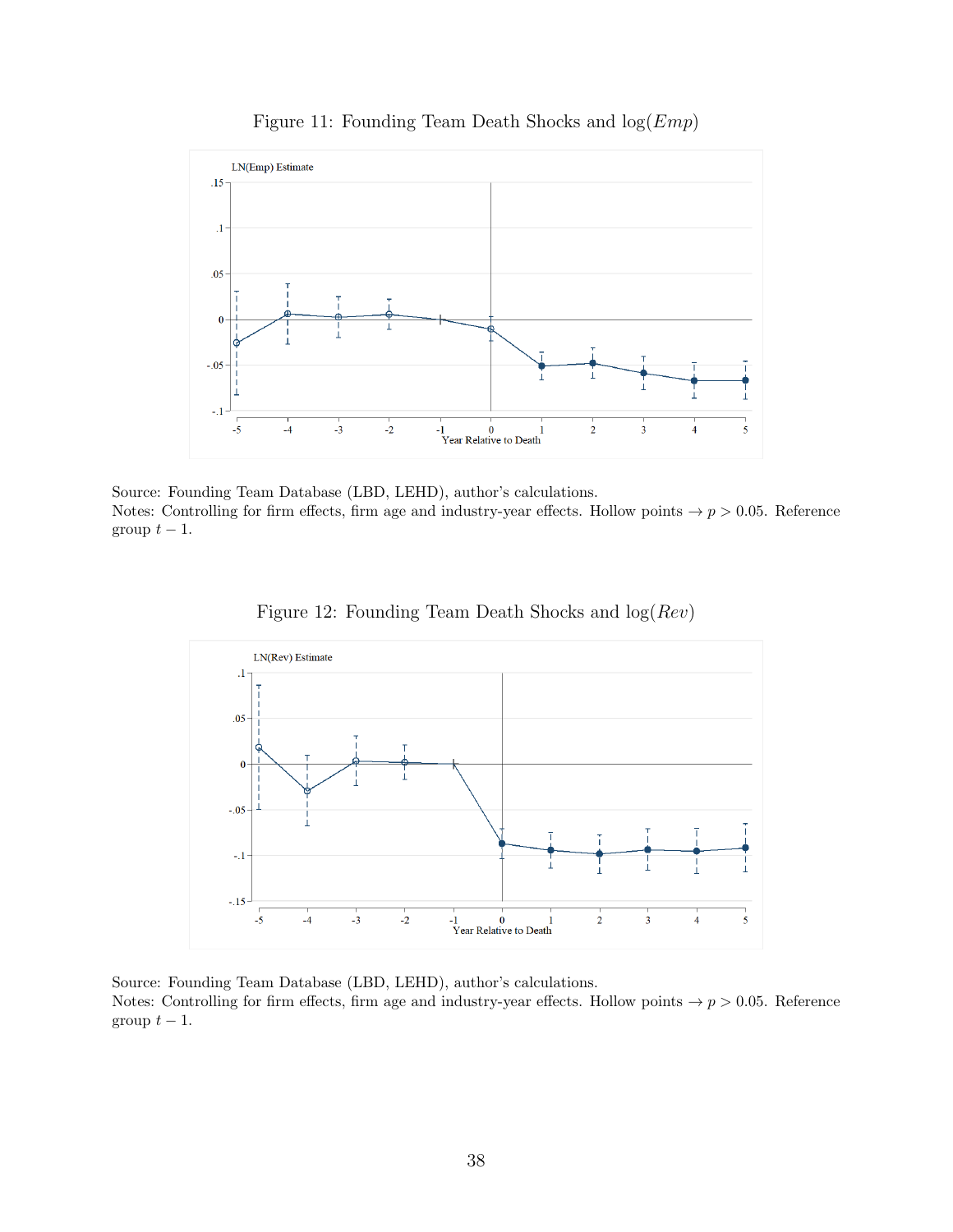<span id="page-39-0"></span>

Figure 13: Founding Team Death Shocks and  $log(Prod)$ 

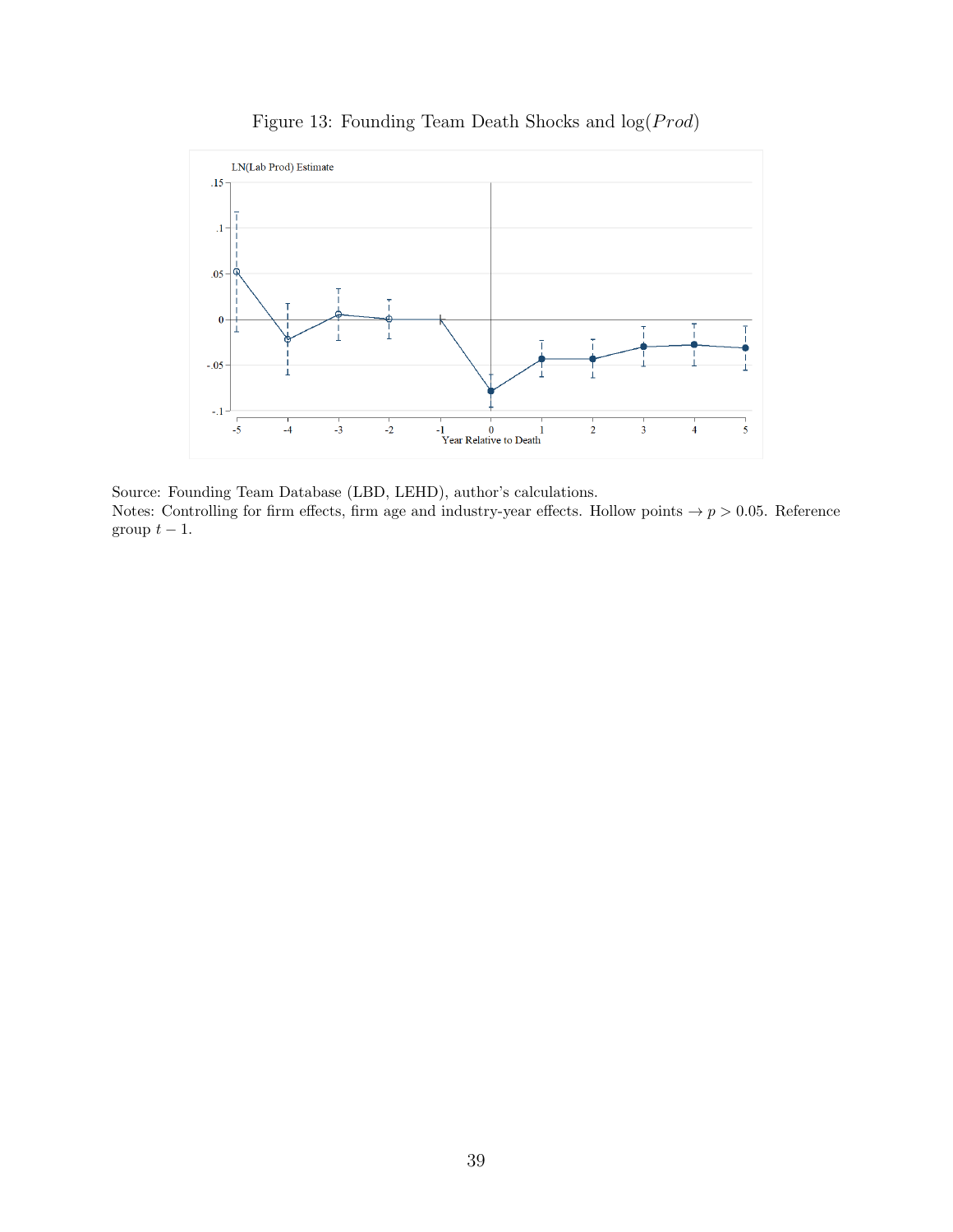## <span id="page-40-0"></span>Tables

|                    |       | Treated Controls | nobs  |
|--------------------|-------|------------------|-------|
| Firm Age           | 1.367 | 1.369            | 52000 |
| Log(Employment)    | 1.992 | 1.955            | 52000 |
| $Log($ Revenue $)$ | 6.421 | 6.458            | 35000 |
| Log(Productivity)  | 4.336 | 4.474            | 35000 |
| Avg Age of FT      | 36.22 | 36.29            | 52000 |

Table 1: Summary Statistics on Treated and Controls in Death Shock Year

Source: Founding Team Database (LBD, LEHD), author's calculations.

Notes: Means of key variables for the treated (death shock cases) and controls in the death shock year. Observation counts rounded to avoid the disclosure of sensitive information.

<span id="page-40-1"></span>

|                  |             | (2)        | $\left(3\right)$ | (4)          | (5)          | (6)          |
|------------------|-------------|------------|------------------|--------------|--------------|--------------|
|                  | ihs(Emp)    | ihs(Rev)   | $ihs(Rev) -$     | log(Emp)     | log(Rev)     | log(Prod)    |
|                  |             |            | ihs(Emp)         |              |              |              |
| Post             | $.2521***$  | $.3514***$ | $.1543***$       | $.07102***$  | $.02709***$  | $-.03798***$ |
|                  | (.006611)   | (.01343)   | (.009445)        | (.005151)    | (.006346)    | (.00611)     |
| $Post * Treated$ | $-.1588***$ | $-.347***$ | $-.2223***$      | $-.04799***$ | $-.09425***$ | $-.0475***$  |
|                  | (.008514)   | (.01874)   | (.01335)         | (.00698)     | (.009074)    | (.008213)    |
| Observations     | 306,000     | 213,000    | 213,000          | 280,000      | 200,000      | 200,000      |
| $R^2$            | .7156       | .6024      | .6029            | .8765        | .8933        | .8185        |
| Industry-Year FE | Υ           |            | Y                |              | Y            | Y            |
| Firm FE          | Υ           | Y          | Y                | Y            | Y            |              |
| Firm Age FE      | Y           | Y          | Y                |              | Y            | Y            |

Table 2: Pre Post Main Effects

Source: Founding Team Database (LBD, LEHD), author's calculations.

Notes: Robust standard errors in parentheses. \*  $p < 0.1$ , \*\*  $p < 0.05$ , \*\*\*  $p < 0.01$ . Observation counts rounded to avoid the disclosure of sensitive information.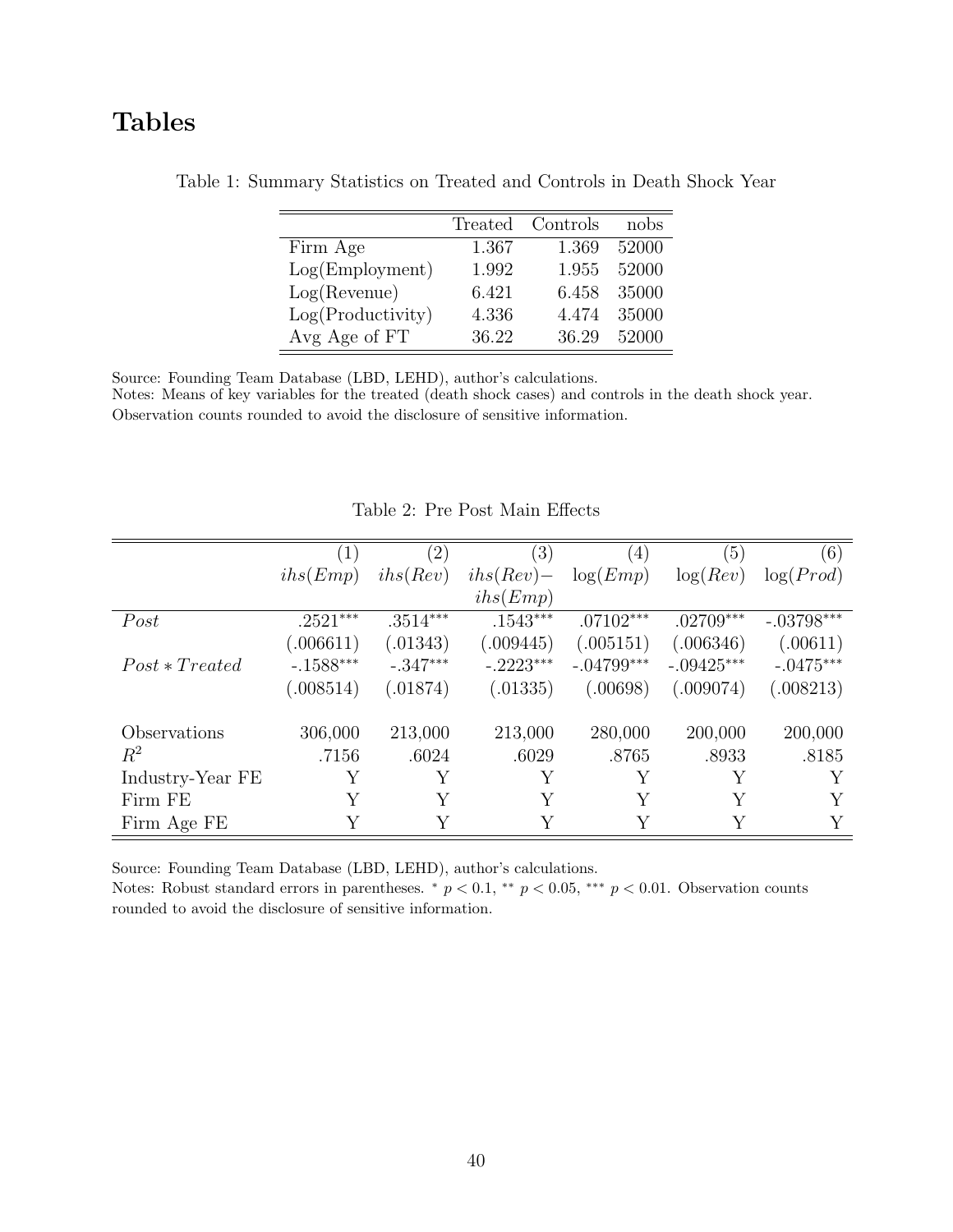|                       |              | (2)         | (3)          | $\left(4\right)$ | (5)          | (6)          |
|-----------------------|--------------|-------------|--------------|------------------|--------------|--------------|
|                       | ihs(Emp)     | ihs(Rev)    | $ihs(Rev) -$ | log(Emp)         | log(Rev)     | log(Prod)    |
|                       |              |             | ihs(Emp)     |                  |              |              |
| $Post * Treated$      | $-.07929***$ | $-.1603***$ | $-.08689***$ | $-.02338**$      | $-.04861***$ | $-.02023*$   |
|                       | (.01217)     | (.02369)    | (.01628)     | (.009695)        | (.01203)     | (.01074)     |
| $Post * KP * Treated$ | $-.1727***$  | $-.4381***$ | $-.3183***$  | $-.05595***$     | $-.1103***$  | $-.06543***$ |
|                       | (.01692)     | (.03808)    | (.02734)     | (.01393)         | (.01835)     | (.01669)     |
| Observations          | 306,000      | 213,000     | 213,000      | 280,000          | 200,000      | 200,000      |
| $\mathbb{R}^2$        | .7158        | .6033       | .6039        | .8766            | .8934        | .8185        |
| Industry-Year FE      | Υ            | Y           | Y            | Y                | Y            | Υ            |
| Firm FE               | Υ            | Y           | Y            | Y                | Y            | Y            |
| Firm Age FE           | Y            |             |              | Y                |              | Y            |

Table 3: KP Heterogeneous Effects

<span id="page-41-0"></span>Notes: Robust standard errors in parentheses. \*  $p < 0.1$ , \*\*  $p < 0.05$ , \*\*\*  $p < 0.01$ . Observation counts rounded to avoid the disclosure of sensitive information. Regressions specifications also include  $Post$  and  $Post * KP$ , the estimates for which are excluded for simplicity.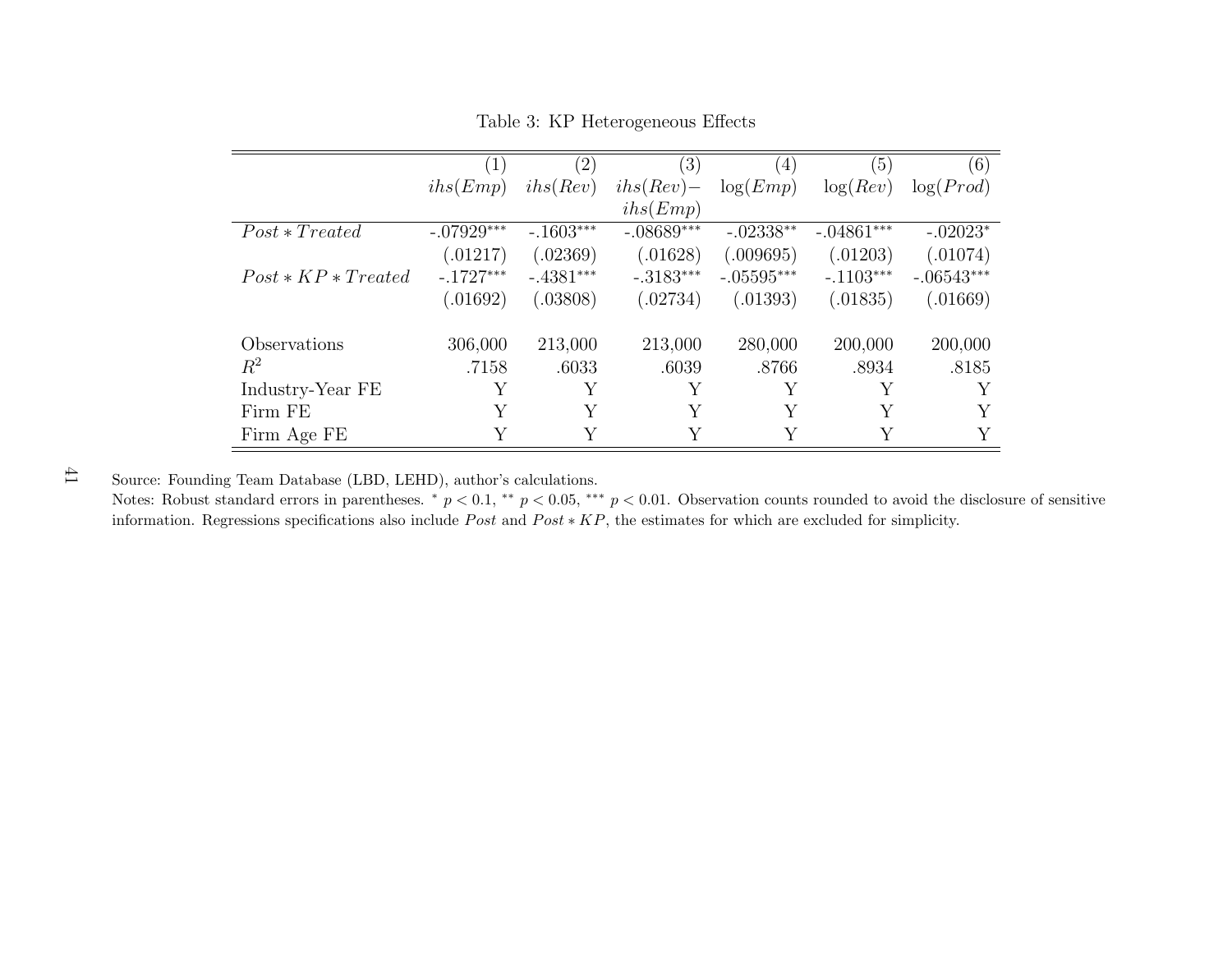|                       | $\left(1\right)$ | $\left( 2\right)$ | (3)          | (4)          | (5)         | (6)          |
|-----------------------|------------------|-------------------|--------------|--------------|-------------|--------------|
|                       | ihs(Emp)         | ihs(Rev)          | $ihs(Rev) -$ | log(Emp)     | log(Rev)    | log(Prod)    |
|                       |                  |                   | ihs(Emp)     |              |             |              |
| $Post * Treated$      | $-.1384***$      | $-.2918***$       | $-.185***$   | $-.04079***$ | $-.0781***$ | $-.03843***$ |
|                       | (.009763)        | (.02068)          | (.01467)     | (.007942)    | (.0102)     | (.009195)    |
| $Post * HC * Treated$ | $-.2794***$      | $-.7081***$       | $-.4613***$  | $-.08633**$  | $-.2216***$ | $-.1379***$  |
|                       | (.05153)         | (.1241)           | (.08722)     | (.04402)     | (.05999)    | (.05293)     |
| Observations          | 234,000          | 167,000           | 167,000      | 215,000      | 157,000     | 157,000      |
| $R^2$                 | .7146            | .6036             | .6087        | .8775        | .8916       | .8197        |
| Industry-Year FE      | Y                | Y                 | Y            |              | Y           |              |
| Firm FE               |                  | Y                 | Y            |              | Y           |              |
| Firm Age FE           |                  |                   |              |              |             |              |

Table 4: Human Capital Heterogeneous Effects

<span id="page-42-0"></span>Notes: Robust standard errors in parentheses. \*  $p < 0.1$ , \*\*  $p < 0.05$ , \*\*\*  $p < 0.01$ . Observation counts rounded to avoid the disclosure of sensitive information. Regressions specifications also include  $Post$  and  $Post * HC$ , the estimates for which are excluded for simplicity.  $HC$  is the firm-level change in average founding team human capital (prior earnings) due to the death shock (treatment),  $\frac{1}{N_{t-1}}(hc_i - HC_{t-1})$  where  $N_{t-1}$  is the number of active founding team members in the quarter prior to death,  $hc_i$  is the human capital of the individual that experienced premature death, and  $HC_{t-1}$  is the average human capital of active founding team members in the quarter prior to death.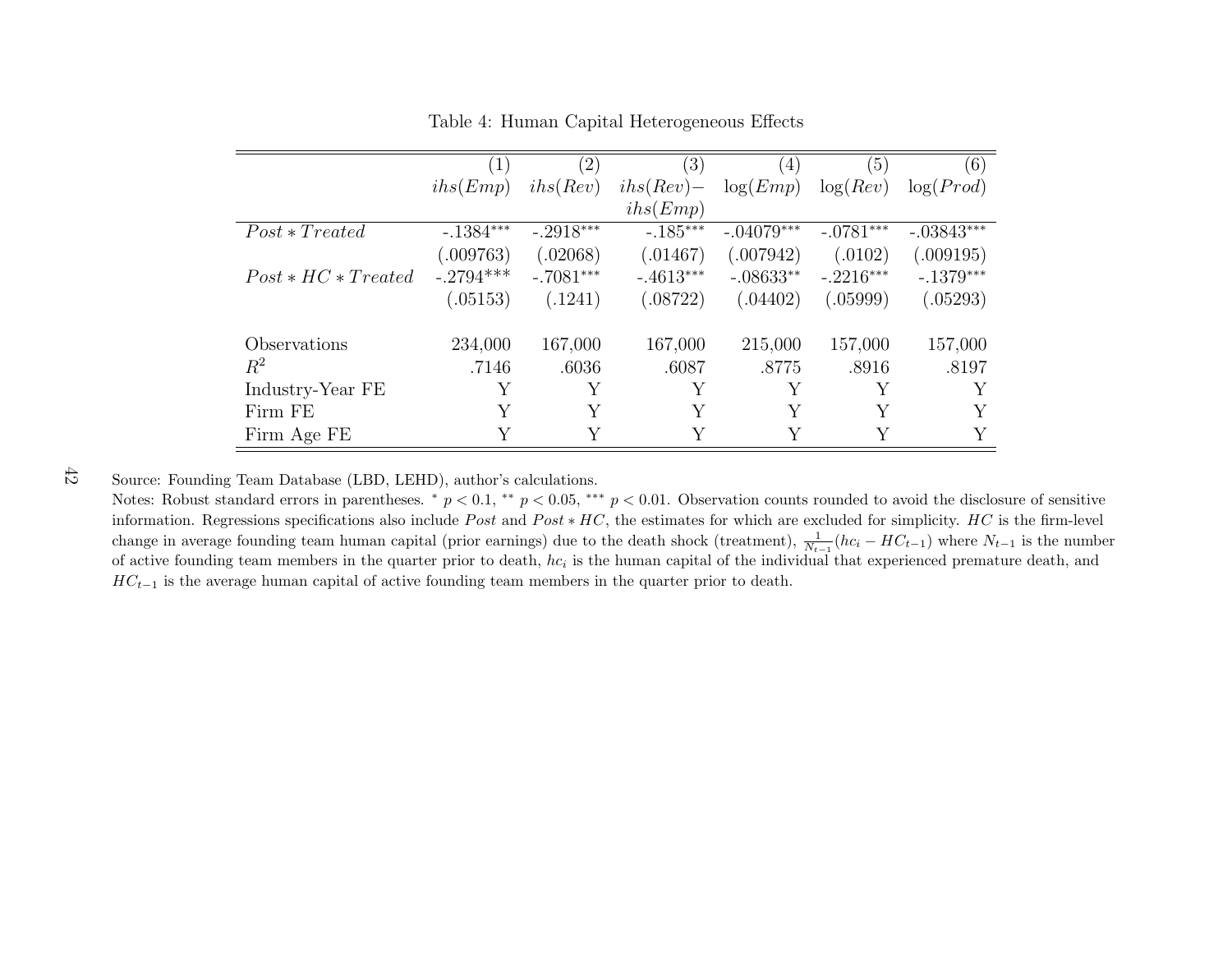|                          | (1)          | $\left( 2\right)$ | $\left( 3\right)$ | (4)          | (5)          | (6)          |
|--------------------------|--------------|-------------------|-------------------|--------------|--------------|--------------|
|                          | ihs(Emp)     | ihs(Rev)          | $ihs(Rev) -$      | log(Emp)     | log(Rev)     | log(Prod)    |
|                          |              |                   | ihs(Emp)          |              |              |              |
| $Post * Treated$         | $-.06795***$ | $-.08958***$      | $-.02788$         | $-.02982***$ | $-.04409***$ | $-.009804$   |
|                          | (.01505)     | (.02692)          | (.01751)          | (.0113)      | (.01343)     | (.01196)     |
| $Post * Small * Treated$ | $-.145***$   | $-.4341***$       | $-.3295***$       | $-.03007**$  | $-.08606***$ | $-.06517***$ |
|                          | (.01818)     | (.03693)          | (.02558)          | (.01438)     | (.01815)     | (.01638)     |
| Observations             | 306,000      | 213,000           | 213,000           | 280,000      | 200,000      | 200,000      |
| $R^2$                    | .7157        | .6033             | .6042             | .8765        | .8934        | .8185        |
| Industry-Year FE         | Y            | Y                 | Y                 | Y            | Y            | Y            |
| Firm FE                  | Y            | Υ                 | Y                 | Y            | Y            |              |
| Firm Age FE              | Y            | Y                 | Υ                 | Y            | Υ            | Y            |

Table 5: Firm Size Heterogeneous Effects (Small  $\leq 5$ )

<span id="page-43-0"></span>Notes: Robust standard errors in parentheses. \*  $p < 0.1$ , \*\*  $p < 0.05$ , \*\*\*  $p < 0.01$ . Observation counts rounded to avoid the disclosure of sensitive information. Regressions specifications also include  $Post$  and  $Post * Small$ , the estimates for which are excluded for simplicity. A firm is classified as small  $(Small = 1)$  if it has five or fewer active founding team members in the year of the death shock (treatment).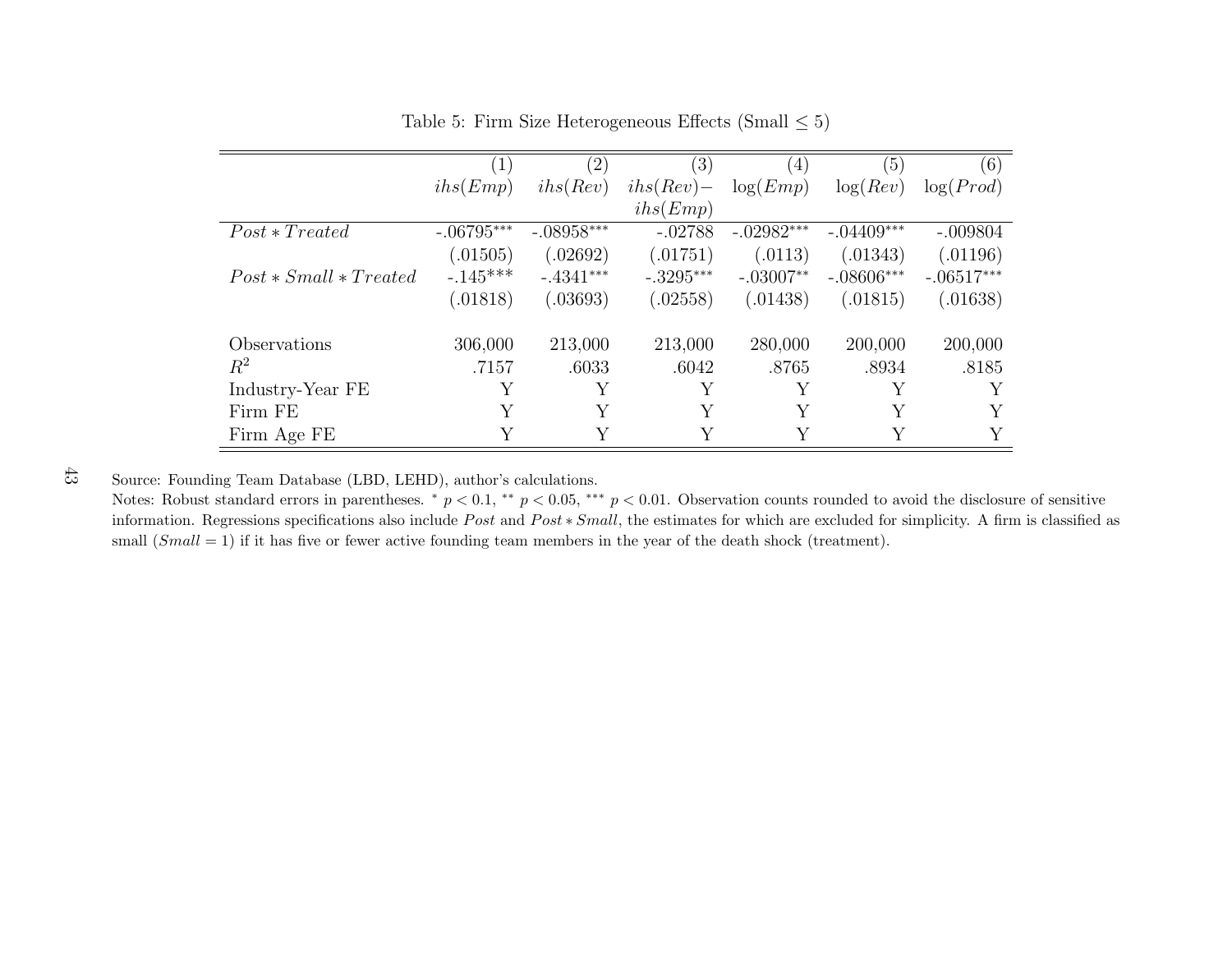|                       | (1)         | $\left( 2\right)$ | (3)          | (4)          | (5)          | (6)          |
|-----------------------|-------------|-------------------|--------------|--------------|--------------|--------------|
|                       | ihs(Emp)    | ihs(Rev)          | $ihs(Rev) -$ | log(Emp)     | log(Rev)     | log(Prod)    |
|                       |             |                   | ihs(Emp)     |              |              |              |
| $Post * Treated$      | $-.1578***$ | $-.3444***$       | $-.222***$   | $-.04645***$ | $-.09443***$ | $-.04925***$ |
|                       | (.008589)   | (.01892)          | (.01349)     | (.007001)    | (.009098)    | (.008311)    |
| $Post * HT * Treated$ | $-.0292$    | $-.07328$         | $-.007757$   | $-.04401$    | .004768      | .04733       |
|                       | (.04506)    | (.09648)          | (.06872)     | (.03949)     | (.05257)     | (0.4198)     |
| Observations          | 306,000     | 213,000           | 213,000      | 280,000      | 200,000      | 200,000      |
| $R^2$                 | .7156       | .6024             | .6029        | .8765        | .8933        | .8185        |
| Industry-Year FE      | Υ           | Y                 | Y            | Y            | Y            |              |
| Firm FE               | Y           | Y                 | Y            | Y            | Y            |              |
| Firm Age FE           | Y           | Y                 |              | Υ            | Y            |              |

Table 6: High Tech Heterogeneous Effects

<span id="page-44-0"></span>Notes: Robust standard errors in parentheses. \*  $p < 0.1$ , \*\*  $p < 0.05$ , \*\*\*  $p < 0.01$ . Observation counts rounded to avoid the disclosure of sensitive information. Regressions specifications also include  $Post$  and  $Post * HT$ , the estimates for which are excluded for simplicity.  $HT$  is equal to 1 if the firm is in <sup>a</sup> High Tech industry and zero otherwise.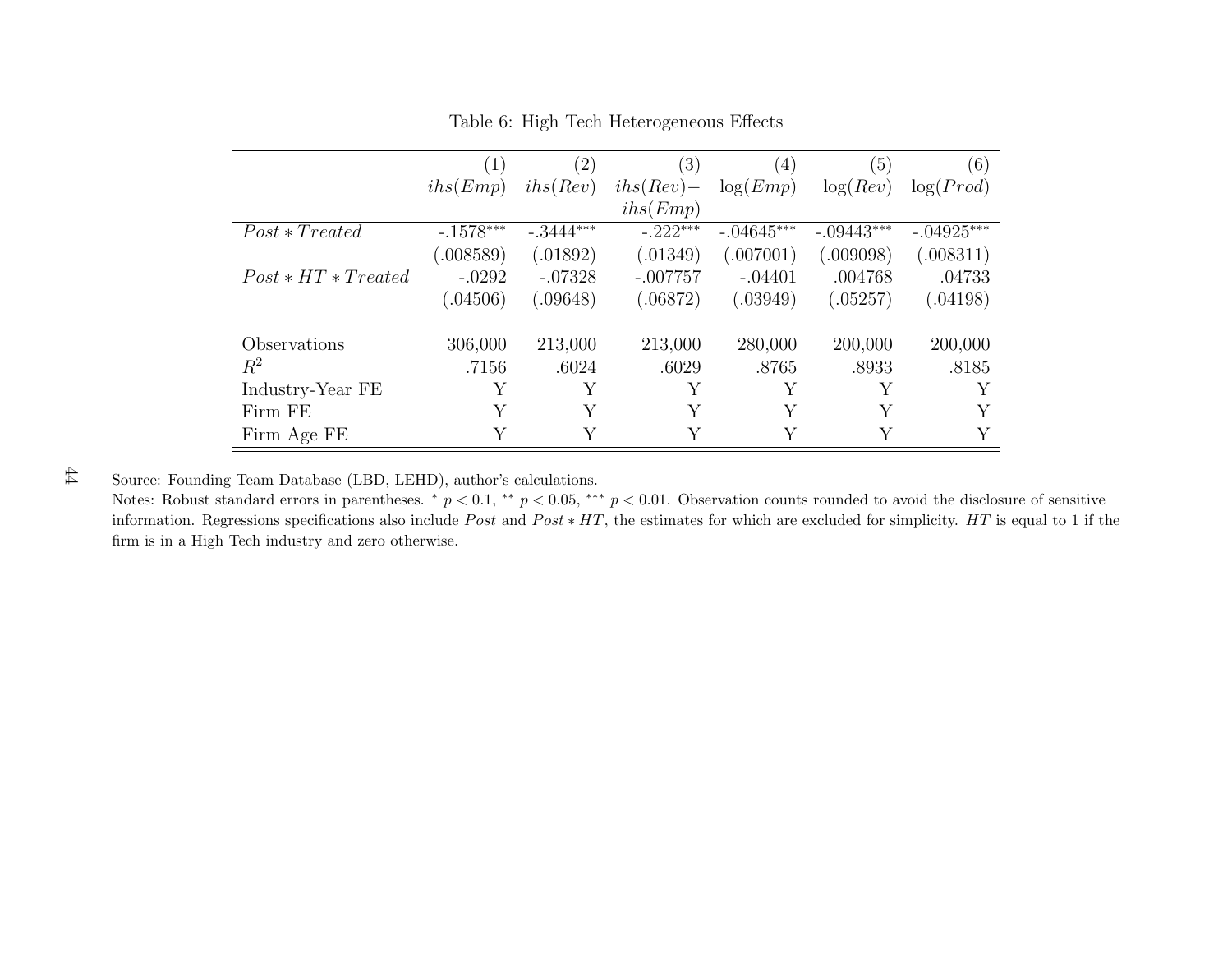<span id="page-45-0"></span>

|                  | $\left( 1\right)$ | $\left( 2\right)$ | (3)          | $\left( 4\right)$ | (5)       | (6)         |
|------------------|-------------------|-------------------|--------------|-------------------|-----------|-------------|
|                  | ihs(Emp)          | ihs(Rev)          | $ihs(Rev) -$ | log(Emp)          | log(Rev)  | log(Prod)   |
|                  |                   |                   | ihs(Emp)     |                   |           |             |
| Post             | $.254***$         | $.284***$         | .09163       | $.1054***$        | $-.01095$ | $-.08342**$ |
|                  | (.04159)          | (.07953)          | (.05601)     | (.03392)          | (.04509)  | (.0378)     |
| $Post * Treated$ | $-.2043***$       | $-.4194***$       | $-.2197***$  | $-.09226*$        | $-.09673$ | $-.0006171$ |
|                  | (.05373)          | (.1143)           | (.08014)     | (.04741)          | (.06292)  | (.0475)     |
| Observations     | 9,200             | 6,800             | 6,800        | 8,400             | 6,400     | 6,400       |
| $R^2$            | .7165             | .6041             | .5293        | .856              | .866      | .7229       |
| Industry-Year FE | Υ                 | Y                 | Υ            | Υ                 | Y         | Y           |
| Firm FE          | Y                 | Y                 | Y            | Y                 | Y         |             |
| Firm Age FE      | Y                 | Y                 | Y            | Y                 | Y         |             |

Table 7: High Tech Main Effects

Notes: Robust standard errors in parentheses.  $\ast p < 0.1$ ,  $\ast \ast p < 0.05$ ,  $\ast \ast \ast p < 0.01$ . Observation counts rounded to avoid the disclosure of sensitive information. Includes only firms in High Tech industries.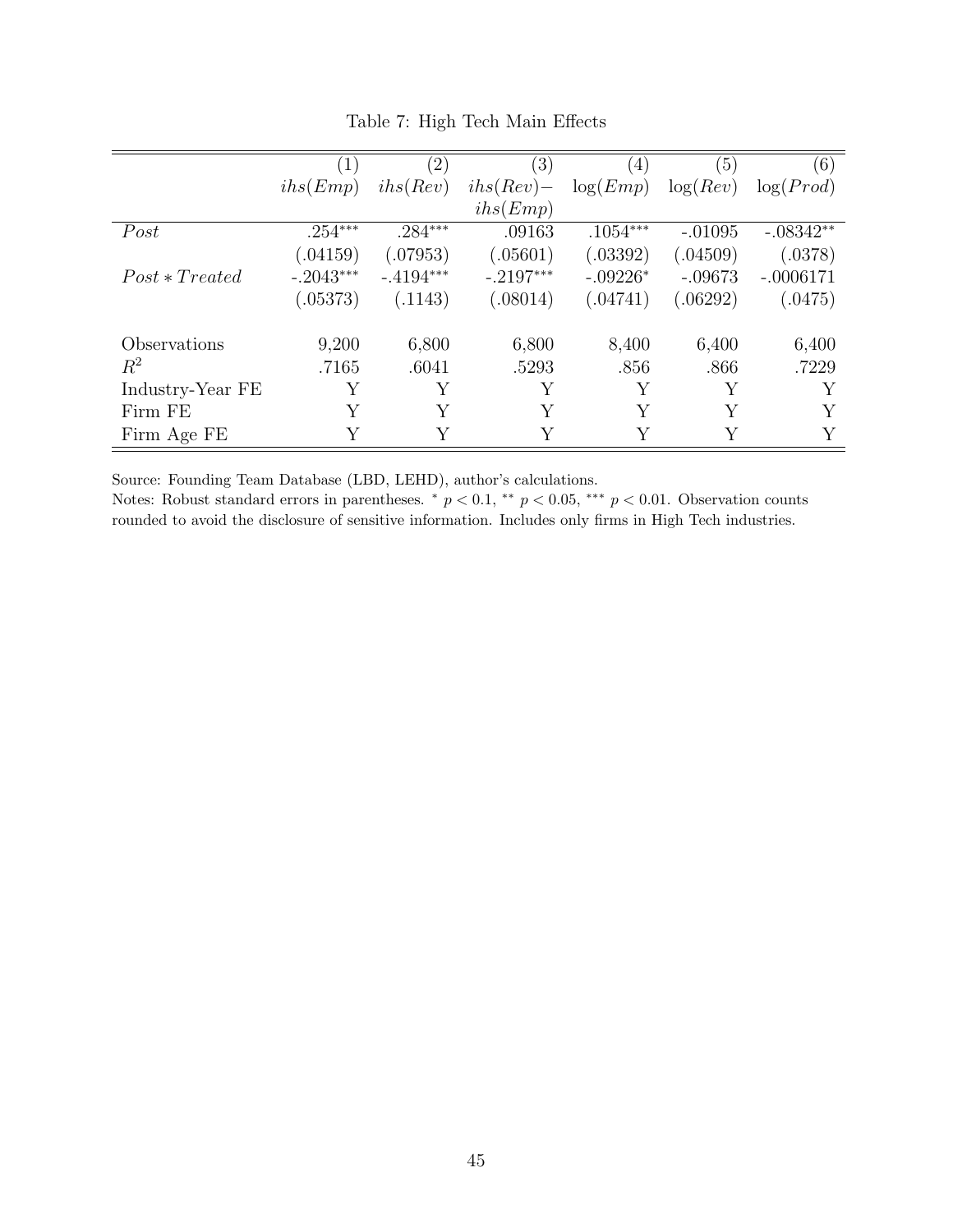|                       | (1)         | (2)        | (3)          | (4)          | (5)          | (6)          |
|-----------------------|-------------|------------|--------------|--------------|--------------|--------------|
|                       | ihs(Emp)    | ihs(Rev)   | $ihs(Rev) -$ | log(Emp)     | log(Rev)     | log(Prod)    |
|                       |             |            | ihs(Emp)     |              |              |              |
| $Post * Treated$      | $-.1531***$ | $-.323***$ | $-.2021***$  | $-.04895***$ | $-.09212***$ | $-.04543***$ |
|                       | (.01064)    | (.02275)   | (.01593)     | (.008564)    | (.01103)     | (.00979)     |
| $Post * HP * Treated$ | $-.0184$    | $-.07884$  | $-.06571**$  | .002983      | $-.00725$    | $-.006766$   |
|                       | (.01753)    | (.04012)   | (.02919)     | (.01473)     | (.01937)     | (.01797)     |
| Observations          | 306,000     | 213,000    | 213,000      | 280,000      | 200,000      | 200,000      |
| $R^2$                 | .7156       | .6025      | .603         | .8765        | .8933        | .8185        |
| Industry-Year FE      | Y           | Y          | Y            | Y            | Y            |              |
| Firm FE               | Υ           | Y          | Y            | Y            | Y            |              |
| Firm Age FE           | Y           |            |              | Y            | Y            |              |

Table 8: Hurst & Pugsley Heterogeneous Effects

<span id="page-46-0"></span>Notes: Robust standard errors in parentheses. \*  $p < 0.1$ , \*\*  $p < 0.05$ , \*\*\*  $p < 0.01$ . Observation counts rounded to avoid the disclosure of sensitive information. Regressions specifications also include  $Post$  and  $Post * HP$ , the estimates for which are excluded for simplicity.  $HP$  is equal to 1 if the firm is in <sup>a</sup> Hurst and [Pugsley](#page-31-16) [\(2011\)](#page-31-16) industry and zero otherwise.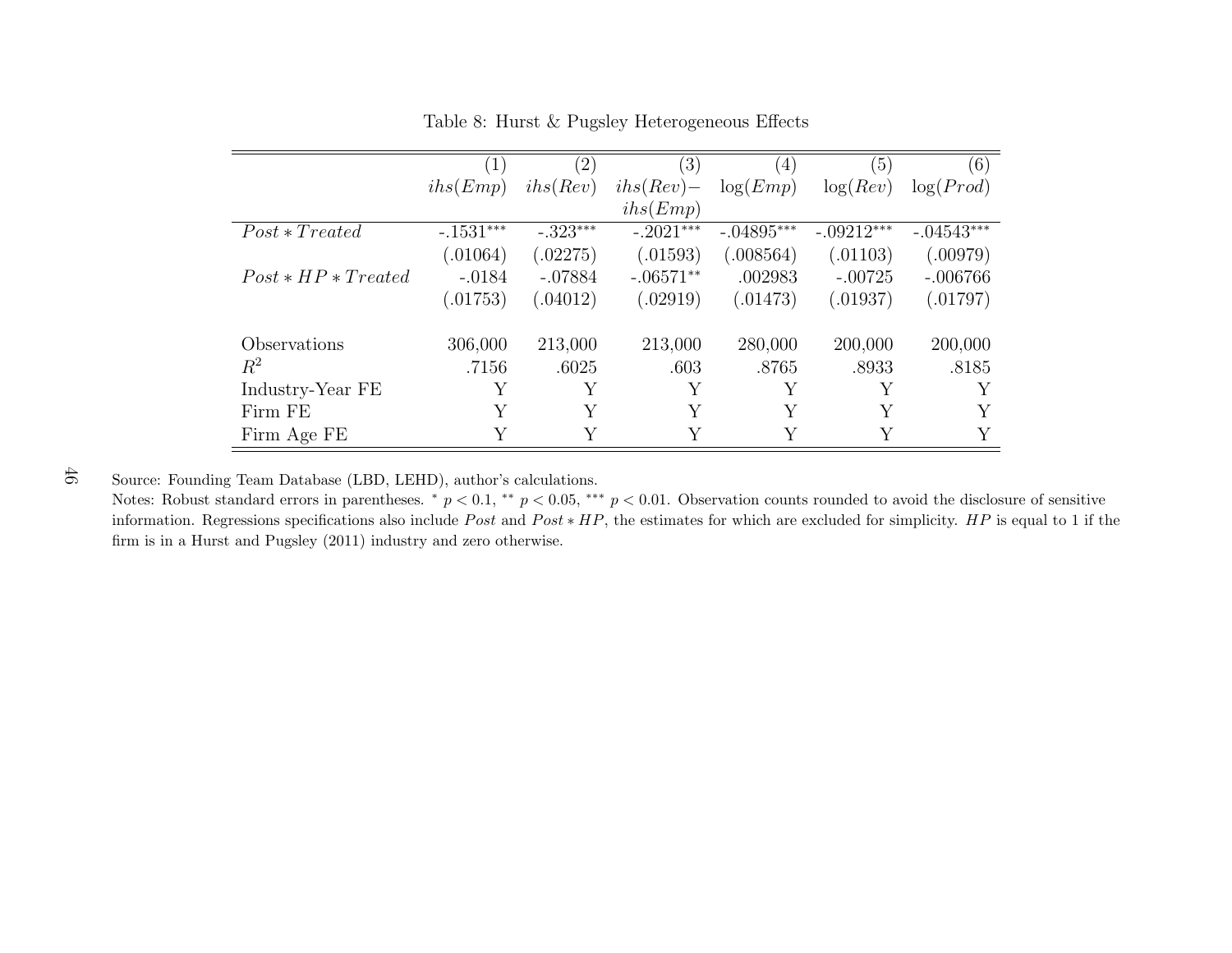<span id="page-47-0"></span>

|                  | $\left(1\right)$ | $\left( 2\right)$ | $\left( 3\right)$ | $\left(4\right)$ | (5)          | (6)          |
|------------------|------------------|-------------------|-------------------|------------------|--------------|--------------|
|                  | ihs(Emp)         | ihs(Rev)          | $ihs(Rev) -$      | log(Emp)         | log(Rev)     | log(Prod)    |
|                  |                  |                   | ihs(Emp)          |                  |              |              |
| Post             | $.2148***$       | $.3086***$        | $.1397***$        | $.06358***$      | .01828       | $-.04082***$ |
|                  | (.0108)          | (.02341)          | (.01718)          | (.008919)        | (.0113)      | (.01123)     |
| $Post * Treated$ | $-.172***$       | $-.4023***$       | $-.2684***$       | $-.04531***$     | $-.09912***$ | $-.05264***$ |
|                  | (.0139)          | (.03294)          | (.0244)           | (.01194)         | (.01587)     | (.01502)     |
| Observations     | 92,500           | 63,500            | 63,500            | 84,000           | 59,500       | 59,500       |
| $R^2$            | .6925            | .5771             | .5611             | .8448            | .8759        | .7804        |
| Industry-Year FE | Y                | Y                 | Y                 | Y                |              | Y            |
| Firm FE          | Υ                | Y                 | Υ                 |                  | $\rm{V}$     | Y            |
| Firm Age FE      | Y                | Y                 | Y                 | Y                | V            | Y            |

Table 9: Hurst & Pugsley Main Effects

Notes: Robust standard errors in parentheses.  $\ast p < 0.1$ ,  $\ast \ast p < 0.05$ ,  $\ast \ast \ast p < 0.01$ . Observation counts rounded to avoid the disclosure of sensitive information. Includes only firms in [Hurst and Pugsley](#page-31-4) [\(2011\)](#page-31-4) industries.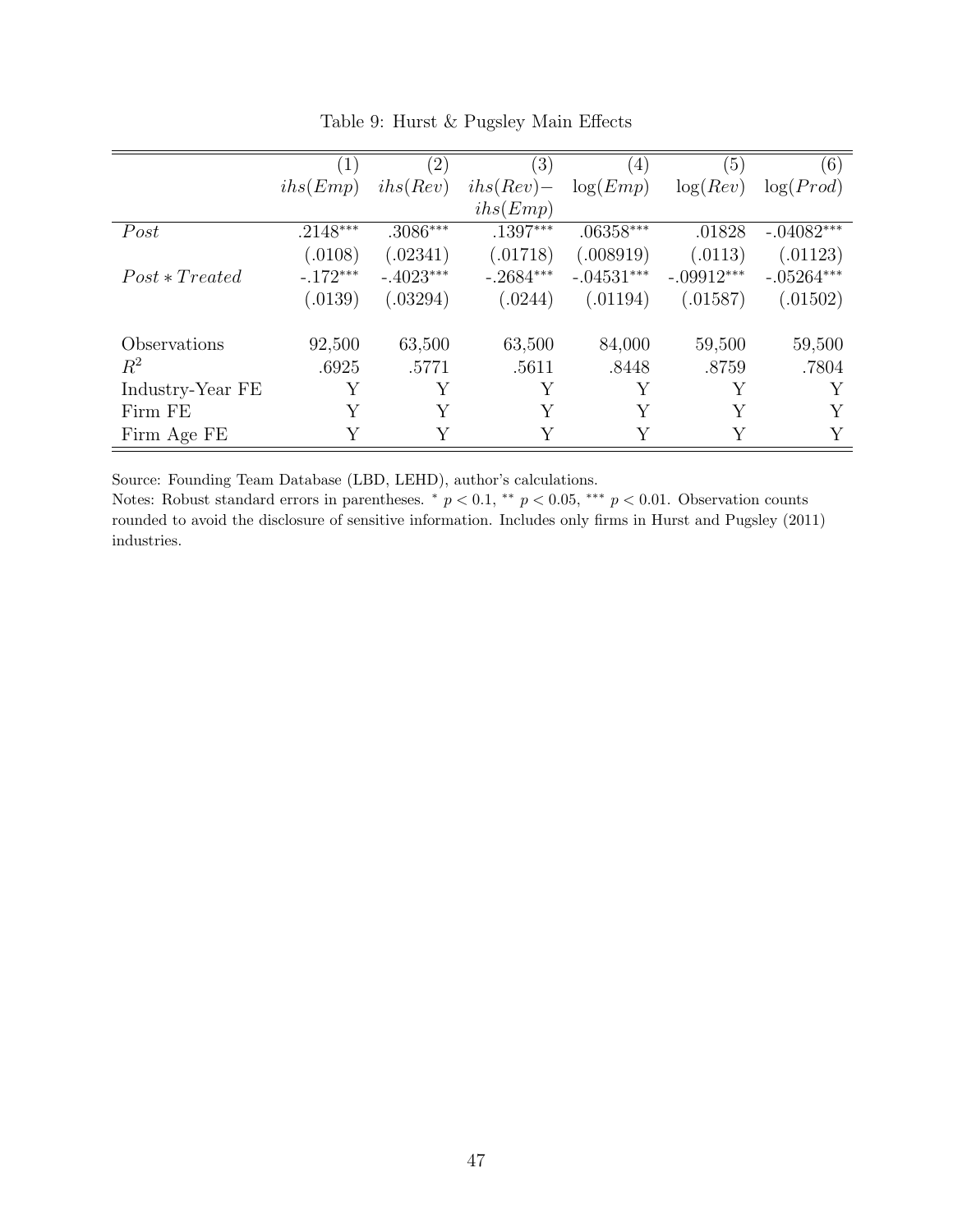### A Appendix

For the specification in the main text, the first order conditions for founding team and non-founding team employment if the firm produces are given by:

$$
M_{i1}(1 - \chi_{i1})^{\kappa} \theta (L_{i1}^{FT} + \gamma L_{i1}^{NT} - f)^{\theta - 1} - w_1 - \lambda = 0
$$
\n(11)

$$
M_{i1}(1 - \chi_{i1})^{\delta} \theta \gamma (L_{i1}^{FT} + \gamma L_{i1}^{NT} - f)^{\theta - 1} - w_1 = 0
$$
\n(12)

where  $\lambda$  is the multiplier for the constraint  $L_{i1}^{FT} \leq (1 - \chi_{i1})N$ . It is apparent that for  $\gamma < 1$ ,  $L_{i1}^{NT} > 0$  only if  $\lambda > 0$ . This implies we can simplify these first order conditions for the ranges where only founding team are employed and when non-founding team members are employed. The optimal employment, revenue and revenue productivity are presented in the main text.

If only founding team members are employed and the constraint is not binding the optimal number of founding team members to employ is given by:

$$
L_{i1}^{FT} = (M_{i1}(1 - \chi_{i1})^{\kappa} \theta / w_1)^{1/(1 - \theta)} + f \tag{13}
$$

Revenues are given by:

$$
R_{i1} = (M_{i1}(1 - \chi_{i1})^{\delta} (M_{i1}(1 - \chi_{i1})^{\kappa} \theta / w_1)^{\theta/(1 - \theta)}
$$
(14)

Observe that as either  $M_{i1}$  declines or  $\chi_{i1}$  increase then employment and revenue declines. Also, revenue productivity  $R_{i1}/L_{i1}^{FT}$  in this range is given by:

$$
R_{i1}/L_{i1}^{FT} = (w_1/\theta)(1 - f/L_{i1}^{FT})
$$
\n(15)

This implies that as  $M_{i1}$  declines or  $\chi_{i1}$  increases that productivity declines. In addition, profits are given by:

$$
\pi_{i1} = L_{i1}^{FT}(w_1(1/\theta - 1)) - fw_1/\theta \tag{16}
$$

Thus for sufficiently low  $M_{i1}$  or sufficiently high  $\chi_{i1}$  profits will become negative and the firm will exit. That is, either shock will lower employment and at sufficiently low employment the firm cannot cover its fixed costs.

In this appendix, we also consider some modifications of the model in the main text. Suppose that the founding team is still of size N with  $\omega$  the fraction of the founding team that is high skilled and  $1 - \omega$  the fraction low skilled. To make things simple, the knowledge capital is embedded only in the skilled so the productivity in period 1 is given by  $M_{i1}(1-\chi_{i1})^{\delta}$ but where  $\chi_{i1}$  is now the fraction of the skilled workers who are subject to exogenous attrition. The fixed cost of the formation period is now  $\omega w_{0,S} + (1 - \omega) w_{0,NS}$  where  $w_{0,S}$  is the wage of the skilled etc. Revenue is given by:

$$
R_{i1} = M_{i1} (1 - \chi_{i1})^{\kappa} ((L_{i1,S}^{FT} + \gamma_S L_{i1,S}^{NT})^{\nu} (L_{i1,NS}^{FT} + \gamma_{NS} L_{i1,NS}^{NT})^{1-\nu} - f)^{\theta}
$$
(17)

In this formulation, both skilled and unskilled founding team members are preferred to non-founding team members but this permits the possibility that for example  $\gamma_S < \gamma_{NS} = 1$ .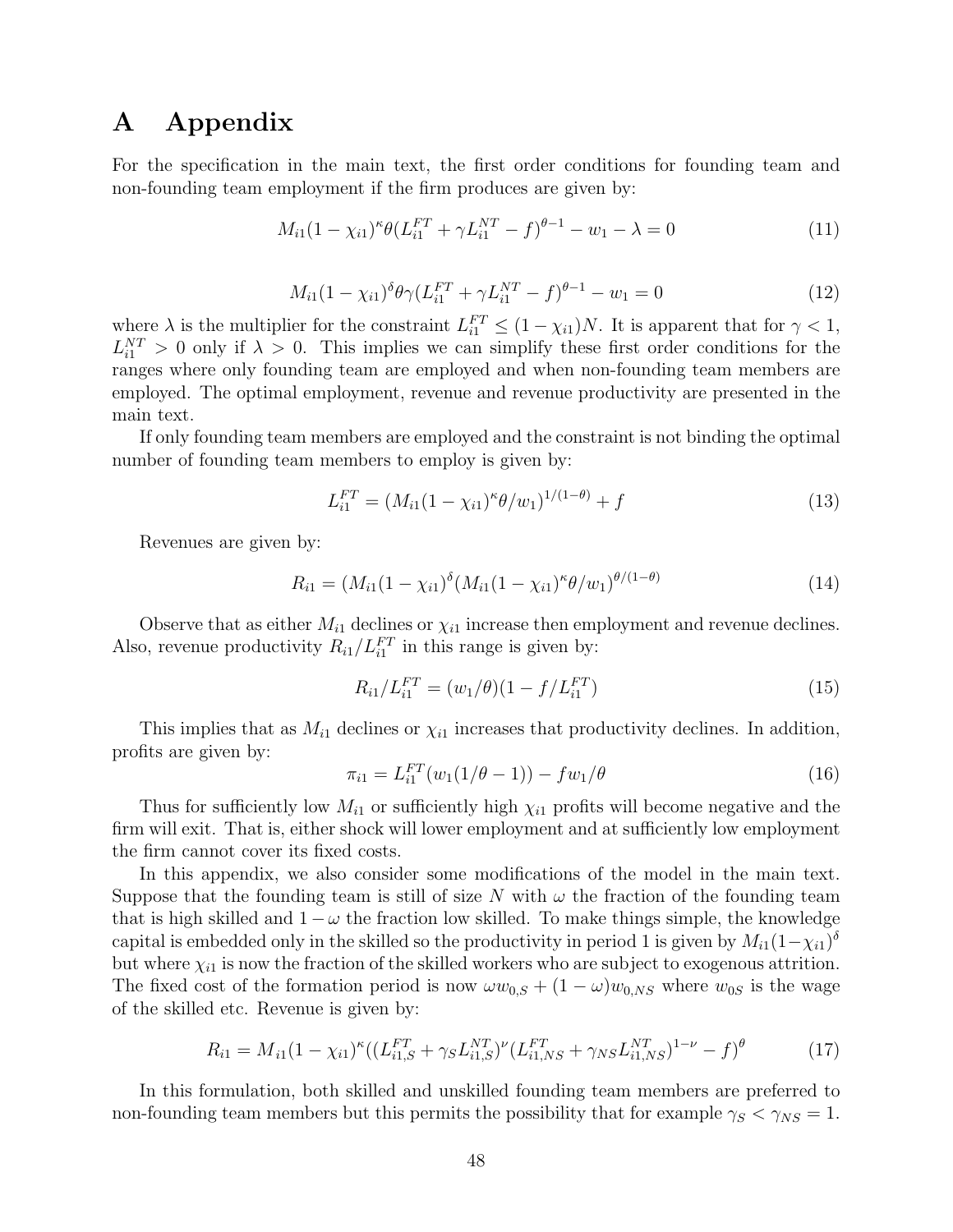That is, there is nothing special about the founding team unskilled. They might be necessary as an input during the formation period but they are perfect substitutes with non-founding team members thereafter. One could enrich this further by embedding some knowledge in unskilled founding team members but then assuming (or testing)  $\kappa_S > \kappa_{NS}$ . The formulation above implicitly assumes  $\kappa_{NS} = 0$ .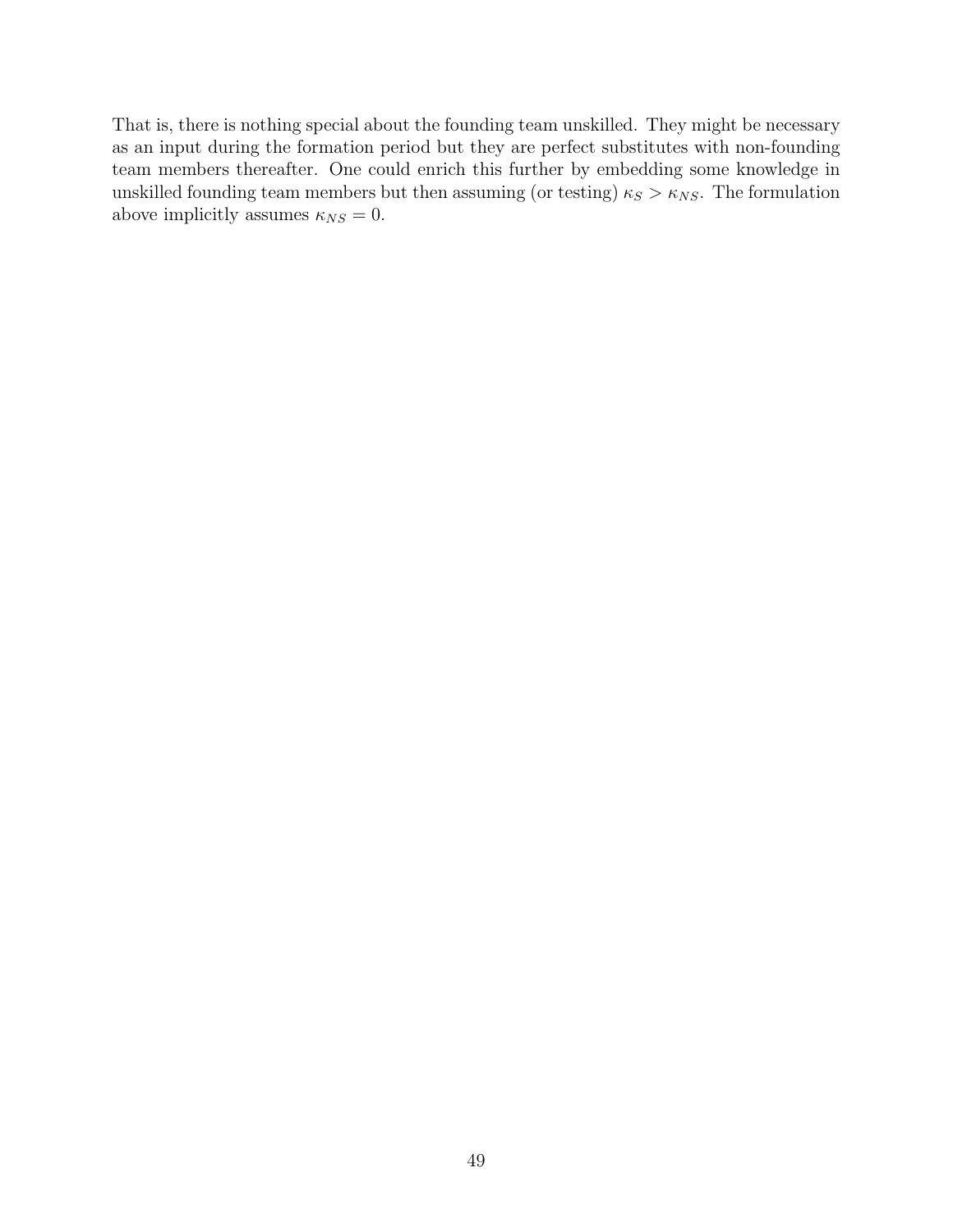### <span id="page-50-1"></span>A.1 Additional Figures and Tables

|                      | (1)          | (2)         |
|----------------------|--------------|-------------|
|                      | Firm Exit    | Emp Growth  |
| $log(LabProd_{t-1})$ | $-0.0640***$ | $0.2255***$ |
|                      | (0.00009)    | (0.0002)    |
| Observations         | 22,200,000   | 22,200,000  |
| $R^2$                | 0.0537       | 0.1021      |
| Industry-Year FE     |              |             |

Table A1: Labor Productivity, Survival, and Growth

Source: Founding Team Database (LBD, LEHD), author's calculations.

Notes: Robust standard errors in parentheses. \*  $p < 0.1$ , \*\*  $p < 0.05$ , \*\*\*  $p < 0.01$ . Observation counts rounded to avoid the disclosure of sensitive information.

<span id="page-50-0"></span>



Source: Founding Team Database (LBD, LEHD), author's calculations.